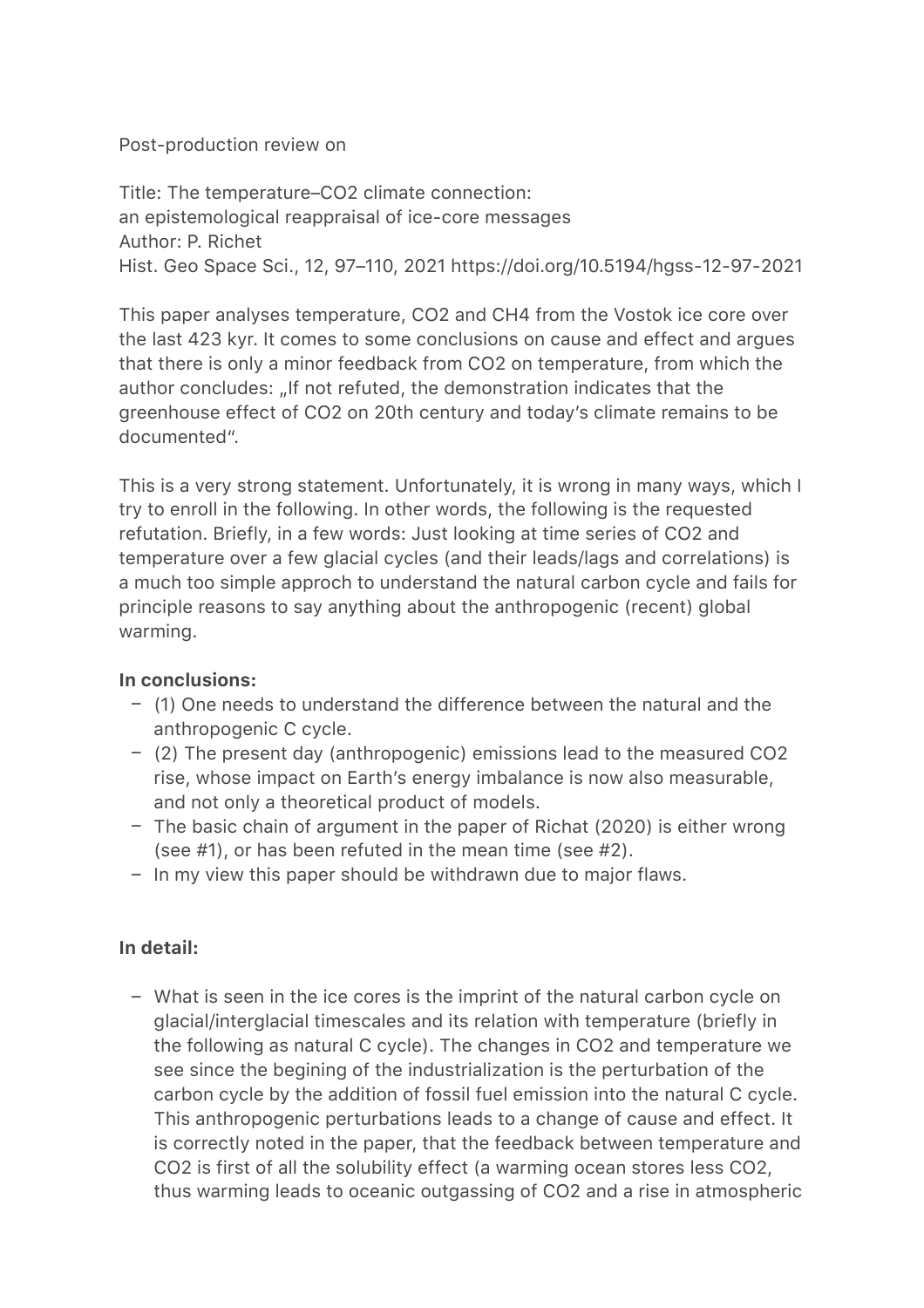CO2, and cooling to ocanic CO2 uptake and a decline in atmospheric CO2), but also keep in mind that it is nowadays well established, that glacial/ interglacial changes in atmospheric CO2 cannot be explained by one single process (e.g. Brovkin et al., 2007, doi: 10.1029/2006PA001380; Kohfeld and Ridgwell, 2009, doi: 10.1029/2008GM000845). Significant change in atmospheric CO2 on glacial/interglacial timescales is expected from a rise in sea surface temperature, rising sea-level, reduced marine export production, and responses from carbonate compensation, together with changing land carbon storage (Kohfeld and Ridgwell, 2009). Although models still disagree on the contribution of individual processes, the common consensus is, that the glacial/interglacial rise in temperature (more precisely sea surface temperature) might be responsible for a rise in atmospheric CO2 mixing ratio of 20–30 ppm. On glacial/interglacial timescales the total amount of carbon contained in total in atmosphere+ocean+biosphere (land+ocean)+mixed layer of the marine sediments stays roughly constant. The additional anthropogenic CO2 emission into the atmosphere now changes this total sum of carbon and leads to a gradient in CO2 FROM atmosphere TO the ocean. Thus, nowadays the ocean takes up CO2 from the atmosphere because atmospheric concentration rose due to fossil fuel emissions. In other words, the ocean is slave to the atmosphere. This is the opposite of the natural C cycle, in which the atmosphere is roughly speaken the gas phase of the ocean, thus a slave to the ocean. The amount of CO2 caused by anthropogenic emissions that stays in the atmosphere is a function of time and emission size. In the worst case (all known fossil fuels are emitted) it might take 1 million years to come back to natural CO2 below 300 ppm, since only the long-term processes of continential weathering are able to reduce the last part of the emissions (Lord et al., 2016, doi: 10.1002/2014GB005074; Köhler 2020, doi: 10.3389/fclim.2020.575744).

- The radiative forcing or greenhouse effect of CO2 and of other atmospheric gases lead to an energy imbalance of the Earth. As consequence Earth's temperature rises (and in the mean time the excess heat is mainly stored in the ocean, von Schuckmann et al. 2020; doi: 10.5194/essd-12-2013-2020), and more infrared radition is emitted until a new equilibrium is reached (see Hansen et al. 2011, doi: 10.5194/acp-11-13421-2011). As consequence heat The greenhouse effect is typically calculated with models. However, it has been directly measured in the meantime by Feldman et al (2015, doi: 10.1038/nature14240) stating: "These results confirm theoretical predictions of the atmospheric greenhouse effect due to anthropogenic emissions, and provide empirical evidence of how rising CO2 levels, mediated by temporal variations due to photosynthesis and respiration, are affecting the surface energy balance".
- The direct effect of CO2 on Earth's temperature on glacial/interglacial timescales has been estimated by Köhler et al 2010, doi: 10.1016/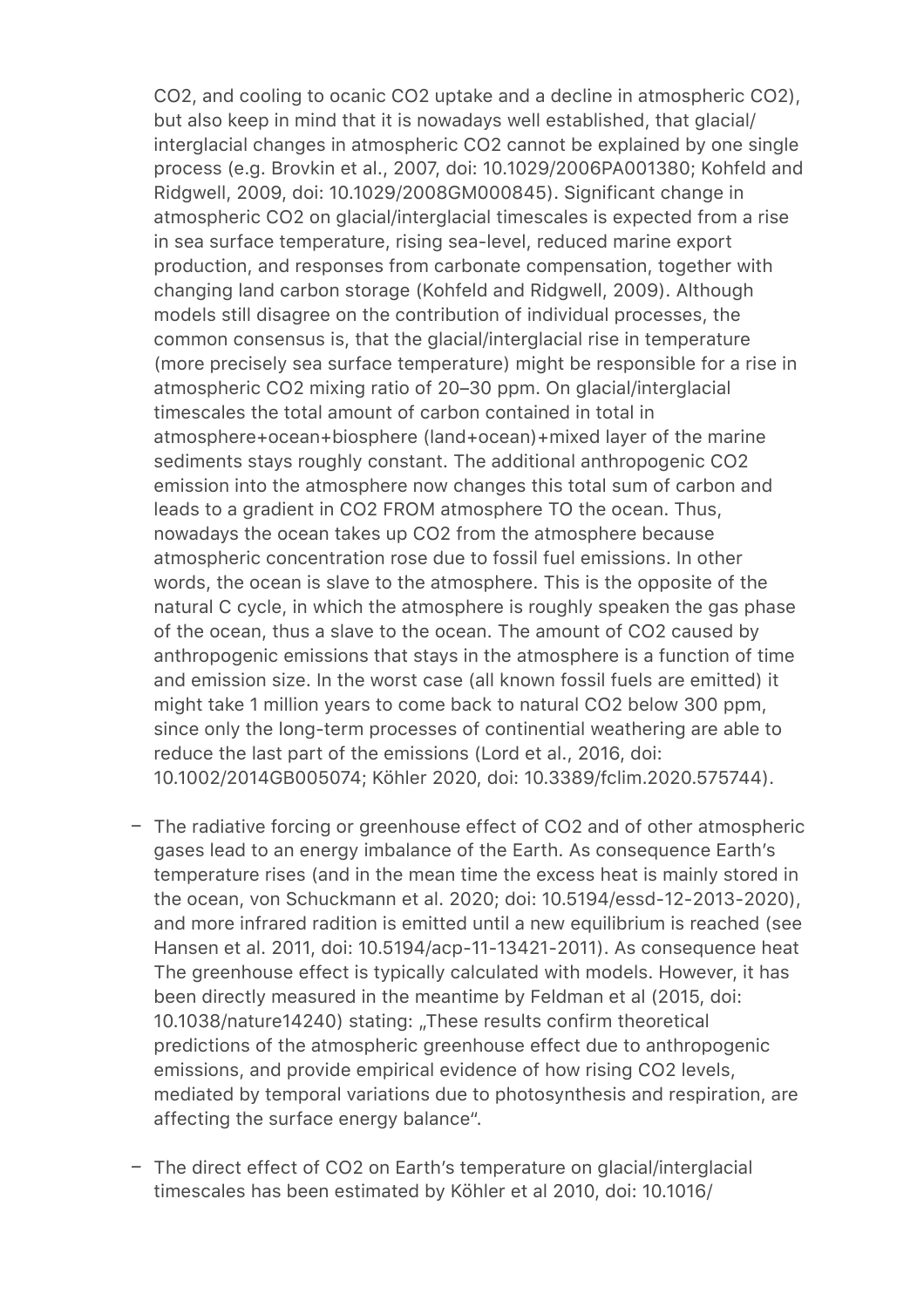j.quascirev.2009.09.026). The "pure" first order effect (only considering the Planck feedback,) for CO2 reduction from 278 to about 190 ppm during the Last Glacial Maximum (LGM) is about 0.6°C, or about 10% of the global cooling of about 6°C (Tierney et al 2020, doi: 10.1038/s41586-020-2617 x). All other temperature change has to be explained by fast and slow feedbacks in the climate system.

- The climate model in the group of Jim Hansen was one of the first that proposed a significant global warming as response to the ongoing rise in atmospheric CO2. In the meantime enough time has past and it is possible to check how good/bad the proposed model-based warming has been. To my knowledge this comparison is only available on [realclimate.org](http://realclimate.org) (run by Gavin Schmidt (NASA-GISS)) and not in peer-reviewed journals [https://](https://www.realclimate.org/index.php/archives/2018/06/30-years-after-hansens-testimony/) [www.realclimate.org/index.php/archives/2018/06/30-years-after-hansens](https://www.realclimate.org/index.php/archives/2018/06/30-years-after-hansens-testimony/)[testimony/](https://www.realclimate.org/index.php/archives/2018/06/30-years-after-hansens-testimony/), but it is an overwhelming comparison concluding that Hansen's proposed warming was right. This is the more remarkable considering the state of climate models in the 1980ies. There is a more general comparison of model projections against observations some decades later in Hausfather et al (2020, doi: 10.1029/2019GL085378).
- Other statement from the abstract:
	- "...do not rely on any independent evidence for the influence of greenhouse gases on climate over long enough periods of time. believe the arguments above give these independent evidence.
	- "Similarly, the constant 7 kyr time lag between temperature and CO2 decreases following deglaciation is another important feature that needs to be understood." The time lag between temperature decrease and CO2 decrease is one specific aspect of the natural carbon cycle, which is subject to recent research (e.g. Brovkin et al., 2016; doi: 10.1016/j.quascirev.2016.01.028; Köhler et al 2018: doi: 10.1029/2018GL077717). Saying this, this open discussion is no argument against CO2 being responsible for recent global warming, since this is a problem of the natural C cycle, not of the anthropogenic effect (see points above on this misconcept of the whole paper).
- Other issues:
	- Section 2. background: ... "Hence, the first goal of this study is to analyze the nature of these relationships to ascertain whether or not CO2 is the real climate driver of the Earth." This is a complete misconcept of the understanding of how CO2 influences temperature and vice visa by mixing natural and anthropogenic C cycle effect. Until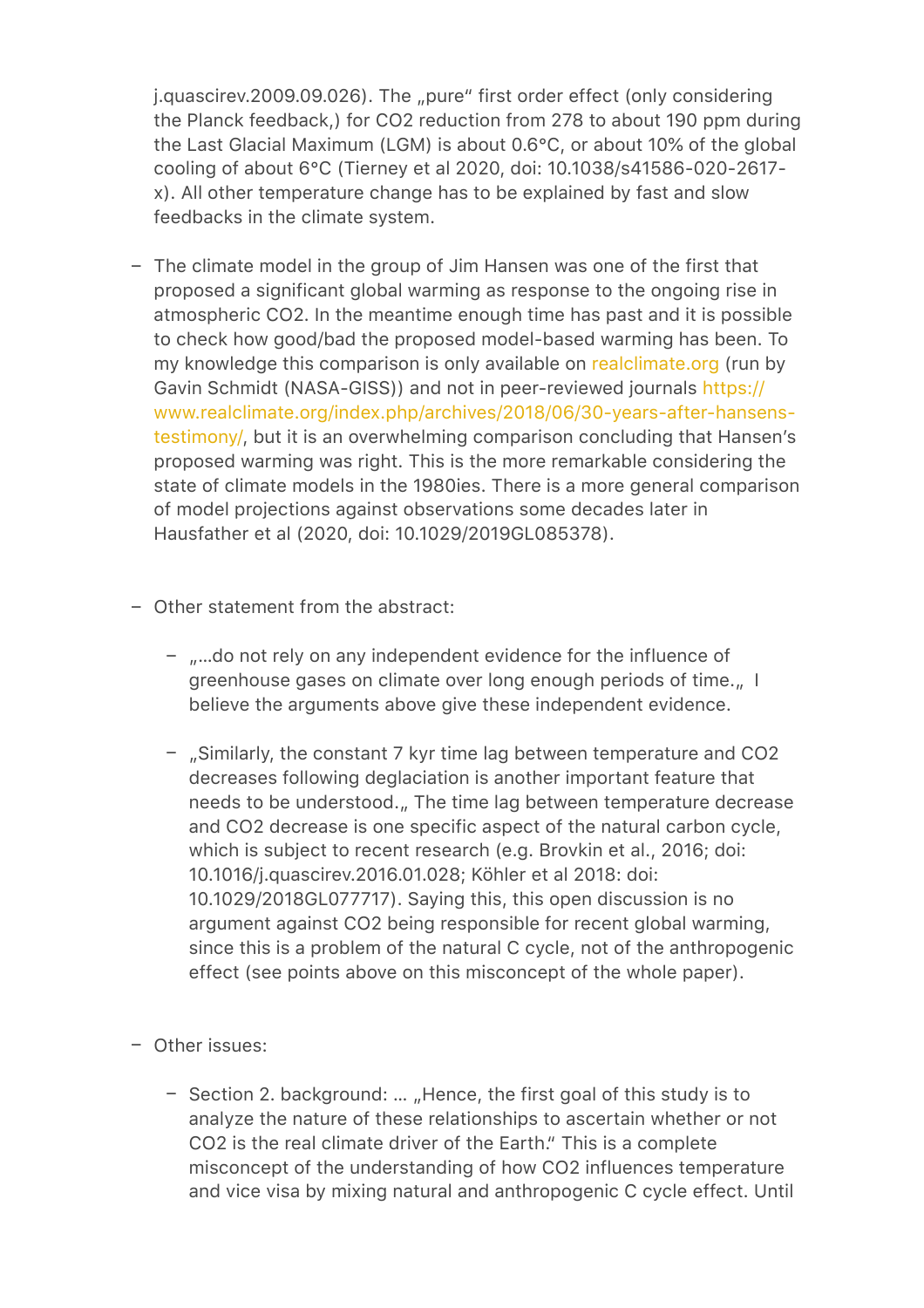this is not understood any further discussions are meaningless.

- Humlum et al 2013 cited here in support for an atmospheric CO2 adjusting itself to temperature changes for 1980-2011 has been disputed heavily by Richardson 2013 (doi: [10.1016/j.gloplacha.](http://dx.doi.org/10.1016/j.gloplacha.2013.03.011) [2013.03.011](http://dx.doi.org/10.1016/j.gloplacha.2013.03.011))
- Section 5: "In marked contrast, a lack of correlation resolutely rules out any causality. This is also thought too simple, see, e.g. Causal feedbacks in climate change in van nes et al 2015 (doi: 10.1038/ NCLIMATE2568)
- Section 5: "A second factor is the fact that the temperature variations of up to 12 ◦C during climate cycles observed in polar regions are much greater than the 2–3 ◦C that affected the entire Earth,". The present knowledge of LGM cooling is not -2-3 °C, but about -6 K (Tierney et al 2020, doi: 10.1038/s41586-020-2617-x)
- CH4 changes are smaller than that of CO2, but their global warming potential is 20-100 larger (depending on the time window of interest), a fact which has been completely ignored here (see chapter 8 in IPCC 2013).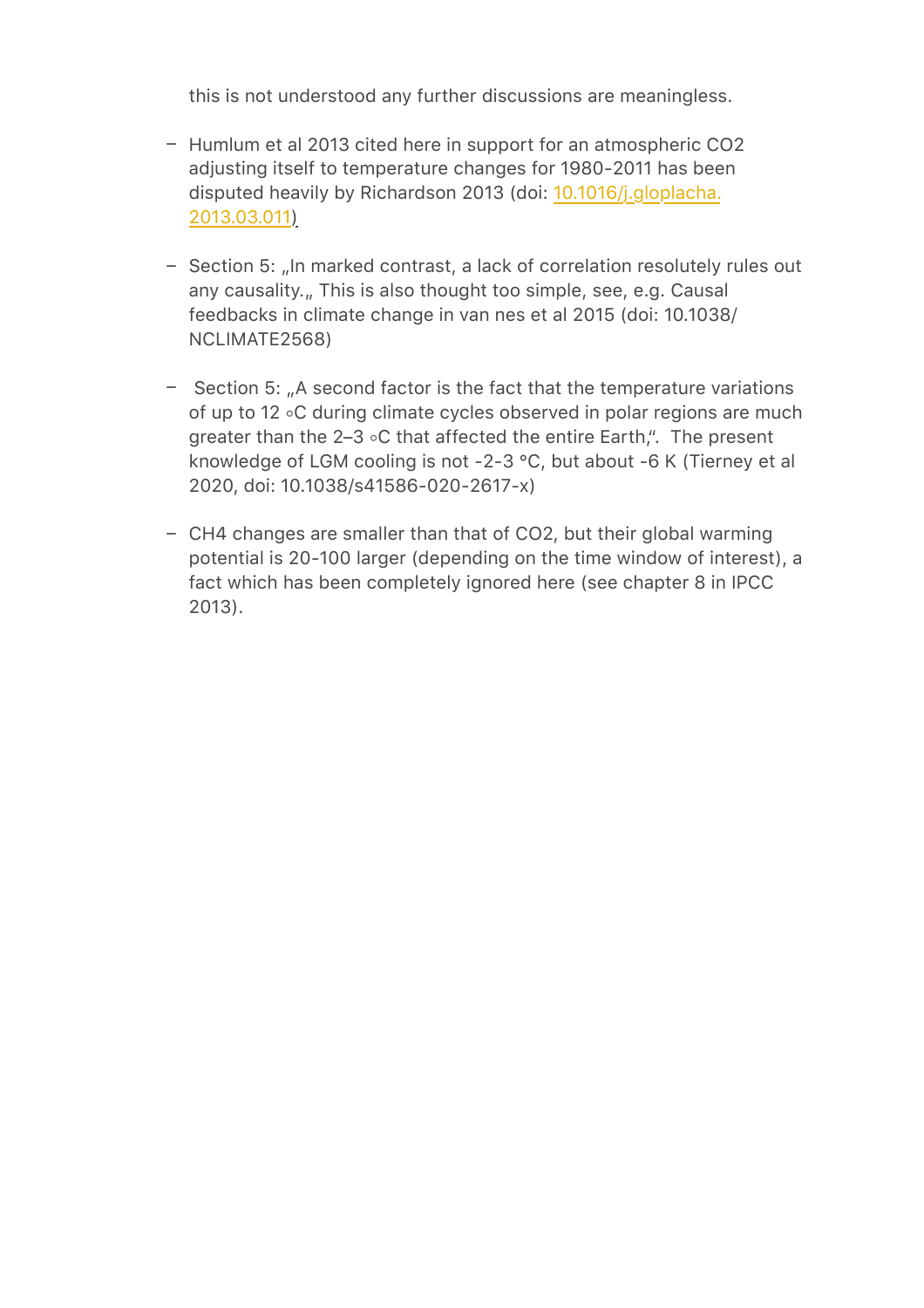Review of Richet, 2021: "The temperature-CO<sub>2</sub> climate connection: an epistemological reappraisal of icecore messages" June 28, 2021

This paper argues that past variations in atmospheric carbon dioxide concentration, as revealed by ice core records of the past atmosphere, cannot have caused the planetary warmings and coolings known as ice age cycles. The main evidence cited is that the Antarctic air temperature is observed to change *prior to the carbon dioxide changes* by several hundred to several thousand years. In turn, the author argues that the current rise in atmospheric carbon dioxide concentration due to human activities therefore cannot be the cause of the current warming observed in numerous temperature records from all over Earth.

These conclusions are deeply flawed for several reasons. First and foremost, the author implicitly commits the logical error that "temperature variation on Earth can have only one cause". It is well known to the scientific community that multiple causes of temperature variation were at work in the ice age cycles (e.g. Caillon et al., 2003; He et al., 2013), including the Earth's orbit (Milankovich forcing), greenhouse gas concentrations (CO<sub>2</sub>, CH<sub>4</sub>, N<sub>2</sub>O, tropospheric O<sub>3</sub>), and variations in the overturning circulation of the ocean that redistributed heat from one part of the planet to another (Crowley, 1992; Stocker and Johnsen, 2003).

Therefore, the author's contention that the *longer duration* of high-CO<sub>2</sub> conditions than the duration of high Antarctic temperatures, somehow proves that  $CO<sub>2</sub>$  does not cause temperature change, is simply wrong. There are at least two other candidate mechanisms, orbital forcing and ocean circulation, that could have caused the observed short-duration interglacial warmth in Antarctica. Indeed, it is a logical fallacy to test the hypothesis that  $CO<sub>2</sub>$  causes climate change by asking whether temperature and  $CO<sub>2</sub>$ time series are correlated, in a system with *three* known climate forcing mechanisms.

Furthermore, the author commits the error of assuming that Antarctic temperature changes are representative of, and synchronous with, temperature changes on the rest of the globe. In fact, it is well known that temperatures are highly heterogeneous across the globe at any one point in time (WAIS Divide Project Members, 2015), precluding the use of a record from Antarctica as a global thermometer.

In summary, this paper should have never gotten past peer review. It appears that quality peer review was not done. It is inherently flawed and cannot be remedied by further revision. It must be withdrawn.

Jeff faveing have

Jeffrey P. Severinghaus Scripps Institution of Oceanography, University of California, San Diego Member, US National Academy of Sciences

Caillon, N., Severinghaus, J.P., Jouzel, J., Barnola, J.-M., Kang, J., and Lipenkov, V.Y. (2003). Timing of atmospheric CO2 and Antarctic temperature changes across Termination III, *Science* **299**, 1728-1731.

He, F., J. D. Shakun, P. U. Clark, A. E. Carlson, Z. Liu, B. L. Otto-Bliesner & J. E. Kutzbach (2013). Northern Hemisphere forcing of Southern Hemisphere climate during the last deglaciation, *Nature* **494**, 81 – 85.

Crowley, T. J. (1992). North Atlantic Deep Water cools the southern hemisphere. Paleoceanography **7**, 489–497.

Stocker, T. F. & Johnsen, S. J. (2003). A minimum thermodynamic model for the bipolar seesaw. Paleoceanography **18**, 1087.

WAIS Divide Project Members (2015). Precise interpolar phasing of abrupt climate change during the last ice age *Nature* **520**, 661- 665.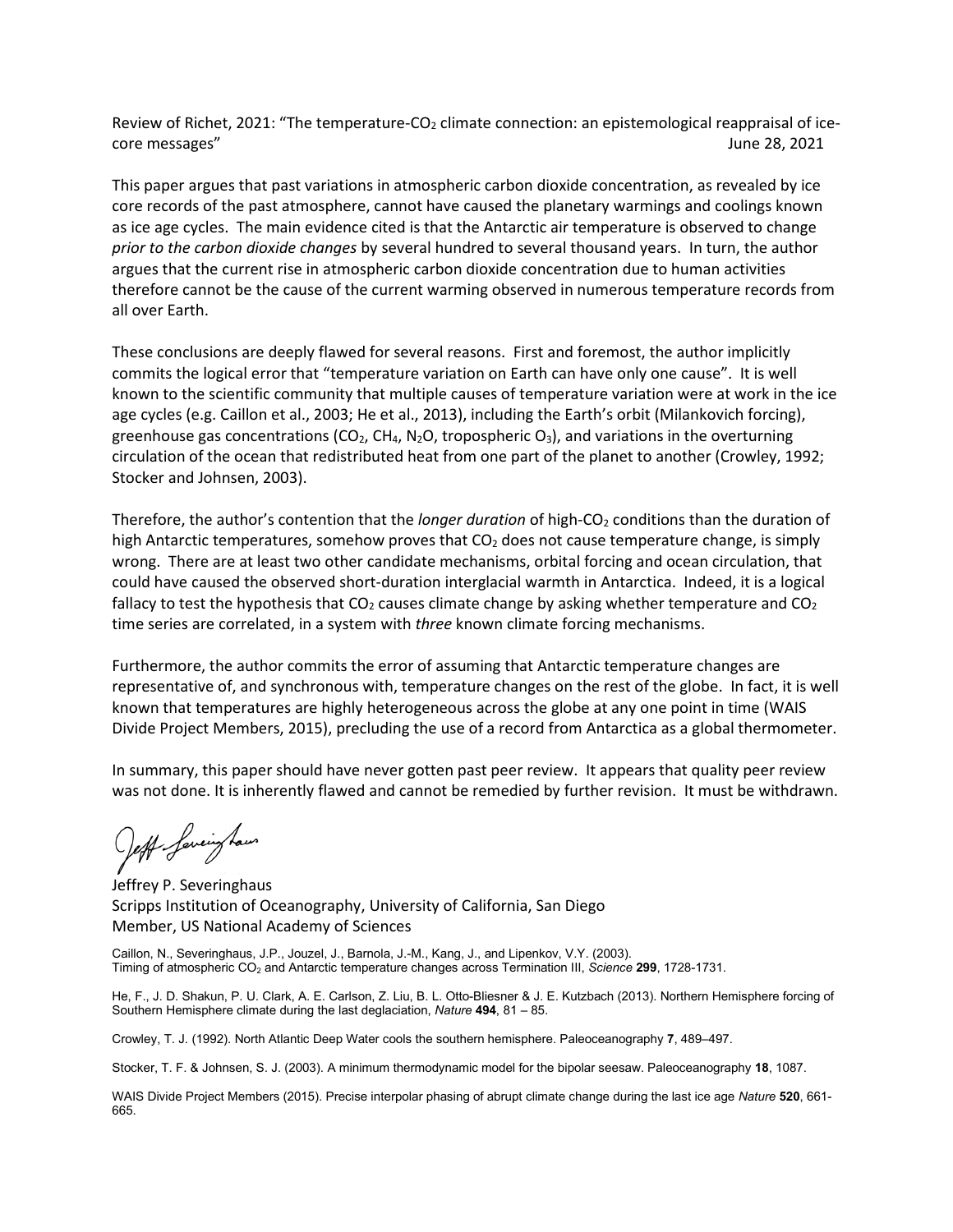**Recommendation**: Reject. The manuscript does not present novel analyses or advancements that are both substantive and correct, nor does it provide an accurate review or perspective.

**Synopsis**: The only "analysis" in the manuscript is that the author:

- 1) drew horizontal bars at levels that the author interprets as the half-power points of some of the peaks of Figure 1, which shows previously published data on the histories of atmospheric CO2 concentration and the estimated temperature at the deposition site of the ice in the Vostok ice core;
- 2) noted that, as drawn, the bars on the CO2 curve are longer, indicating greater duration, than on the temperature curve;
- 3) concluded that this invalidates the idea that rising atmospheric carbon dioxide concentration has a warming influence on temperature, for ice age cycling and for all other variations.

As noted below, the scientific understanding of "global warming" by itself does not lead to a specific prediction about the relative widths of these horizontal bars, so one cannot test that scientific understanding in this manner. This invalidates the manuscript.

Many other aspects of the manuscript are also wrong or misleading.

## **Additional Review Comments**:

Starting from the beginning, the manuscript title includes "epistemological reappraisal", but the manuscript lacks substantive epistemology. As one example, the Abstract says "*The epistemological weakness of current simulations originates from the fact that they do not rely on any independent evidence for the influence of greenhouse gases on climate over long enough periods of time*." Use of "simulations" is odd here, as paleoclimatic data are not primarily used in simulations. (Models can assimilate paleoclimatic data, but doing so over long times is still a very new field. Paleoclimatic data are used in numerous, important ways that are not described in the manuscript; Chapter 6 of Working Group I of the IPCC Fourth Assessment Report is a good starting point.) Assuming that this statement in the manuscript really refers to the broader field and not just to simulations, the manuscript fails to provide cogent analysis demonstrating why evidence is required "*over long enough periods of time*", or how long is long enough. Note that the evidence for a warming influence from rising atmospheric CO2 concentration did not start with correlations between CO2 and temperature over time, but instead with understanding of the controls on Earth's energy balance and of radiative transfer involving the major and trace gases in Earth's atmosphere (a fact that is partially noted elsewhere in the manuscript). Furthermore, contrary to the statement in the manuscript, evidence of influence of greenhouse gases on climate does extend over longer periods of time, and is in many ways easier to interpret over those longer times than over glacial-interglacial cycles (e.g., the Paleocene Eocene Thermal Maximum, mid-Cretaceous warmth, the end-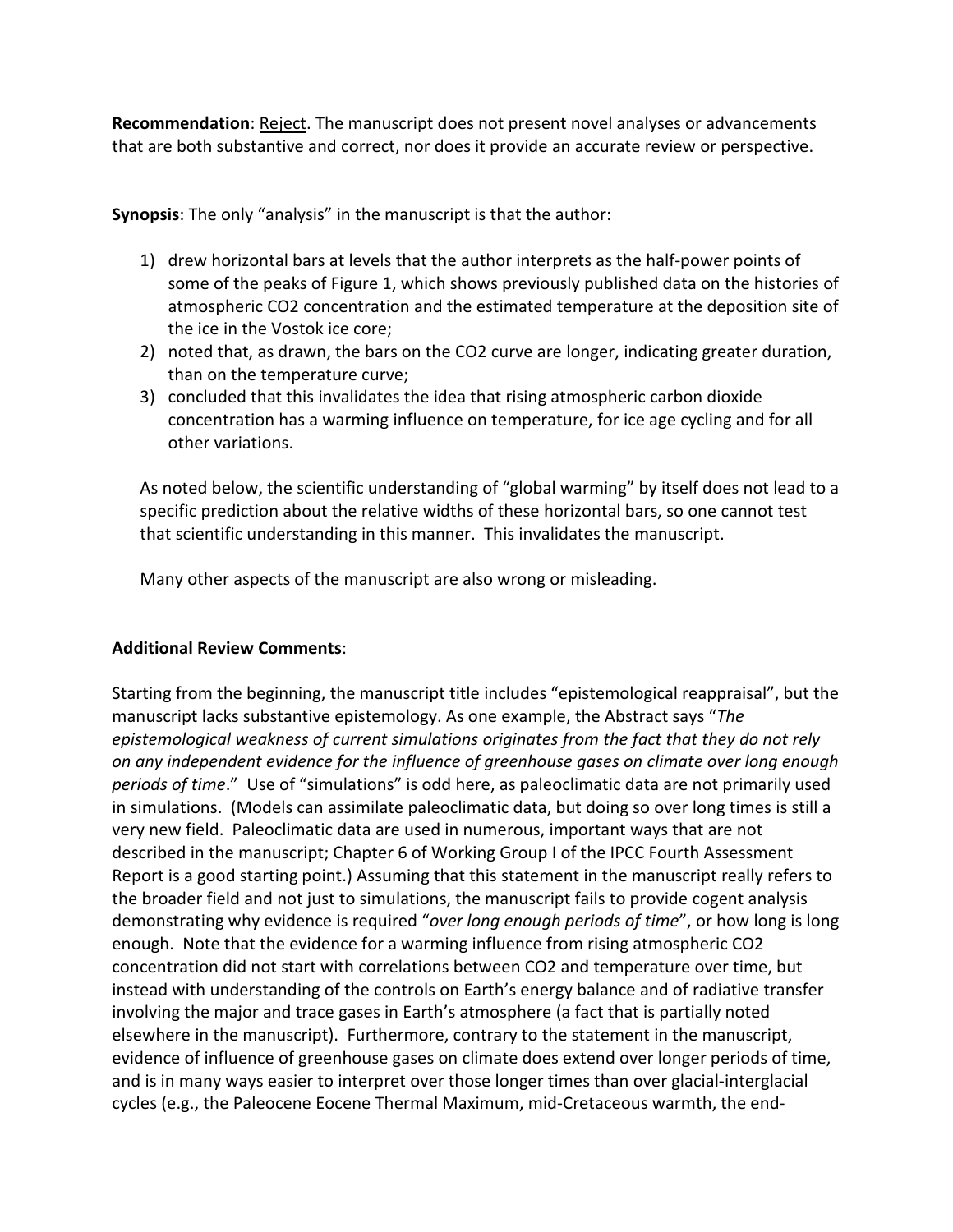Permian extinction, and others further back in time), but the manuscript fails to consider any of that large body of evidence. I believe that the community of scientists studying climate change would welcome additional work on the epistemology of the field, but the current manuscript does not provide such scholarship.

The journal addresses the history of science, but the manuscript does not present newly discovered historical results, nor any novel analysis of previously presented results, nor any serious review or synthesis, and the little history included in the manuscript is incomplete or inaccurate. For example, in the first paragraph, "*Among innumerable examples… the central position of the Earth in the universe … remained uncontested for 2 millennia in spite of shortcomings that were pointed out early on*." The history is fascinating of how geocentrism became generally accepted and was then made useful in at least some ways, was challenged by some Persian and Arab astronomers, and was eventually replaced. The "uncontested" claim, though, is far too broad for a historical work. Similarly, at the start of section 2, the manuscript states "*Real attention to the greenhouse effect of atmospheric carbon dioxide is not at all recent, since it had already been drawn by Fourier (1827), Tyndall (1861) and especially Arrhenius (1896)*." While Fourier did correctly identify what we now call the "greenhouse effect", he did not know about the role of carbon dioxide. Other "historical" statements in the manuscript also are inadequate.

The main thrust of the manuscript appears to be the erroneous claim that differences in detail between the history of stable isotopic ratios of the ice (hence, with certain qualifications, temperature at the site of deposition of the ice) and atmospheric carbon dioxide concentration, as archived in the Vostok ice core, are sufficient to invalidate the idea that carbon dioxide released by fossil-fuel burning is driving globally averaged warming, or more broadly that rising carbon dioxide concentration in the atmosphere has a warming influence on the climate.

Start with this statement in section 2:

"*Thanks to this specific focus, a rigorous assessment of the ice-core data can rely on pure logic and, thus, on the fundamentals of scientific reasoning as early laid down by Aristotle in the 4th century BCE (Before Common Era). The conclusions derived should, thus, be particularly robust because they are directly drawn from the ice record itself. As such, they are not restricted to a specific geographical setting, and they depend neither on any physical mechanisms assumed to be at work in the complex Sun–Earth system nor on any particular climate models and values of their respective input parameters.*"

If an analysis relies on data with potentially complex transfer functions, then the analysis does not depend on "*pure logic*". The temperature history calculated from the isotopic ratios of water in the ice core is generally interpreted as the local temperature at the site of snow deposition, which, for the Vostok core, is not too far from the core site. This is unequivocally "*restricted to a specific geographical setting*", contrary to the premise of the manuscript. (Perhaps more precisely, the isotopic ratio is primarily controlled by the temperature difference between the moisture source and the depositional site, with appropriate corrections for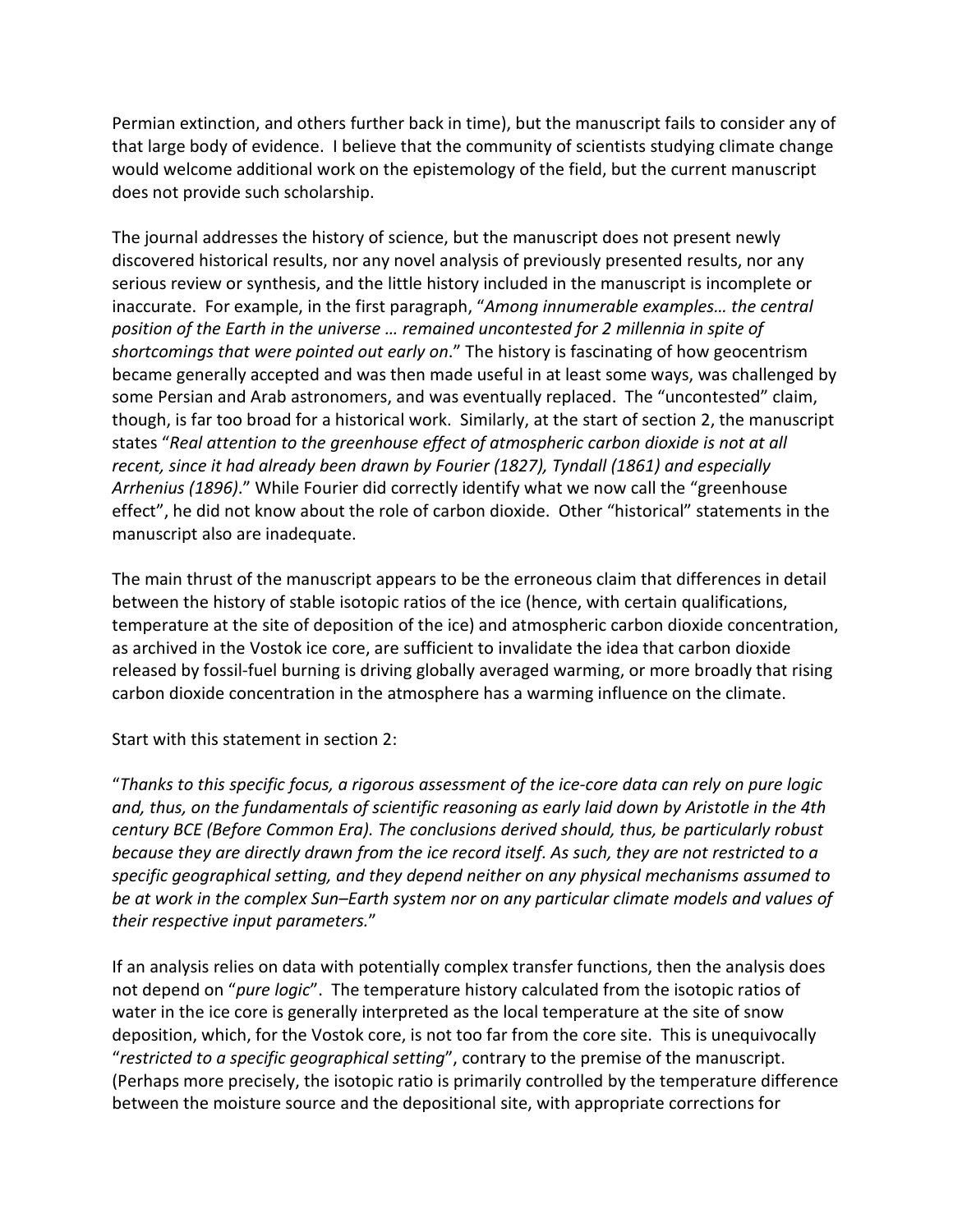seasonality of precipitation and other issues. Increasingly, time-evolving calibrations are derived from other indicators because of the complexity of the isotopic indicator.) The carbon dioxide record is close to being a global signal, as the residence time of carbon dioxide in the atmosphere is long enough that mixing largely removes the effects of local sources or sinks.

The local temperature does depend on the strength of the greenhouse effect, but also on numerous other factors, including status of modes of variability (e.g., ENSO, SAM), the sunblocking effects of volcanic particles, the sun's output, the orbital parameters, etc. Antarctic temperatures are strongly influenced by changes in the Southern Ocean, which during colder times have been strongly tied to changes in the Atlantic Meridional Overturning Circulation on millennial timescales. Many of these other climatic influences can affect globally averaged surface temperature, and also affect local and regional temperature with strong spatial patterns, so the effects often differ greatly from the effects of well mixed greenhouse gas concentrations. In turn, this means that while changes in globally mixed greenhouse gas concentrations are indeed expected to affect local temperature, the local temperature is never expected to be solely a record of greenhouse gas changes. In turn, deviations between a local temperature record and the global carbon dioxide record are insufficient to invalidate the idea that increasing carbon dioxide concentration has a warming influence. (There certainly are ways to test this "global warming" hypothesis using paleoclimatic data; additional information is provided below with pointers to studies that validate the hypothesis.)

The manuscript contains numerous other incomplete or mistaken statements. For example, the manuscript states "*Even though the acid base properties of CO2-bearing aqueous solutions and the biological role of carbonate and bicarbonate ions make the picture difficult to unravel quantitatively (see Michard, 2008), temperature rises cause an overall decrease in the CO2 solubility in the ocean and, correlatively, an increasing concentration of atmospheric CO2.*" The physical solubility of carbon dioxide and other gases in the ocean does depend on temperature, and warming does tend to shift gases from the water to the atmosphere, as stated; however, warming also melts ice, which reduces ocean salinity, which increases the solubility of gases in the ocean, by an amount that partially offsets the temperature effect. The changes in atmospheric carbon dioxide concentration from physical changes in ocean solubility are in total much too small to explain the amplitude of the glacial-interglacial changes recorded in the ice cores. There is a rich literature on this; Sigman and Boyle, 2000, in *Nature* is one starting point. The main controls on carbon dioxide storage in the ocean are not addressed in a substantive way in the manuscript but are extensively addressed in the relevant scientific literature; these controls are not nearly as directly tied to atmospheric temperature as the author implies, although the orbitally paced ice-age cycles do indeed shift carbon dioxide between the atmosphere and the deep ocean and other reservoirs.

The author chooses to use "full width at half maximum" to characterize the variations in temperature and carbon dioxide from the Vostok core. This is a recognized technique. It is surely not a unique way to study such records, nor is it generally preferred. No justification is given why this particular technique is necessary and sufficient. The records studied here involve strongly nonsinusoidal variations. The records all return to higher values than the half-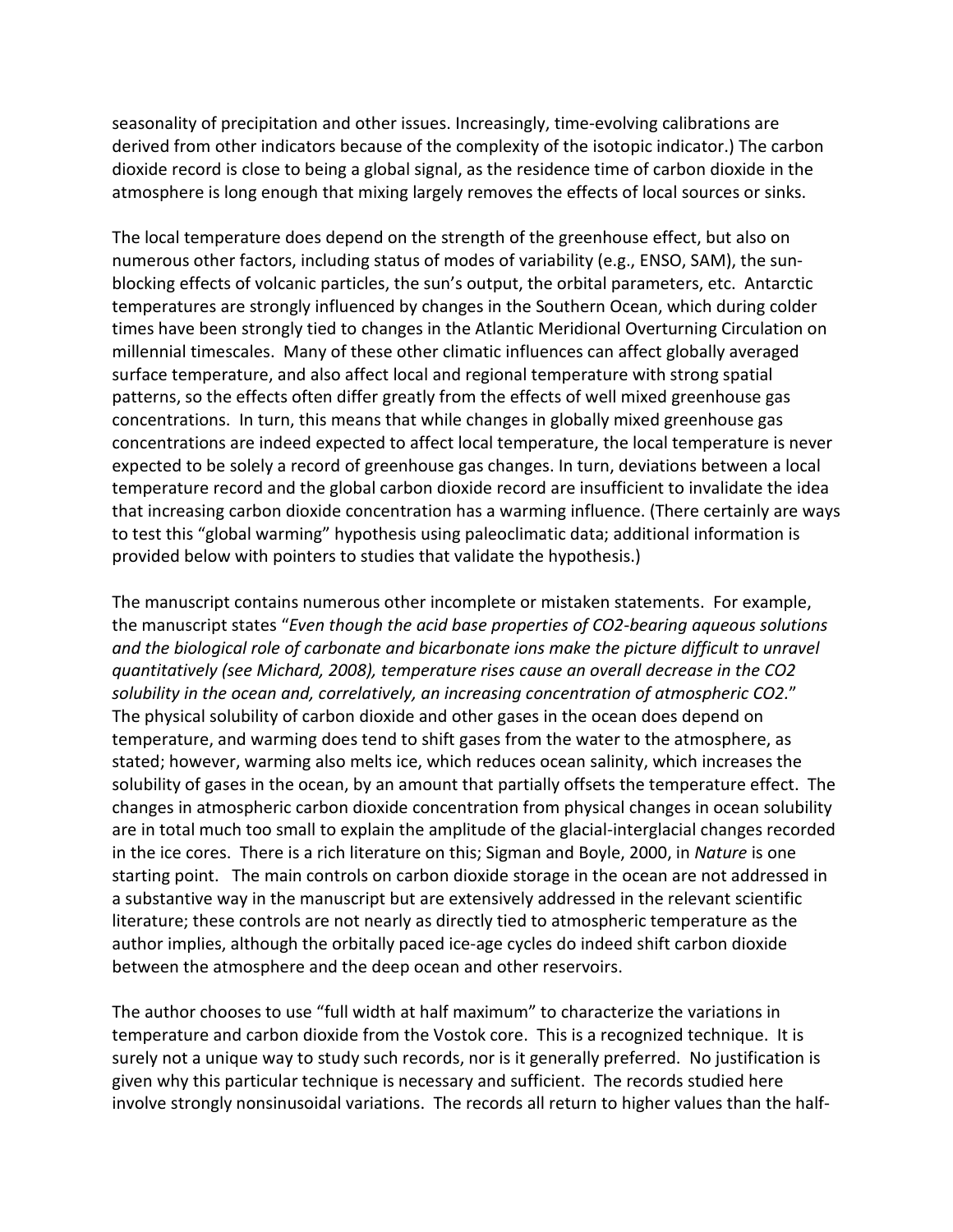power level as chosen by the author after dropping below it before the next peak analyzed by the author, but the author does not even consider these other peaks (or address whether they are parts of the main peak). Looking at only the first drop, and not the subsequent rises and drops, the author states "*The fact that the peak widths are systematically larger for CO2 than for temperature thus implies that the variations in CO2 concentrations were driven by temperature changes throughout all cycles and not only at their onsets.*" This is illogical. The general similarity between the temperature and CO2 records is much greater than could occur by chance, and clearly demonstrates interesting behavior, but both could be driven by some other factor, or one or both could reflect partial driving by the other and partial driving by additional forcings; many suites of processes could produce such behavior, and the statement by the author is wrong. The similarity of the temperature and CO2 curves motivates research, but surely does not demonstrate causation, or lack thereof. The published scientific literature does address causation, as noted below, but extensive, essential contributions have been ignored in the manuscript.

The errors or shortcomings of the manuscript chosen for discussion in this review are illustrative rather than comprehensive; many more are present. There is no body of accurate analysis in the manuscript, whether on epistemology, or history, or science, that merits revision and resubmission. If the author wishes to conduct research on the influence of changing CO2 on temperatures during ice-age cycles, he might start with Tierney et al., 2020, Nature 584, 569-573. Additional information on non-CO2 influences on temperature is available in many sources; a useful starting point is P.U. Clark et al., 2002, Nature, 415, 863-869. A better analysis of the timing of temperature and CO2 changes is given in Shakun et al., 2012, Nature, 484, 49- 54. The author might also look more broadly at the role of paleoclimatic data in climate change science; Chapter 6 of Working Group 1 of the Fourth Assessment Report of the IPCC may prove useful. The relevant literature extends far beyond these few examples.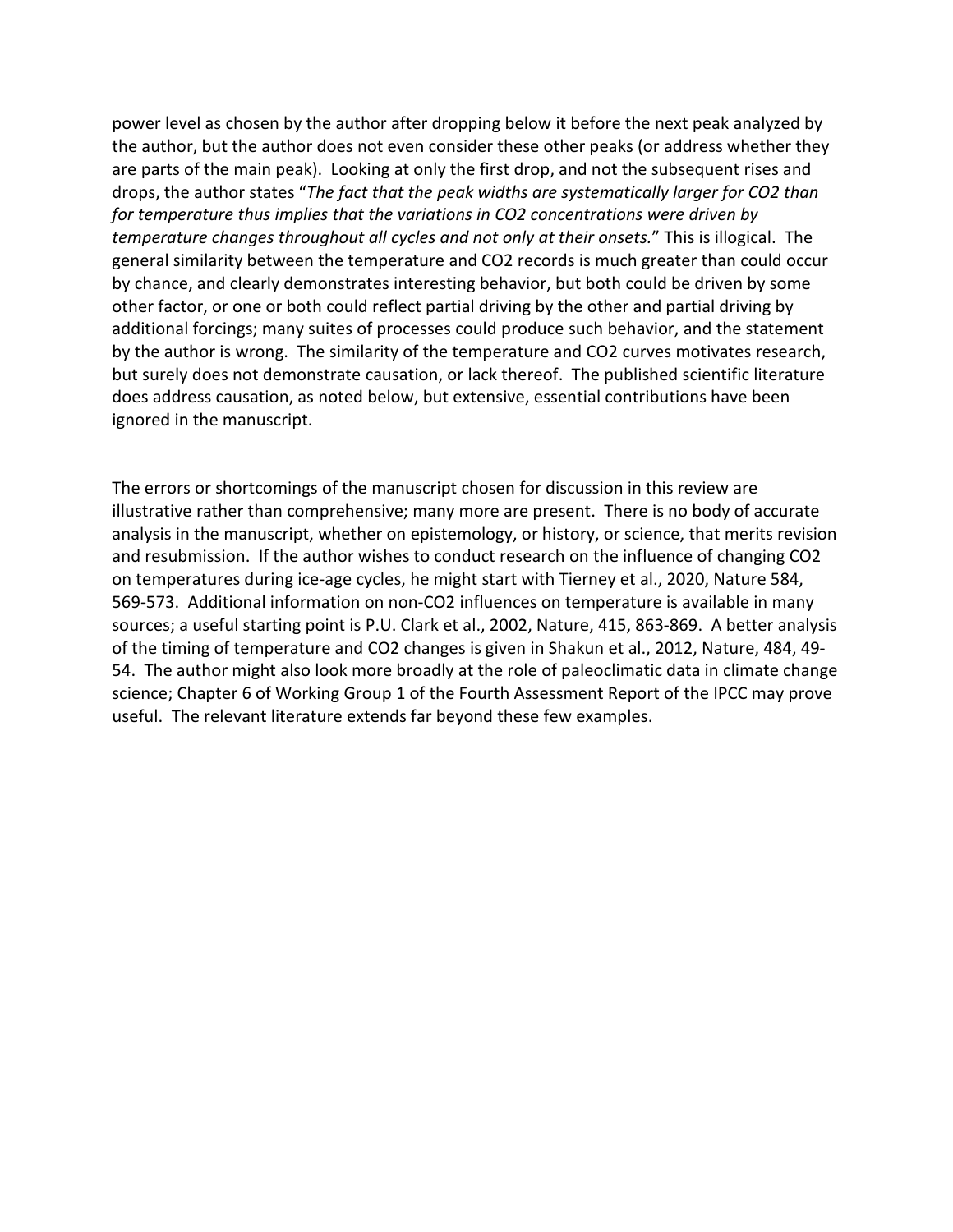## **Review of "The temperature–CO2 climate connection: an epistemological reappraisal of ice-core messages" by Pascal Richet**

First, I must confess I have probably never read a "scientific" paper of such low quality, and I am appalled that it was published in an international scientific journal. The paper looks more like a strongly biased political indictment against climate science, using a plethora of historical impossibilities and without any knowledge of the most basic concepts in climatology. According to usual scientific standards, this paper should certainly not have been published and I suspect there was no climate scientist in the former review process.

## **Major misunderstandings:**

## **1 - On the science of greenhouse gases.**

The author seems to believe that the  $pCO<sub>2</sub>$  measured ice cores during glacial cycles is:

*"the most compelling direct evidence for the climate effects of greenhouse gases".* He states that these measurements are:

"*a Rosetta stone of climatology*";

that:

"*current simulations… do not rely on any independent evidence*".

This is certainly not true since the science of greenhouse gases was already well established well before the ice core results. Already in the 1970s, it was very clear for meteorologists and specialists of atmospheric radiative transfers, that the increasing CO2 or CH4 concentrations will have obvious visible impacts, in terms of increasing temperatures, in the following decades. This prediction turned out to be true, since the world's temperature is now about 1.2°C above pre-industrial levels, just as anticipated almost fifty years ago. There is certainly no need of a "Rosetta stone" from Antarctic ice cores to ascertain such results. This was already made very clear in the Charney report (1979), which was presenting the consensus view from climate scientists at that time. The Vostok record was published 20 years later. This had little or no impact on the scientific question of global warming, which was then already well established.

Page 105, the author cites Petit (2013) as a "proof" of the central role of the Vostok results on the "global warming debate". This reference appears to be an interview of Petit (by the way not written by Petit) in the local Grenoble city news website. I am not sure this stands as a strong solid demonstration of the "central role of ice cores in the scientific debate" of global warming.

# **2 - On Milankovitch theory**

The author is an Earth scientist. It is therefore a pity that he has such wrong misconceptions on classical Milankovitch theory. In particular, it is strange that he plots the summer insolation at 65°N together with Antarctic records, on Figure 1, without even discussing the possible link between to two. Glacial and interglacial are primarily about ice-sheets, not about Antarctic temperature and apparently, the author has difficulties in connecting the astronomical forcing with the Vostok record according to standard Milankovitch's theory.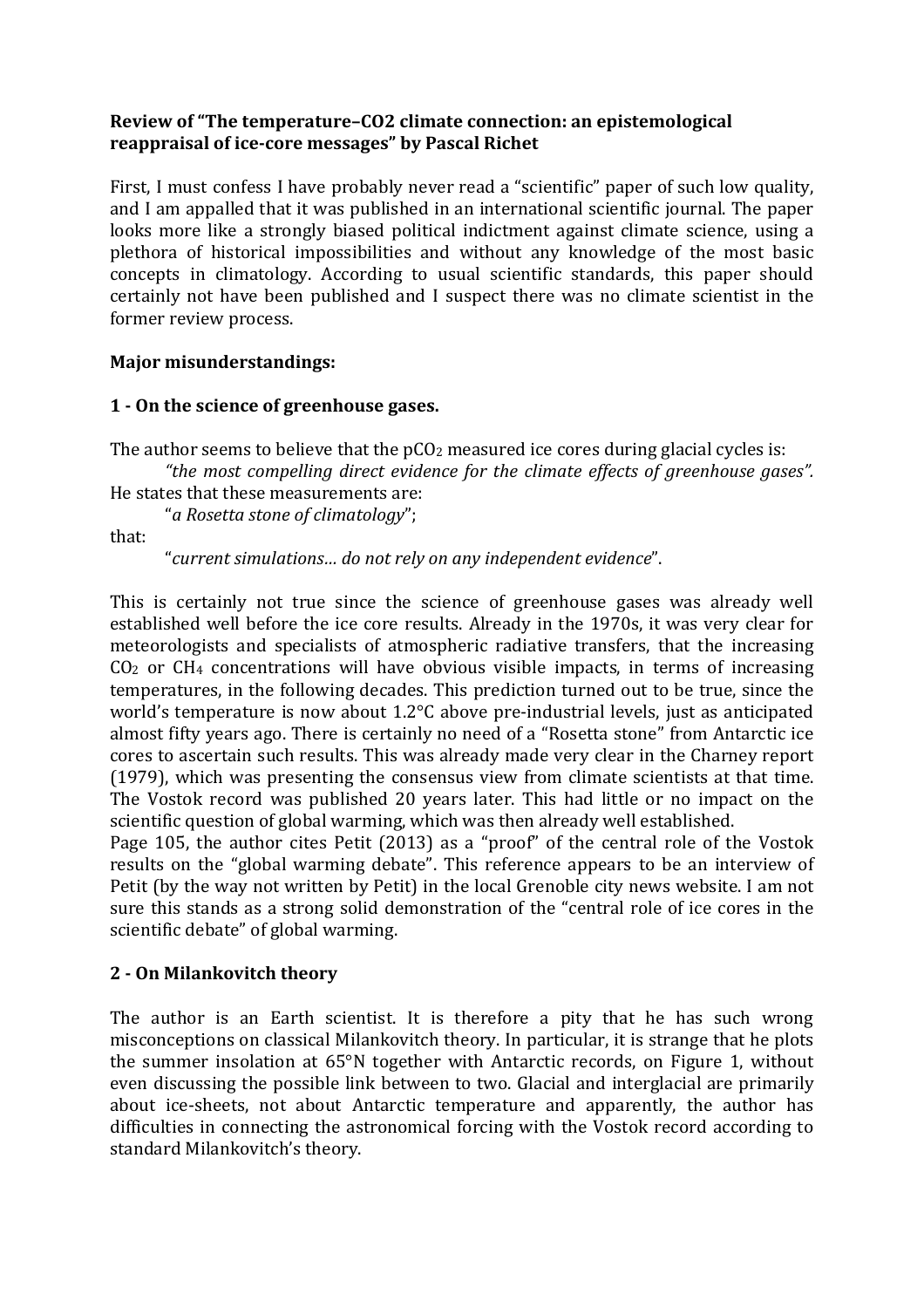*"astronomical control of glacial cycles… exerted through variations in the energy received by the Earth"*

If the author means the total amount of energy received by the Earth, then he has fully misunderstood the astronomical forcing, since it is almost constant in global average. In other words, the astronomical forcing, in the Milankovitch theory, does not affect (directly) global temperatures.

*"Acting also first on temperature and ice volume, the opposite changes take place when the Earth's net radiation energy budget becomes negative"*

How could the net budget change through time if the global incoming forcing does not? There is clearly a causality problem in this reasoning. In contrast, the astronomical theory states that it is the local seasonal insolation forcing, in summer at high northern latitudes that affect ice sheets (but certainly not global climate). Several millennia later, which is the time necessary for the ice to grow or melt, global climate can then be altered by the changing size of the ice sheets, and its effect on albedo and more generally on the atmospheric temperatures.

*"temperature changes were, thus, necessarily the triggering causes of all episodes…"*

*"climate changes and the ensuing sea level variations"*

Again this contradicts Milankovitch theory, which states that it is ice-sheet changes that are triggering (global) temperature changes, not the reverse. This should therefore read *"ice-sheet and sea level changes and the ensuing climate changes".*

This is indeed precisely why it is usual to use the insolation at 65°N in summer, as a simple way to represent the forcing on ice-sheets. It is obviously not a forcing for global climate, and even less for Antarctic climate.

The author therefore builds up a whole discussion on ice ages, its causes and consequences, but has obviously misunderstood the very beginning of the standard astronomical theory: global climate changes are a consequence of ice sheet changes, since they cannot be a cause, at least in the astronomical framework.

*"… one could alternatively claim that other factors than CO2-temperature interactions are involved"*

Indeed… May be ice sheet changes could have some role during ice age cycles? But this idea does not seem to appeal to the author:

*"… one can neglect climate variations caused by factors such as changes in solar activity and… differences between freezing and melting dynamics of ice sheets…"*

Overall, it is simply not acceptable for an Earth scientist to discuss the dynamics (causes and consequences) of ice ages and simply neglecting the central phenomenon, which is obviously the growing and melting of ice sheets. I must admit this is probably the first paper I read of ice ages that simply "neglects" ice sheet changes. The Milankovitch's astronomical theory is fundamentally a theory of ice sheets, not a theory of climate. The author has obviously missed this basic point.

## **3 - On time lags**

Focussing the discussion on lags between Antarctic temperatures and CO2 as little relevance for the question of causes of ice ages. Indeed, if (global or Antarctic) temperature changes are mainly caused by ice sheet changes, according to mainstream astronomical theory, then the author should look at lags between ice sheet changes and  $CO<sub>2</sub>$  in order to decide if  $CO<sub>2</sub>$  has some responsibility in these ice age cycles. If  $CO<sub>2</sub>$  is a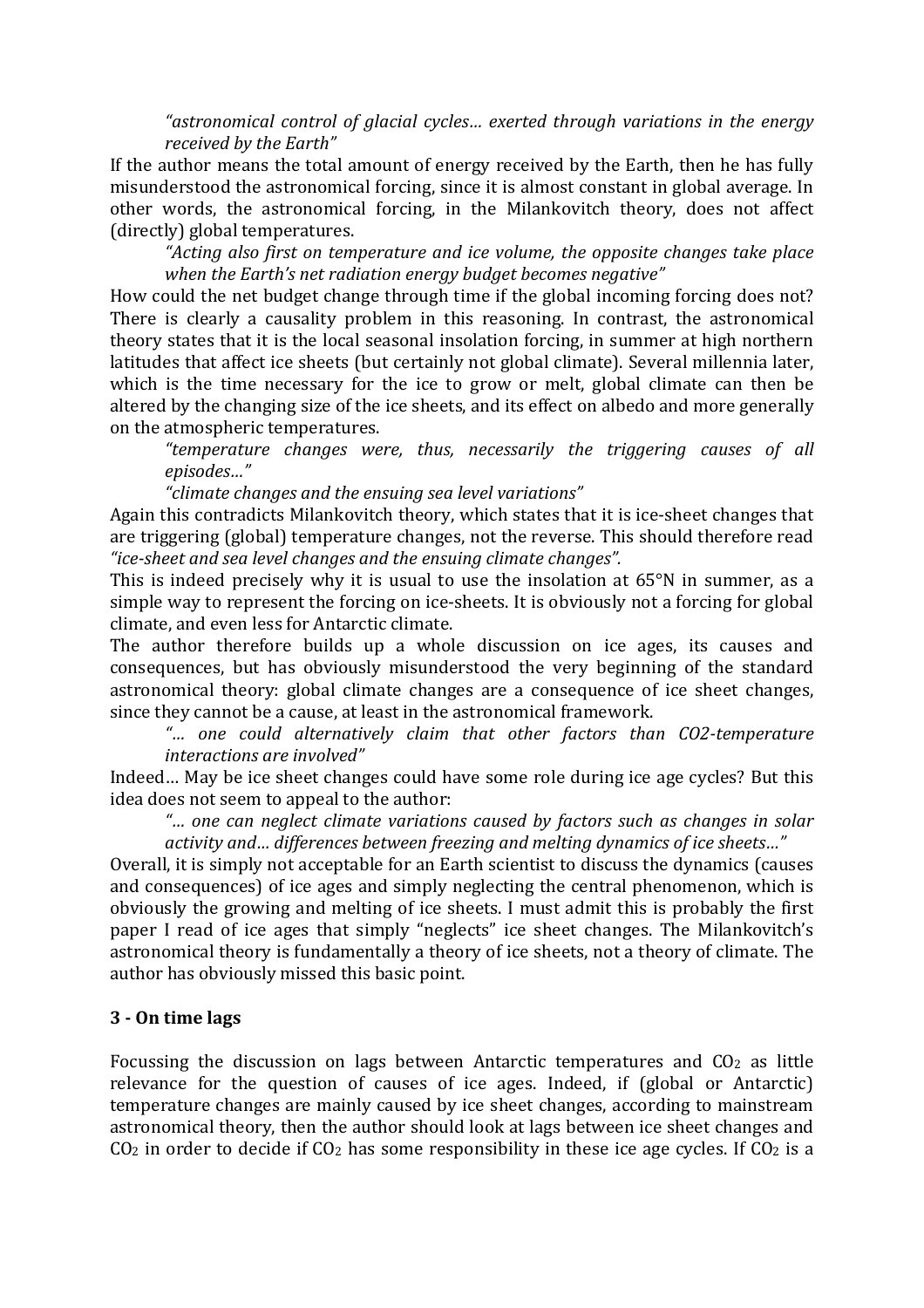cause, then it should lead ice changes. If it is a consequence, it should lag. The only mention to this key data is in the following sentence:

*"… the constantly lagging effects of CO2 concentrations with respect to the rate of change of the global ice.. (Roe, 2006)"*

But this is simply not true. The Roe (2006) paper only looks at the mean averaged lag. The author therefore cannot reasonably state that  $CO<sub>2</sub>$  is "constantly" lagging, something which is well known to be incorrect. Indeed, it turns out that  $CO<sub>2</sub>$  leads during deglaciations and lags during glacial inceptions. The truth might therefore be slightly more complex than what the author suggests: maybe it is not simply caused by *"astronomy or CO2"* in an exclusive manner, but it could possibly be *"astronomy and CO*2", as clearly suggested by the changing lead-lag relationships.

Antarctic temperature depends both on global climate (and therefore on ice sheet change), but also on CO2, and certainly also on many other factors. It is therefore quite natural that Antarctic temperatures are cooling during glacial inception, when ice sheets are growing, even if  $CO<sub>2</sub>$  remains high. Indeed, it is reasonable to think that we might need at least two mechanisms (ice sheets and  $CO<sub>2</sub>$ ) to account for global climatic changes in a conceptual framework. This is also, by the way, what climate models predict, with an approximate respective role of about 50%. The request of the author to explain temperature changes in Antarctica during ice ages with a single mechanism is obviously over simplistic. In any case, it stands in full contradiction with observations and it does not reflect current scientific knowledge on the subject.

## **4 - On the historical account of ice age theories**

Indeed, the author appears to be locked in the early 20<sup>th</sup> century debate between promoters of the astronomical theory against defenders of the  $CO<sub>2</sub>$  induced ice age cycles. This appears very anachronistic and does not fairly represents our current knowledge of the problem. The author states:

*"the control of ice ages exerted by variations in the Earth's insolation was… firmly established" (Hays et al. 1976)*

but "control" is certainly much too strong a word which does not reflect what Hays et al. are stating in their 1976 landmark paper "variations in Earth's orbit, pacemaker of ice ages". If the pacing of ice ages is indeed astronomical, Hays et al. are in contrast extremely clear concerning the lack of a direct physical link between eccentricity and glacial interglacial cycles: They write that "the 100,000 climate cycle is driven in some way by changes in orbital eccentricity... we abandon the assumption of linearity".

Since the 1970s, there have been many suggestions to provide some physical mechanism between eccentricity and the large ice age cycles, some of them being restricted to ice sheet dynamics while others are involving the carbon cycle. In any case, it is plainly wrong to present the recent developments in the understanding of ice ages as a debate between astronomical and  $CO<sub>2</sub>$ , since we now understand that both mechanisms are obviously playing a role.

## **5 - On climate models**

## *"Current climate models are... not open to falsifiability in Popper's sense…"*

I do not understand why, since these models made predictions about 40-50 years ago that have been fully verified today: they predicted a global warming of about  $+1^{\circ}$ C at the beginning of the 21st century, something which is now well measured, not only by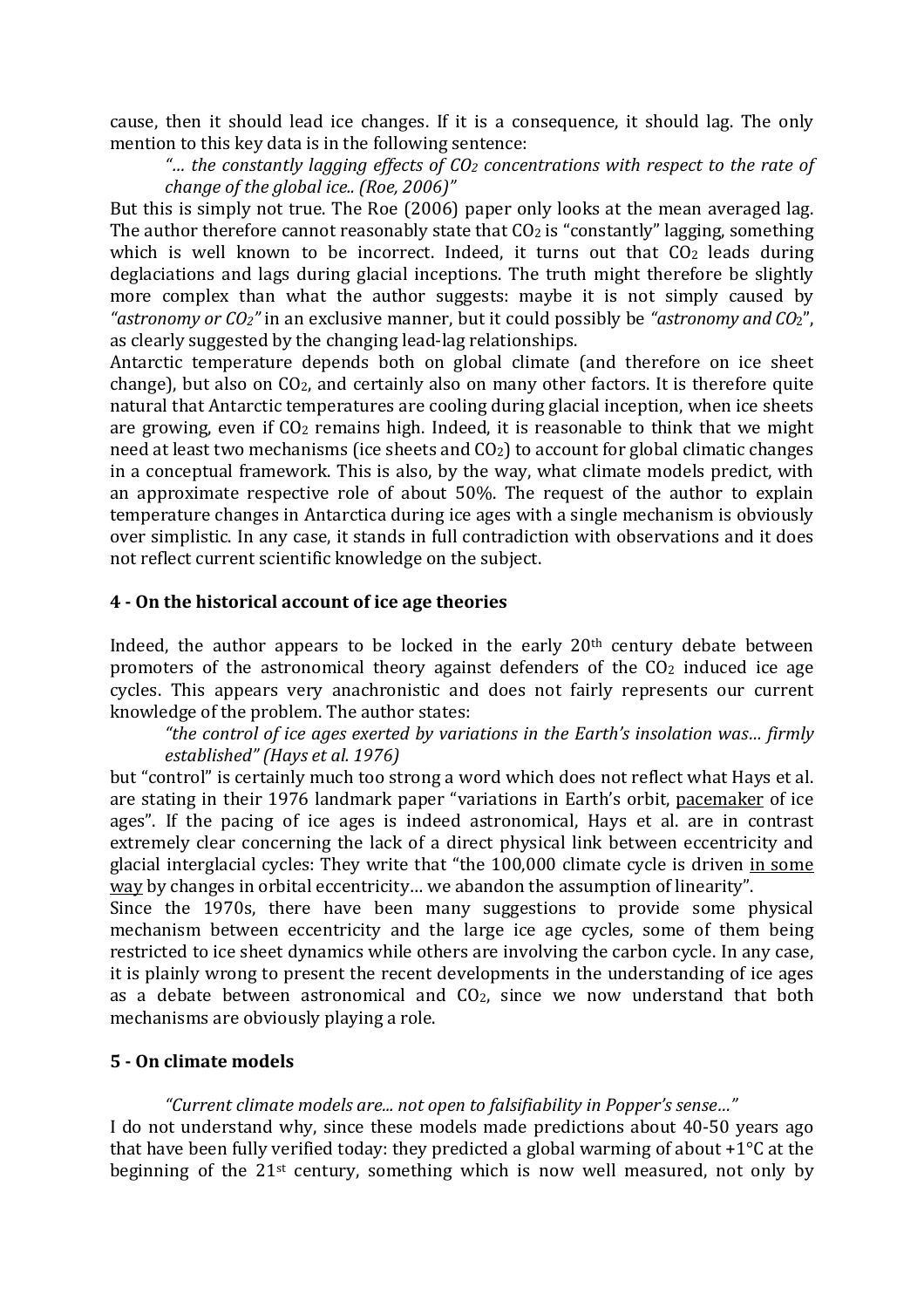climatologists, but which is also now visible to the layman. A model making a prediction is easily falsifiable: either the prediction is right or wrong. This is indeed the core of Popper's argument and climate models do obviously follow the standard scientific pattern in this respect.

*"… any claim that models accurately reproduce the reported climate evolution since the late 20th century would rather illustrate their spurious nature and not prove their validity if the temperature rises of this period are not caused by increases in CO2 concentrations".*

A more correct statement, following Popper's methodology, would be to state that climate models are now proven scientifically correct, until there are proven wrong. It is clearly dishonest to call "spurious" the physical phenomena that are based on sound physics and thermodynamics, that have been observed in great details for many decades and that do deliver valid predictions. In Popper's sense, the climate models have therefore been fully validated, until someone finds a better theory, which is clearly not the case. I certainly would like the author to provide an alternative model and explain what could cause the observed temperature rise, if not  $CO<sub>2</sub>$ . Though many fancy suggestions have been put forward by climate skeptics, none have yet passed the very first test of physical consistency.

### *"It would be in fact an arbitrary assumption to posit that a system as chaotic and as highly heterogeneous as the Earth… would always evolve in a smooth manner"*

This certainly appears to contradict the rest of the manuscript, which attempts to provide an over simplistic explanation of ice ages in terms of astronomy but even excluding the possibility that CO<sub>2</sub> could have a role, since the author wants to have a single simplistic mechanism. More importantly, it seems to me that the author is mixing "climate" and "meteorology" since there is no indication that the climate system is "chaotic" in the mathematical sense, in particular over the ice age timescales. Again many scientific publications are discussing this point. On the contrary the ice age problem appears quite deterministic, therefore allowing (for instance) the formulation of an astronomical theory.

## **Other major comments**

## *"the synchonicity of the episodes of warming and cooling… between Greenland and Antarctica… »*

I do not understand this statement, since it is well established that Greenland and Antarctica are NOT synchronous. This is precisely the subject of a vast literature in climate sciences over the last 30 years. Either the author has missed these previous studies on ice core, something difficult to imagine since they are mentioned in many papers. Or the author tries to fit the data to his own simplistic pre-conceptions of the system, that past temperature changes are "global" (they are not) and that the Northern hemisphere and the southern ones have a similar pattern (they have not) forced by a single global insolation (which is known since the  $19<sup>th</sup>$  century to have no climate impact). In any case, this sentence alone is not acceptable in a serious scientific paper about ice cores, since it contradicts decades of observational data.

I really do not understand why the author is using the Vostok ice core with only four glacial cycles while the Dome C record is twice as long. The reasons given by the author are certainly not satisfying: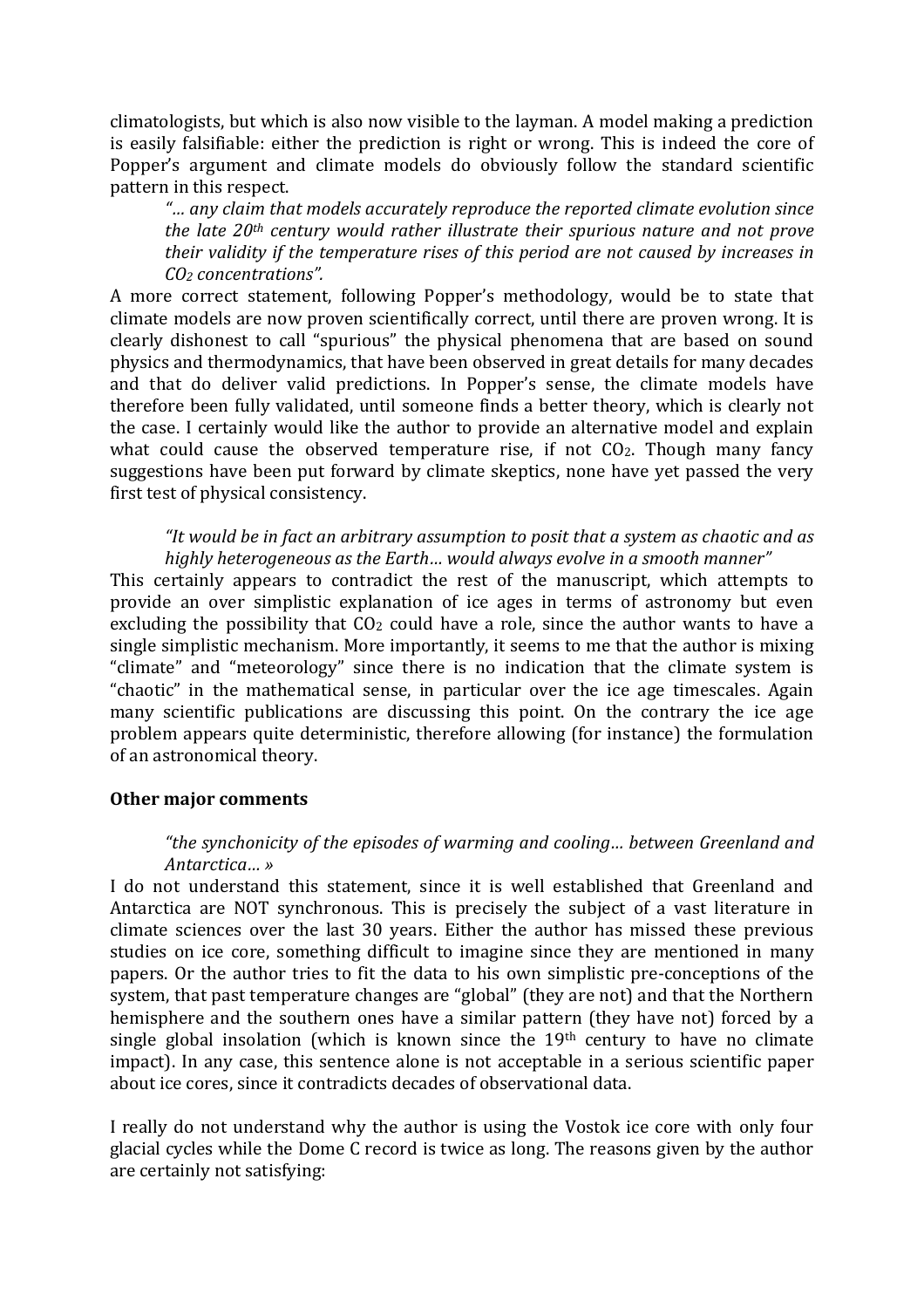*"Possibly because of perturbations… the older material exhibits warming-cooling episodes in the form of broader features"*

*"there is no reason why temperature spikes would have been less frequent or less intense in the most ancient than in the most recent part…. The temperature was progressively smoothed out back in time"*

There are many ways to ascertain that the isotopic record was not significantly smoothed in the earlier part of the Dome C record. The fact is that, indeed, the ice age cycles are different before 400 kyr BP, something which is well described in the scientific literature and known as the mid-Brunhes transition. It is also observed in many marine records. Though the physical mechanisms behind this transition are not clear yet, there is no doubt that this transition is real. There is no need to invoke some smoothing in the older part of the Vostok record. Climate changes are not a simple repetition of the same pattern, neither in the past, nor in the future. The most likely explanation for not using Dome C is probably the fact that it did not fit in the author's simplistic "cyclic" scheme and he preferred to neglect this additional data.

*"Of particular interest in this respect are the peaks signaled by one or two solid dots in Fig. 1. Because, in each instance, a single CO2 peak correlates with a temperature doublet, such features would again plainly violate the non-contradiction principle if variations in CO2 concentrations were considered as causes and temperature changes as effects. "*

This might also be the reason why the author "sticks" to the old Vostok record: the  $CO<sub>2</sub>$  is quite a low resolution record while the temperature one is much better resolved. When using higher resolution CO2 records (eg. Bereiter et al. 2012) it becomes clear that every temperature peak is associated with a  $CO<sub>2</sub>$  one, even for the smaller ones. The "demonstration" of the author is therefore only an artefact linked to his choice of data. Again, this resolution difference between isotopic data and gas measurements is a rather obvious fact in the ice core community. It is not acceptable in a scientific paper discussing ice core results to ignore it and to draw fancy conclusions out of it.

On future glaciations:

*"According to a model … the current interglacial period would probably last for 50 000–100 000 more years, depending on the amount of anthropogenic CO2 emissions (Ganopolski et al., 2016)…. the reliability of such a model should first be established from its ability to reproduce quantitatively the respective durations of past ice ages. As long as such an assessment is lacking… "*

I suspect that the author has not read the Ganopolski paper, otherwise he would have noticed that the results are in fact based on the ability of the model to reproduce the respective durations of ice ages and interglacial periods: this is precisely what allows Ganopolski et al. to provide future scenarios.

If the author had read the paper, he would also have noticed that without anthropogenic CO2, the current interglacial is expected to last about 50,000 years. This is indeed a classical result from the astronomical theory, that the current astronomical forcing is very likely insufficient to trigger a glaciation today or in the next few centuries. According to the astronomy and without any anthropogenic CO2, the start of the glaciation is therefore postponed by 50,000 years. This is only a direct consequence of the shape of the insolation curve…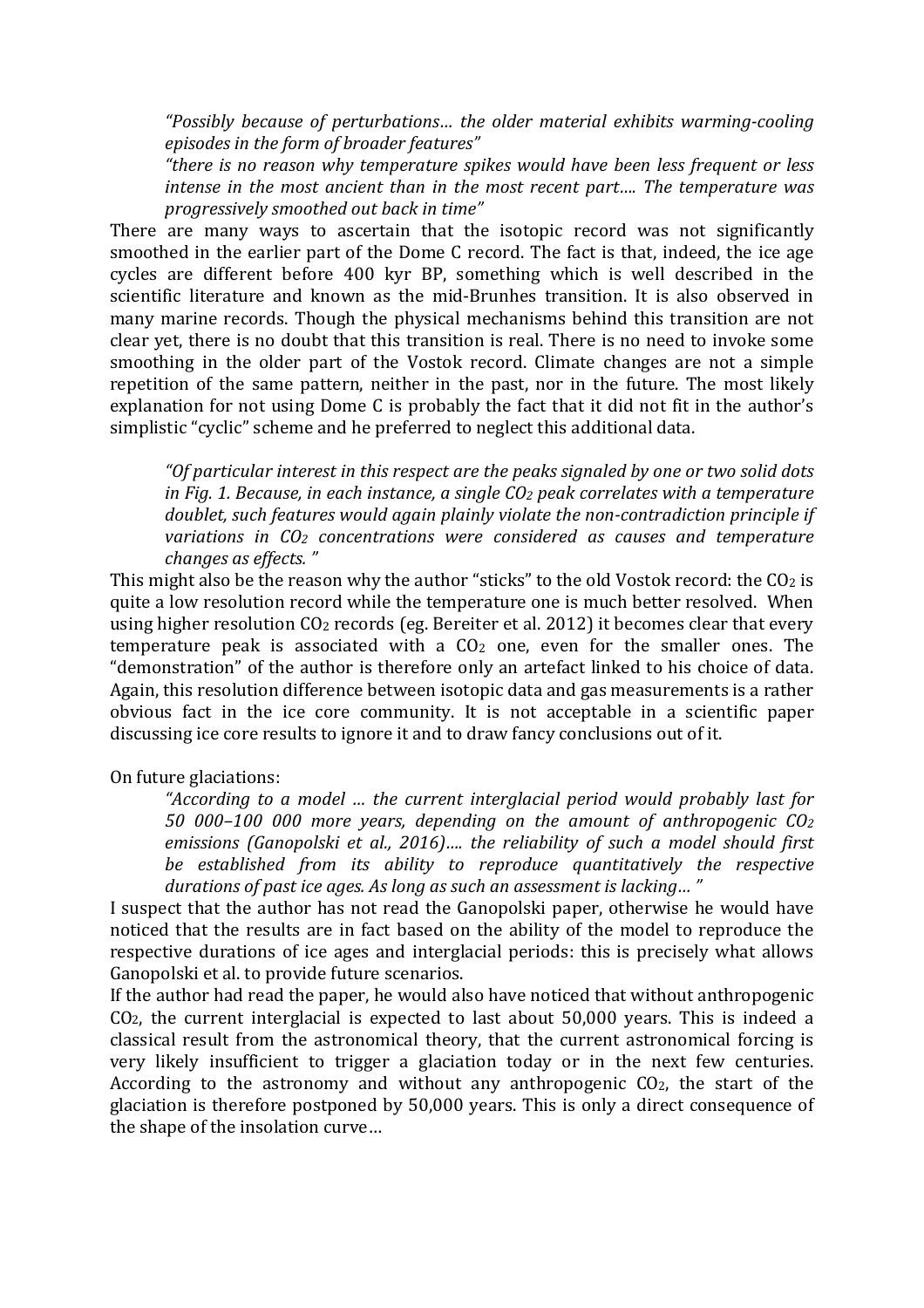*"the succession of eight major glacial cycles during the last 800 kyr… suggests that an onset of global cooling might be observed within less than a couple of millennia from now"*

It is interesting to see that the author is a strong "promoter" of the astronomical theory, but refuses to apply it when it predicts something that does not fit his own beliefs. The insolation curve is not periodic, and therefore there is not reason for ice ages to be periodic.

### In the abstract:

*"The climate debate… being the latest of the great controversies…"*

There is no scientific controversy concerning global warming: climate scientists have been almost unanimous on this topic for many decades. But, due to the economical implications, it has been documented and demonstrated at numerous times by sociologists or journalists that there is indeed a lot of disinformation. This paper is only one example, and its citation list provides a few further ones, for instance:

*"The radiative forcing of CO2 and CH4 has been found to be several times smaller than changes in solar insolation…(Soon, 2007)"*

Willie Soon is indeed known as a scientist paid by the fossil fuel industry, according to the new-york times:

https://www.nytimes.com/2015/02/22/us/ties-to-corporate-cash-for-climate-changeresearcher-Wei-Hock-Soon.html

*"… doubling the current concentration of CO2 and CH4 would increase their forcing by a few percent… (van Wijngaarden and Harper, 2020)"*

This preprint (never published in a scientific journal) was subject to an article in Science (2019) with the comment that « William Happer… worked within the White House (for the Trump administration) to conduct a hostile review of climate science ».

https://www.sciencemag.org/news/2019/11/unpublished-paper-former-white-houseclimate-adviser-calls-methane-irrelevant-climate

### **Last but not least**

Page 101:

*"An effect cannot last for a shorter period of time than its cause"*

Of course it can… There are myriads of example, based on many different mechanisms, where a permanent (or long duration) change induces a temporary (short) response. For instance, transient phenomena in physics: switching on the light sends a transient electromagnetic wave. Adaptation in biology: resilient systems come back to their initial states after some time even when the cause of perturbation remains. I am quite amazed by the amount of peremptory wrong statements made by the author.

Page 103:

### *"A lack of correlation resolutely rules out any causality"*

This is of course also plainly wrong. Correlation and causality are two very different notions that share nothing in common. The classical textbook counter-example is furthermore the simplest possible physical system. For a linear oscillator, forced by a sine, the response might be exactly a cosine. The correlation between the two is then precisely zero, even though the cosine is obviously "caused" by the sine signal. See for instance Altman et al. (2015) for a discussion on these basic statistical topics. I am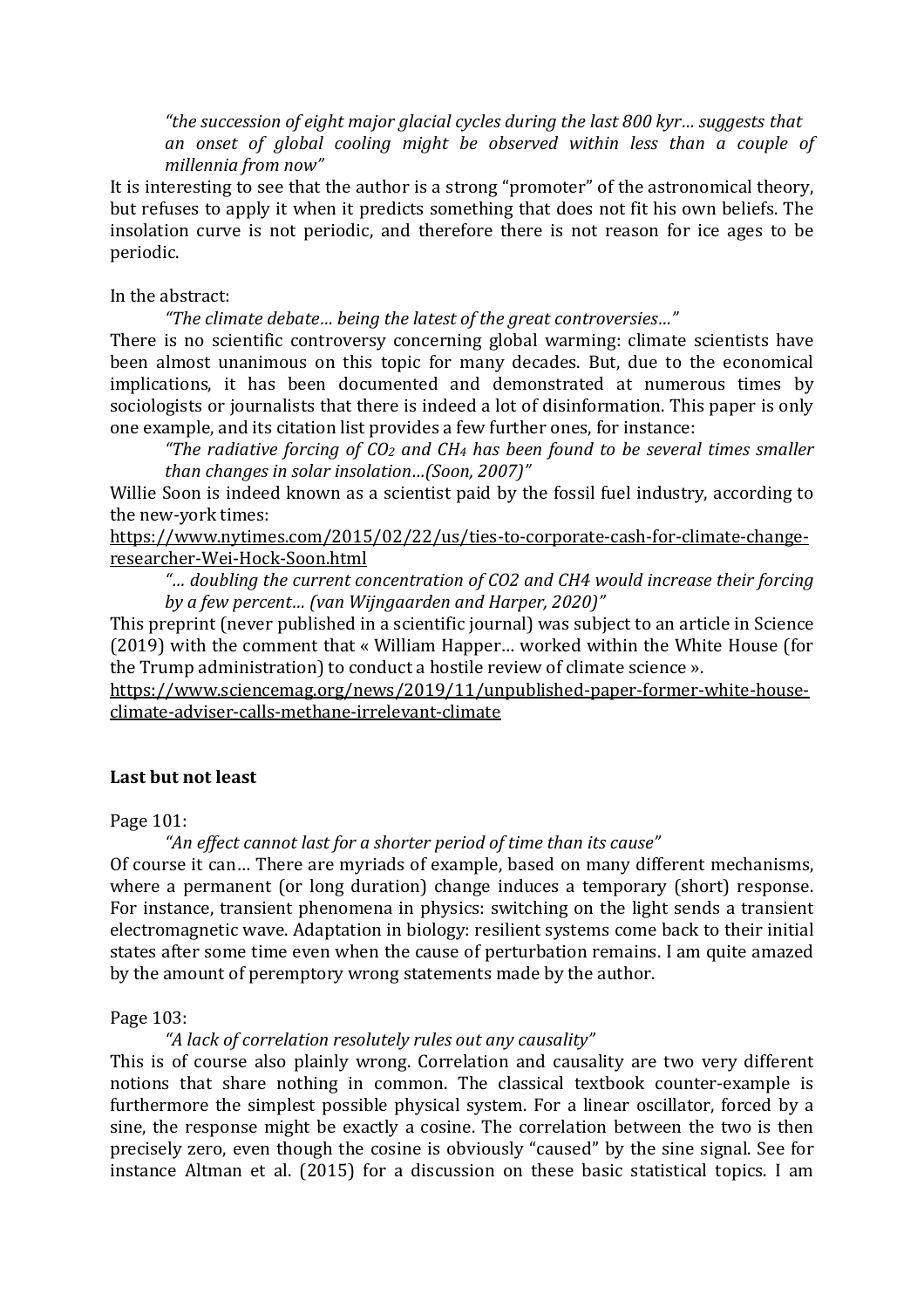surprised that the author, who is so keen on discussing scientific rigour, can make such beginner's mistakes.

Altman, N., & Krzywinski, M. (2015). Association, correlation and causation. *Nature Methods*, *12*(10), 899–900. http://doi.org/10.1038/nmeth.3587

Bereiter, et al. (2012). Mode change of millennial CO2 variability during the last glacial cycle associated with a bipolar marine carbon seesaw. *Proceedings of the National Academy of Sciences*, *109*(25), 9755–9760.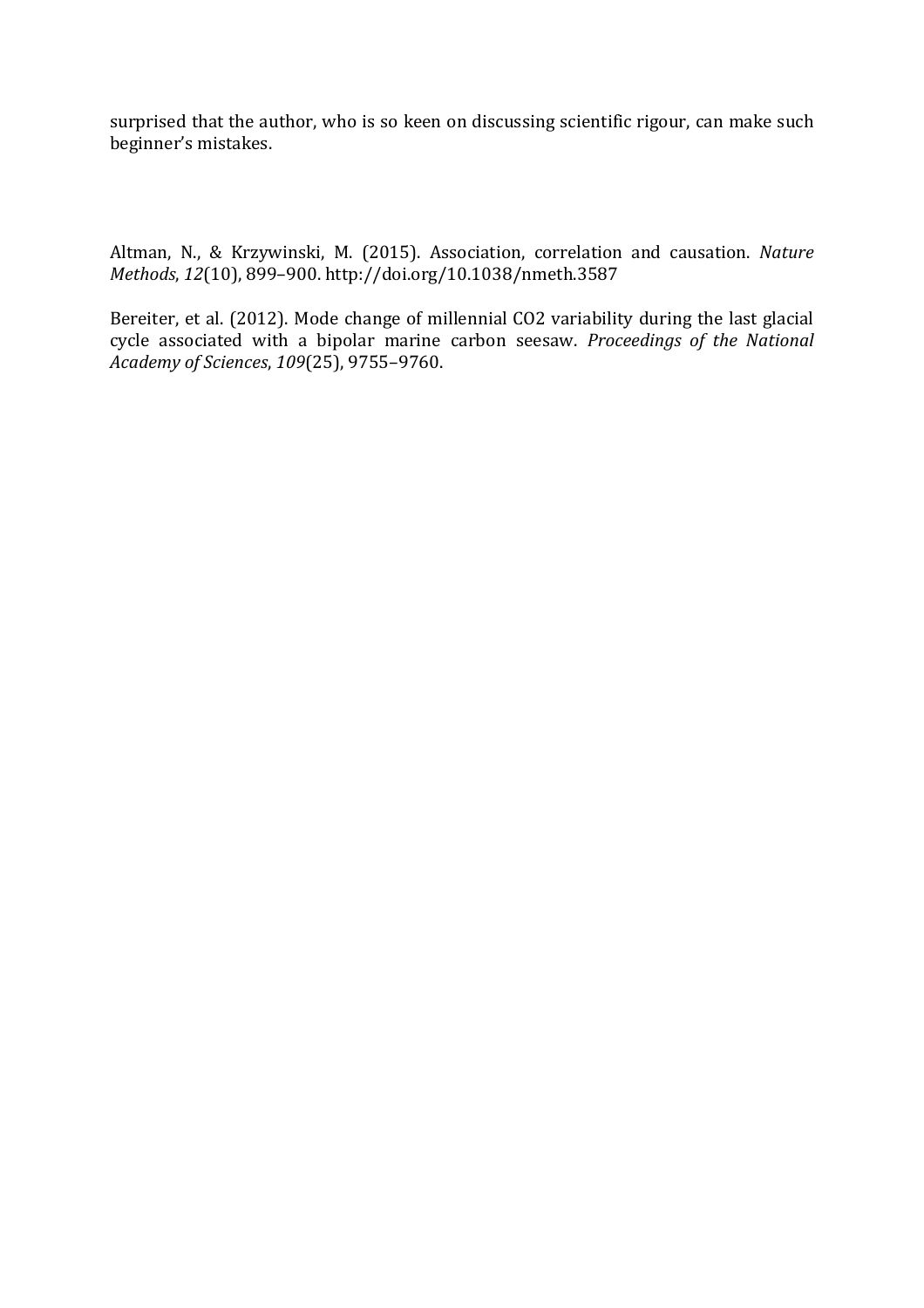Referee report — re-review of a previously published article *History of Geo- and Space Sciences*

#### Richet, Pascal. "**The temperature–CO2 climate connection: an epistemological reappraisal of ice-core messages."**

This article claims to be an "epistemological" analysis of whether carbon dioxide played a causal role in the ice age cycles visible in Vostok ice core records covering 423 kyrs. It concludes that  $CO<sub>2</sub>$ concentration changes were an effect of temperature changes caused by Milankovitch orbital cycles, and themselves played at most a "minor" causal role (as a feedback) in Earth temperature change. In a somewhat separate argument, the article criticizes "climate modeling" (apparently referring to general circulation models) as suffering from "circular reasoning." It seems to assert that virtually all existing paleoclimatology relies fundamentally on such models. Prof. Richet concludes that the Vostok ice core data demonstrate "at most, a minor greenhouse effect of atmospheric  $CO<sub>2</sub>$  (and  $CH<sub>4</sub>$ ) compared with that of water vapor throughout the last 423 kyr" (p 99). Finally, he imagines that  $CO<sub>2</sub>$  concentrations during the historical period of record are random fluctuations, at least until the 1910s, and that anthropogenic  $CO<sub>2</sub>$  and methane emissions are likely unrelated the approximately 1.2 $^{\circ}$ C rise in global average surface temperature since pre-industrial times. The article's empirical base is limited to the Vostok data. Prof. Richet has read widely, but quite selectively, citing a number of papers of dubious quality that pretend to refute the dominant theory of  $CO<sub>2</sub>$ -induced climate change. According to his publication record, Prof. Richet has no previous publications in climate science.

In a nutshell, Prof. Richet would like us to believe that simply by eyeballing a graph of CO<sub>2</sub>, CH<sub>4</sub>, Antarctic temperature, and insolation changes at 65°N, he can see what generations of scientists before him have failed to understand, namely that carbon dioxide has played little or no role in Earth temperature variations over the last 423kyr.

This article has already been published, but the quality of its peer review process was questioned, which is the occasion for this re-review.

**Recommendation:** In my opinion, despite many interesting features, the central claims of this article are highly misleading. Further, the article fails to take into account key elements of physical theory that disconfirm its findings. The article **should have been rejected** in view of the points that follow below. I leave it to Copernicus Publications and the journal editors to decide what to do.

Misdirection is the stage magician's technique of keeping the audience's attention focused on one thing — even seeming to explain exactly what the magician is doing — while surreptitiously doing something else so the audience won't notice.

There's a lot of misdirection going on in this article. It takes at least five forms.

(1) **Using historical anecdotes to exaggerate the possibility of a dramatic reversal in scientific understanding of the carbon dioxide greenhouse effect.** The author correctly notes that historically, scientific paradigms have occasionally changed, even dramatically. Sometimes even a single individual (e.g. Copernicus) has created a scientific revolution by finding a new, simpler way of explaining observed phenomena. This is certainly true (Kuhn, 1962), though Kuhn himself ultimately rejected the stronger forms of his own incommensurability hypothesis in favor of more incrementalist views (Kuhn, 1977).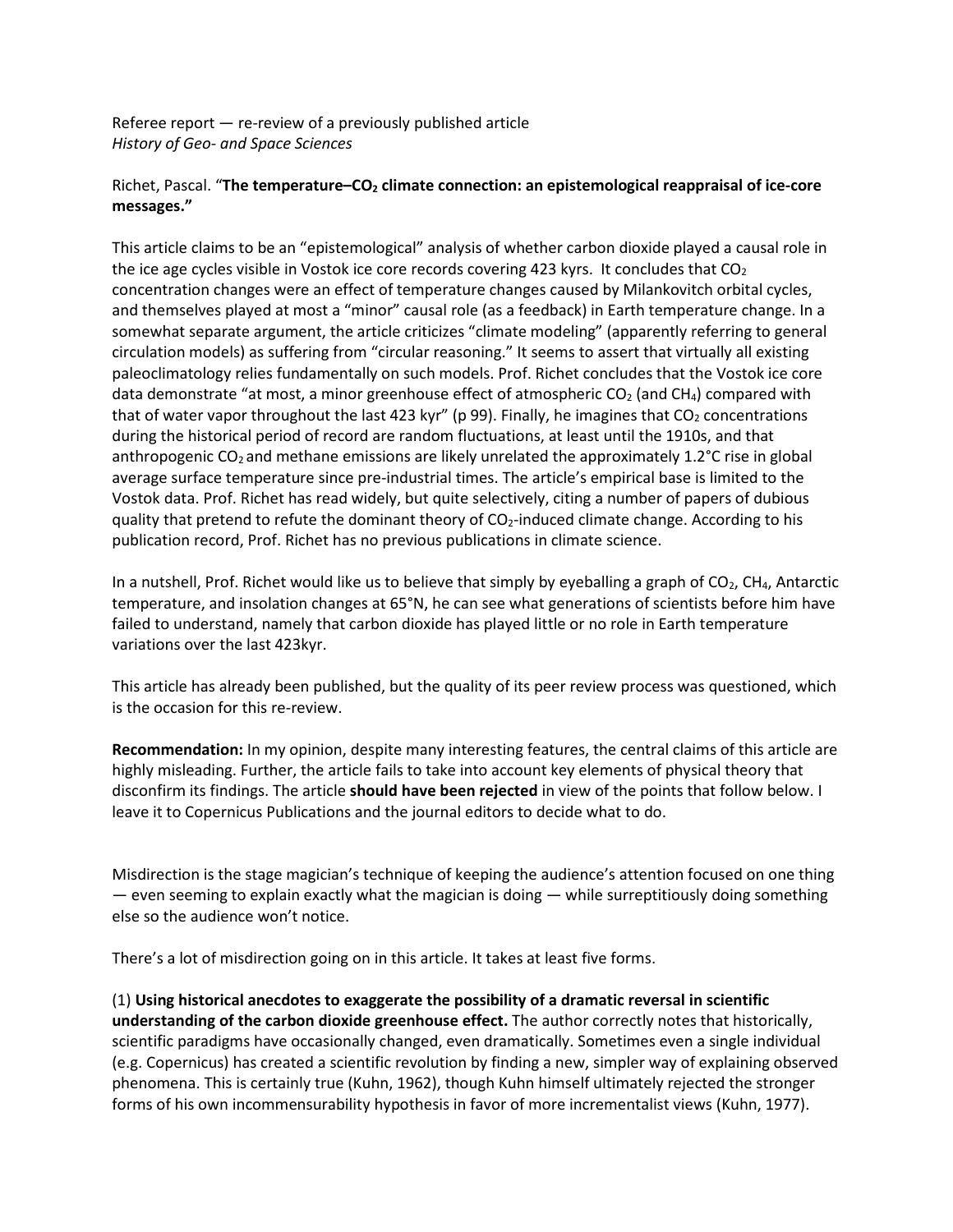Presumably Richet's historical anecdotes are what justify publication of this article in a journal ostensibly devoted to "history of geo- and space sciences," even though the article is not really about the history of the geosciences and except for one section, actually ignores most of that history. Instead, they are presented only in order to conclude that "the history of science is **nothing more than** a long stroll through the cemetery where ideas that were overwhelmingly accepted are now resting in peace."

*This is misdirection. It is an unjustified exaggeration* in service of the idea that in 2021 it is permissible, even salutary, to dismiss or ignore most existing research on the phenomenon he is seeking to explain.

Science is a cumulative enterprise that functions through research communities (Merton, 1973). If this article were truly about history of science or epistemology, it would acknowledge that across the  $20<sup>th</sup>$ century and into the present one, scientific communities have grown much larger; methods of measurement and analysis have been increasingly well codified, tested, and refined; mutually supporting results have created large areas of science that are no longer contested; and the number of dramatic revolutions and reversals (relative to the number of scientists and their publications) has declined as the use and cross-checking of results by larger numbers of researchers has grown. Revolutions are always possible, but they are considerably less likely today than in the time of Aristotle, Copernicus, or even Kelvin or Einstein.

Richet uses the Milankovitch controversy (described on p. 103) as an example of his "cemetery of once overwhelmingly accepted ideas," but this was a controversy rather than a revolution. The concept of astronomical causes of ice age cycles dates to speculations by (Herschel, 1832) and more detailed studies by (Croll, 1864, 1885) and others. (Paillard, 2015) discusses speculative astronomical hypotheses reaching as far back as Aristotle. As Richet notes, the plausibility of orbital controls was widely rejected in the mid-20<sup>th</sup> century. However, even as other explanations gained favor, orbital controls appeared regularly as one possibility to be considered in the absence of definitive evidence (Malone, 1951, 354).

A better reading of that controversy is that increasingly refined measurement techniques and new data (carbon dating, then ice cores) became available to evaluate a theoretical claim.

The "Arrhenian paradigm," as Richet calls it, followed a similar trajectory. Based on her experimental measurements, Eunice Foote first proposed that higher  $CO<sub>2</sub>$  concentrations would warm the atmosphere (Foote, 1856; Ortiz and Jackson, 2020).  $CO<sub>2</sub>'s$  radiative activity was measured more precisely and elaborated by Tyndall (Tyndall, 1861) long before Arrhenius. Geological carbon cycles were hypothesized by Chamberlin (Chamberlin, 1897, 1898). Arrhenius's theory was rejected by many around 1900 due to Angstrom's conclusion that water vapor absorbed radiation in the same bands as  $CO<sub>2</sub>$ (Anonymous, 1901), but it continued as a minority view throughout the early  $20^{th}$  century (Arrhenius, 1908; Hulburt, 1931; Malone, 1951, 1015-16). New, more precise instruments detected  $CO<sub>2</sub>$  absorption bands that did not overlap with water vapor and allowed more precise calculations of  $CO<sub>2</sub>'s$  radiative effects in the atmosphere. Callendar's careful studies (Callendar, 1938, 1939, 1941, 1949, 1958, 1961) were received skeptically at first (see the Royal Society discussion included in the 1938 paper). But they became accepted as foundational by the 1970s, as the core results of his research were confirmed by others (Weart, 2003; Fleming, 2007). Recently, Hawkins and Jones (2013) compared Callendar's 1938 and 1961 reconstructions of global temperature with the best modern records and found exceptionally close correspondence.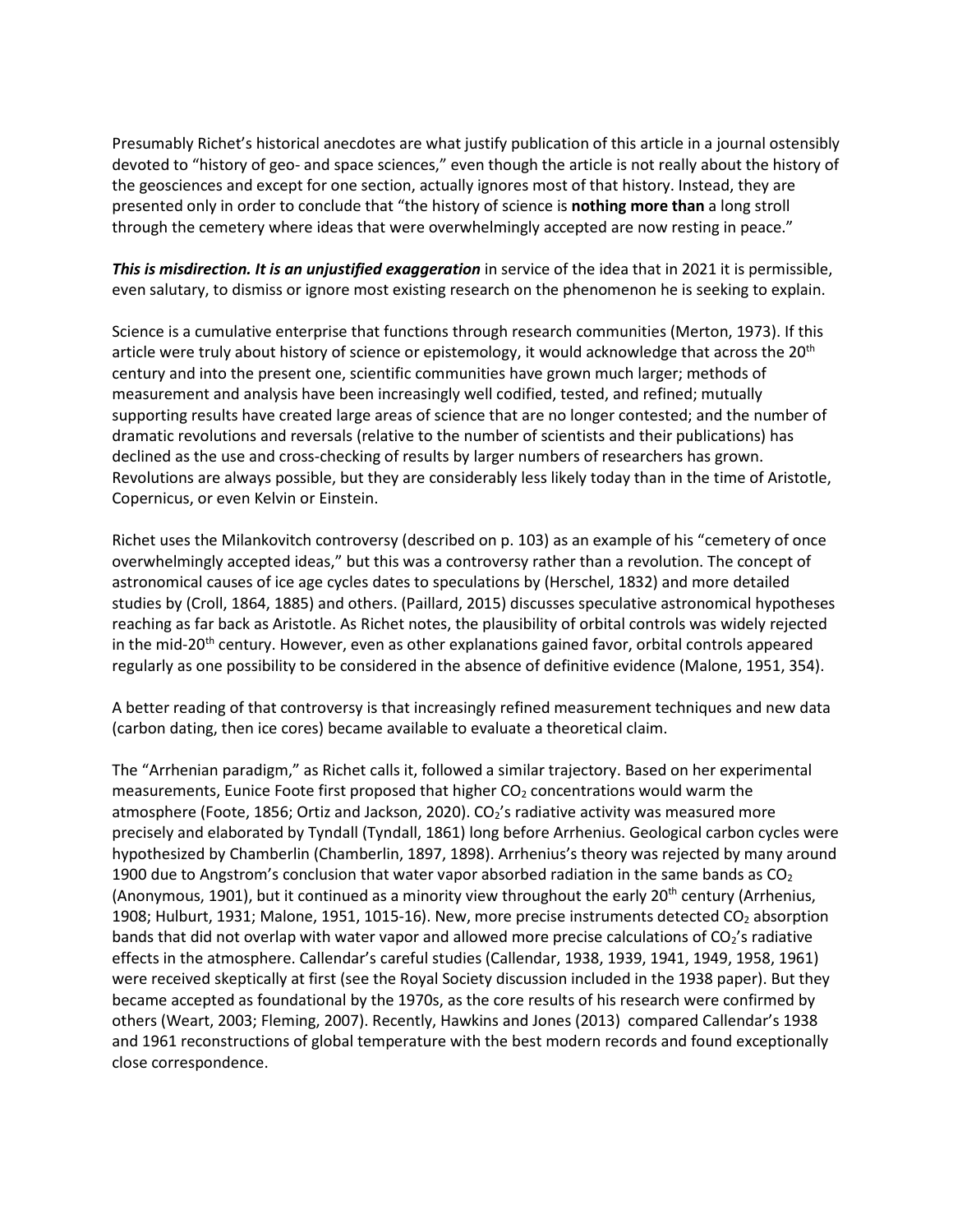The Milankovitch and Arrhenius controversies are not examples of scientific revolutions like those of Copernicus or Einstein, but of what Kuhn would have called "normal science": puzzle-solving through the waxing and waning of attention to different hypotheses in discussion and debate among qualified experts, with wide acceptance arriving as improved scientific methods and measurements supported some and disconfirmed others.

(2) **Unjustified characterization of his argument as logic rather than empirics.** Prof. Richet frames his argument as based on "epistemology," "pure logic," and "fundamental logic," often citing Aristotle. Frequent repetition of this assertion gives the impression that his argument is deductive, or at least so simple and direct in its chain of reasoning as to be unimpeachable.

*This is misdirection. In fact, most of his main argument is inductive and empirical.* **He sees patterns in** data and induces relationships, without genuinely accounting for other patterns and data that contradict or temper his assertions. He mentions – but then simply brushes aside – all uncertainties in his primary data source. He dismisses all knowledge of the physics of greenhouse gases, and essentially all of modern geophysics and geochemistry.

We might have expected an analysis such as this to consider, for example, the known radiative properties of carbon dioxide and methane. For well over 150 years, these and other greenhouse gases (GHGs) have been analyzed in many different ways. Their radiative properties have been measured in the laboratory with increasingly sensitive instruments, demonstrating that  $CO<sub>2</sub>$  absorbs radiation in bands that water vapor does not. Water vapor and clouds account for the majority of greenhouse forcing, as the author notes. However, because water vapor's lifetime in the atmosphere is days to weeks, long-lived, non-condensing, globally well-mixed GHGs such as  $CO<sub>2</sub>$  control greenhouse forcing (Lacis et al., 2010).

We might also have expected this analysis to look more closely at studies of the most recent deglaciation, for which more data of greater accuracy and precision are available. For that deglaciation, a "seesawing" of heat between the northern and summer hemispheres as well as changes in the Atlantic meridional overturning circulation (AMOC) have been observed in some 80 proxy temperature records from around the world, with northern high latitudes warming first, followed by an AMOC shift, then a northern cooling and an Antarctic temperature increase, with a delay of centuries to millennia (Shakun et al., 2012).

This finding highlights another problem: Richet treats a local record (the Antarctic temperature proxy) as if it were global. Temperature reconstructions for the rest of the world are available from ocean cores and other sources, but Richet prefers to wave them away as irrelevant on the longer time scales he is considering.

As always, the devil is in the details. Milankovitch cycles change the distribution of insolation between the hemispheres, but oceanic and atmospheric mechanisms of heat transport from one hemisphere to the other certainly play a role in how the Earth responds.

3) **Vague statements masking major unresolved issues.** The article recognizes that the complexity of the Earth system makes it very difficult to analyze the relative significance of the many factors operating to cause changes in Earth's climate, such as Earth system feedbacks. It discusses many of these complexities, including (for example) water vapor feedback and changes in ocean circulation, but only in general, qualitative terms. Although instrumental and proxy measurements as well as theoretical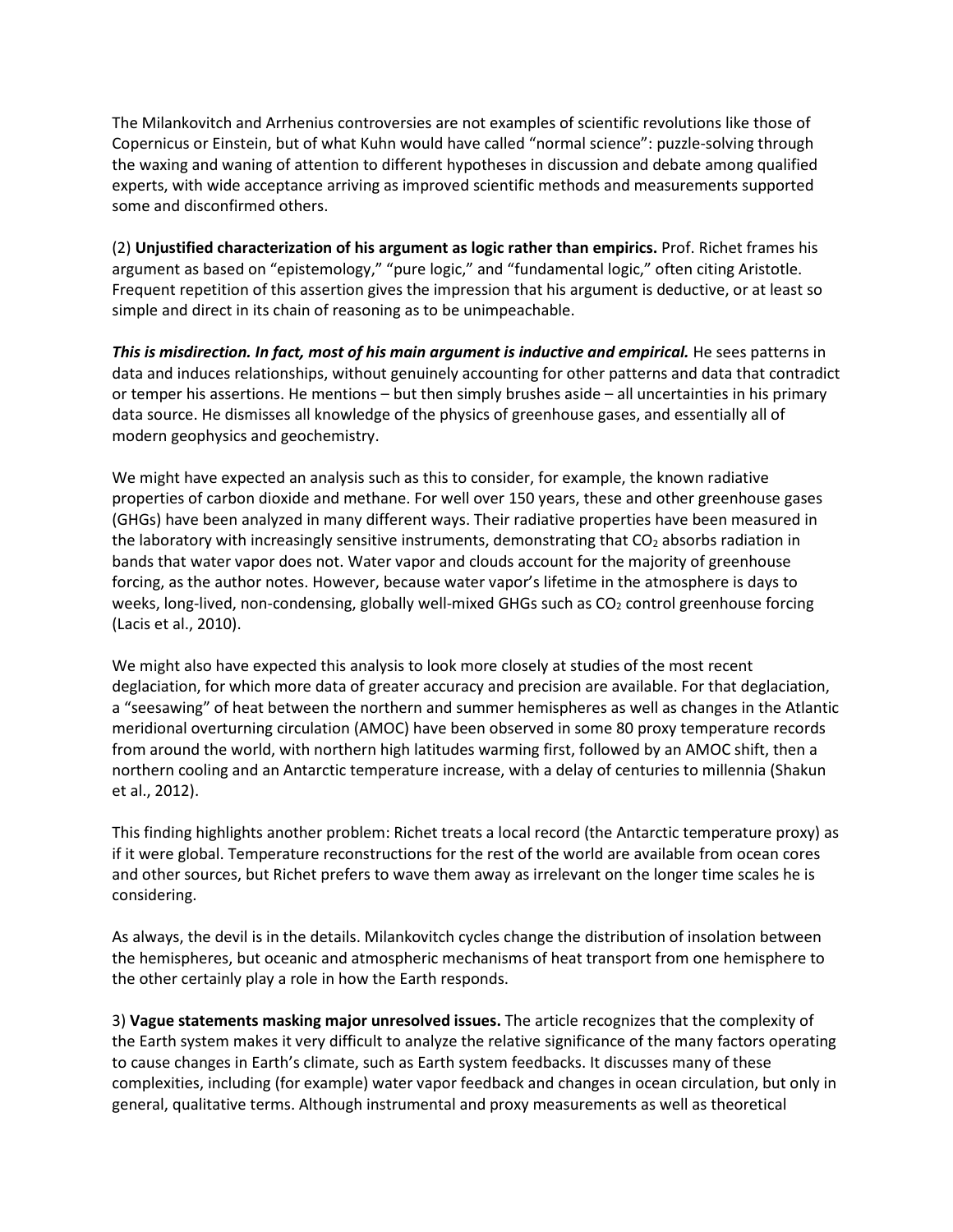calculations of these factors are widely available, the article quantifies few of them and thus does not confront critical issues of measurement and uncertainty.

*This is misdirection. It relies on vague terms* such as these: "the concentration of atmospheric CO<sub>2</sub> up to 300 ppm had **minor effects at most** on temperatures during the past 423 kyr" and "[Earth] temperature variations were **mainly** determined by insolation changes during Milankovitch cycles." What quantities do these terms represent?

4) **Attacking a straw figure.** A good deal of effort is spent arguing in favor of a conclusion that is widely if not universally accepted, namely that Milankovitch orbital periodicities played a key role in initiating glacial terminations over at least the past 800kyr, with GHG concentrations lagging Antarctic temperature changes.

**This is misdirection; Richet attacks a straw figure.** Few if any climate scientists reject the "pacemaking" role of Milankovitch cycles in Quaternary climate change (Hays et al., 1976). Who has argued that "temperature rises along Milankovitch cycles could have been **triggered** by increasing CO2 concentrations," as he puts it (p. 103)? It is hard to understand why he thinks this view must be attacked, since (as he himself states) most hypotheses about these cycles view  $CO<sub>2</sub>$  change as an amplifying feedback to changes in insolation and ice sheets, not as the initiating cause.

Richet would like us to conclude from "logic" and "first principles" that orbital cycles are the **only** cause of the sharp 100kyr temperature increases seen in the record, because (he asserts) no Earth-based phenomenon corresponds with the strikingly steep and regular 100kyr deglacial temperature increases. He further reasons that the  $CO<sub>2</sub>$  peak widths to which he draws attention are approximately twice those of the peak widths of temperature, and that the existence of (global)  $CO<sub>2</sub>$  increases without accompanying (local) Antarctic temperature increases mean that temperature must be the cause and CO2 change purely an effect.

Prof. Richet's logic certainly shows us that  $CO<sub>2</sub>$  and  $CH<sub>4</sub>$  changes did not initiate deglaciations by themselves, and that  $CO<sub>2</sub>$  and CH<sub>4</sub> changes alone are insufficient to explain all of the observed temperature oscillations – but so far as I know, no recent science has claimed that they were.

Few scientific problems can be resolved by logic alone, and this one is no exception. They are empirical and require mechanistic explanations. How much additional radiative forcing do Milankovitch insolation cycles provide? By itself, is that forcing enough to account for the observed temperature changes in the Vostok record? These would seem to be critical questions given the author's hypothesis, yet they are not discussed at all. Estimates of Earth insolation changes have been computed from theory and observations (Milankovitch, 1920; Berger, 1978; Imbrie, 1982) and refined over time (Berger and Loutre, 1991; Laskar et al., 2004). These estimates suggest that the total radiative forcing necessary to achieve the temperature peaks seen in the ice core record is approximately double the amount of energy input available from Milankovitch insolation peaks (Hansen et al., 2008; Hansen and Sato, 2012).

If insolation changes due to orbital cycles account for only half of the observed glacial/interglacial temperature changes, the other half of the forcing must be due to Earth-based feedback mechanisms.

The physics of  $CO<sub>2</sub>$  and the observed rough correlation of  $CO<sub>2</sub>$  with temperature over long time periods virtually guarantee that CO2 plays *some* role, but there are many other feedbacks, so the interaction of  $CO<sub>2</sub>$  with these other mechanisms must be considered in any potential explanation. Models — which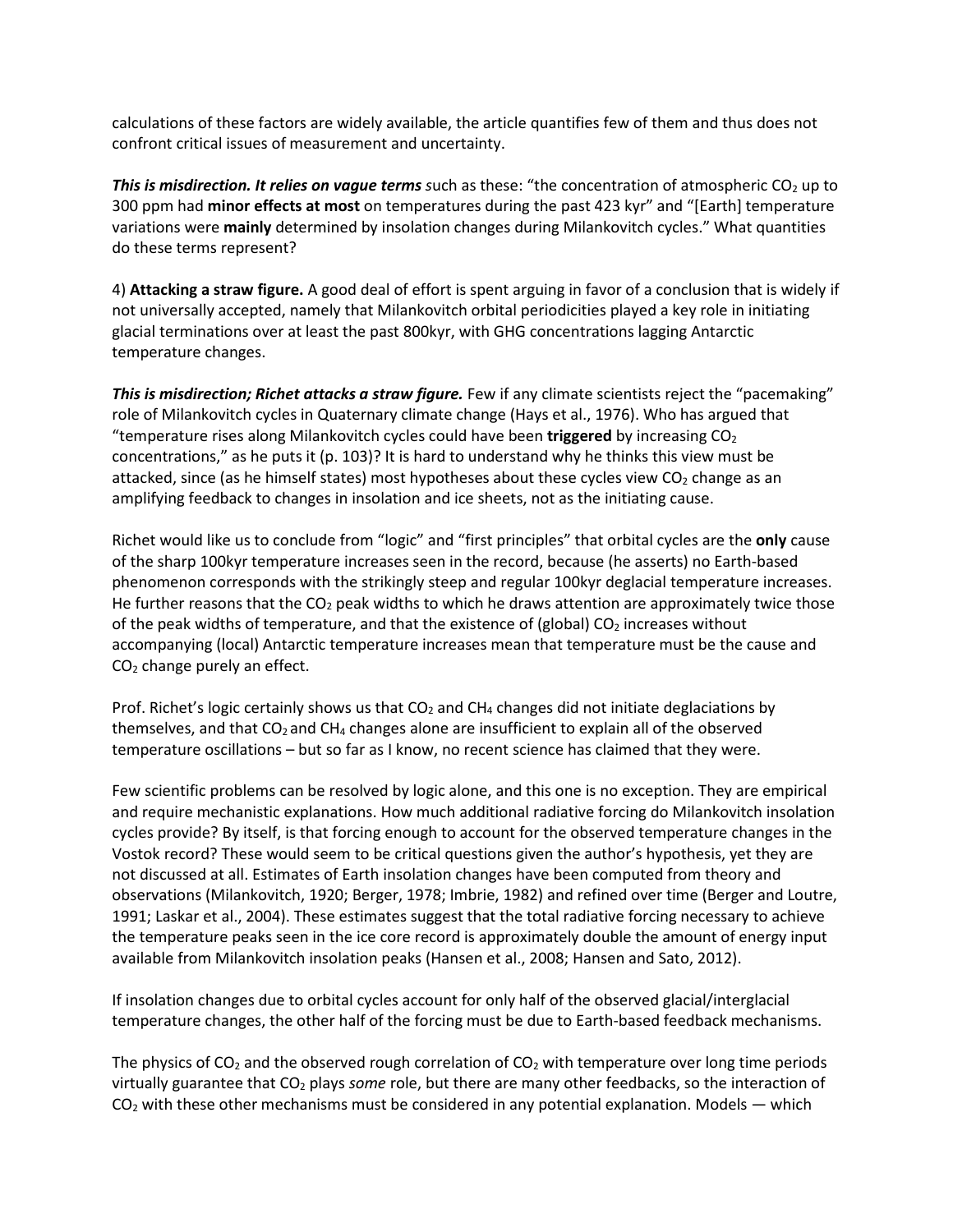Richet rules inadmissible by fiat — are simply tools for investigating different hypotheses about how these complex interactions might have worked together to produce the climate record seen in measurements and proxy data.

In the case of the 100kyr glacial terminations of interest to Richet, an explanation remains elusive. The strongest insolation effects of Milankovitch periodicities are obliquity and precession. Milankovitch himself believed that the 41kyr obliquity cycle mattered most. And indeed, before the Mid-Pleistocene Transition (MPT) about 1 million years ago, Quaternary ice age cycles matched the 41kyr obliquity cycle (Elkibbi and Rial, 2001). After the MPT, they shifted to the 100kyr regime reflected in the Vostok record. So far, the best available explanation of this shift involves declining  $CO<sub>2</sub>$  and regolith removal (Willeit et al., 2019).

The 100kyr eccentricity cycle has considerably weaker insolation effects than obliquity or precession, yet it is associated with the largest and steepest temperature increases in the 423kyr record. The mechanism by which eccentricity changes could cause such large temperature increases would therefore seem to require other, non-linear, Earth-based mechanisms triggered by the eccentricity cycle, as clearly stated in (Hays et al., 1976, 1131) but ignored by Prof. Richet. This remains an unresolved puzzle (Paillard, 2015), and Prof. Richet's "fundamental logic" notwithstanding, Earth-based mechanisms have been proposed to explain these events. Ice-sheet, sea ice, and land surface dynamics doubtless play a role, as do albedo feedback effects. So do thermohaline circulation shifts, as well as carbon cycle changes related to such shifts. A non-astronomical mechanism involving a "sea ice switch" has been proposed in which obliquity and precession cycles play key roles, but the 100kyr cycle is "phase locked" by Earth-based mechanisms which may also play a part in other rapid climate changes (Gildor and Tziperman, 2001).

The literature on these issues is vast. Nonetheless, *based only on a superficial reading of that literature,* Richet would like us to conclude that because carbon dioxide levels do not perfectly track the (local) Antarctic temperature record,  $CO<sub>2</sub>$  can play no more than a "minor" role "relative to water vapor." This is a dubious way to put the point, since CO<sub>2</sub>'s direct effect is *always* "minor relative to water vapor," which at present-day temperatures accounts for about 75 percent of the total greenhouse effect; the key thing, as already stated, is that due to its short lifetime in the atmosphere, water vapor is controlled by long-lived, non-condensing greenhouse gases such as  $CO<sub>2</sub>$  (Lacis et al., 2010).

As stated by the American Chemical Society, "water vapor does not control the Earth's temperature, but is instead controlled by the temperature. This is because the temperature of the surrounding atmosphere limits the maximum amount of water vapor the atmosphere can contain. If a volume of air contains its maximum amount of water vapor and the temperature is decreased, some of the water vapor will condense to form liquid water… If there had been no increase in the amounts of noncondensable greenhouse gases, the amount of water vapor in the atmosphere would not have changed with all other variables remaining the same."

Richet fully accepts that water vapor feedback is critical to Earth temperature, even though it cannot explain temperature change by itself. How is it logical to simultaneously reject CO<sub>2</sub> feedback?

5) **Baseless rejection of climate modeling as a scientific tool.** Richet rejects (apparently all) "climate models" out of hand as unfalsifiable. While this is true of general circulation models and Earth system models, it is also well understood by climate modelers, who have developed numerous experimental methods to diagnose and evaluate their failures and shortcomings, most rigorously in the series of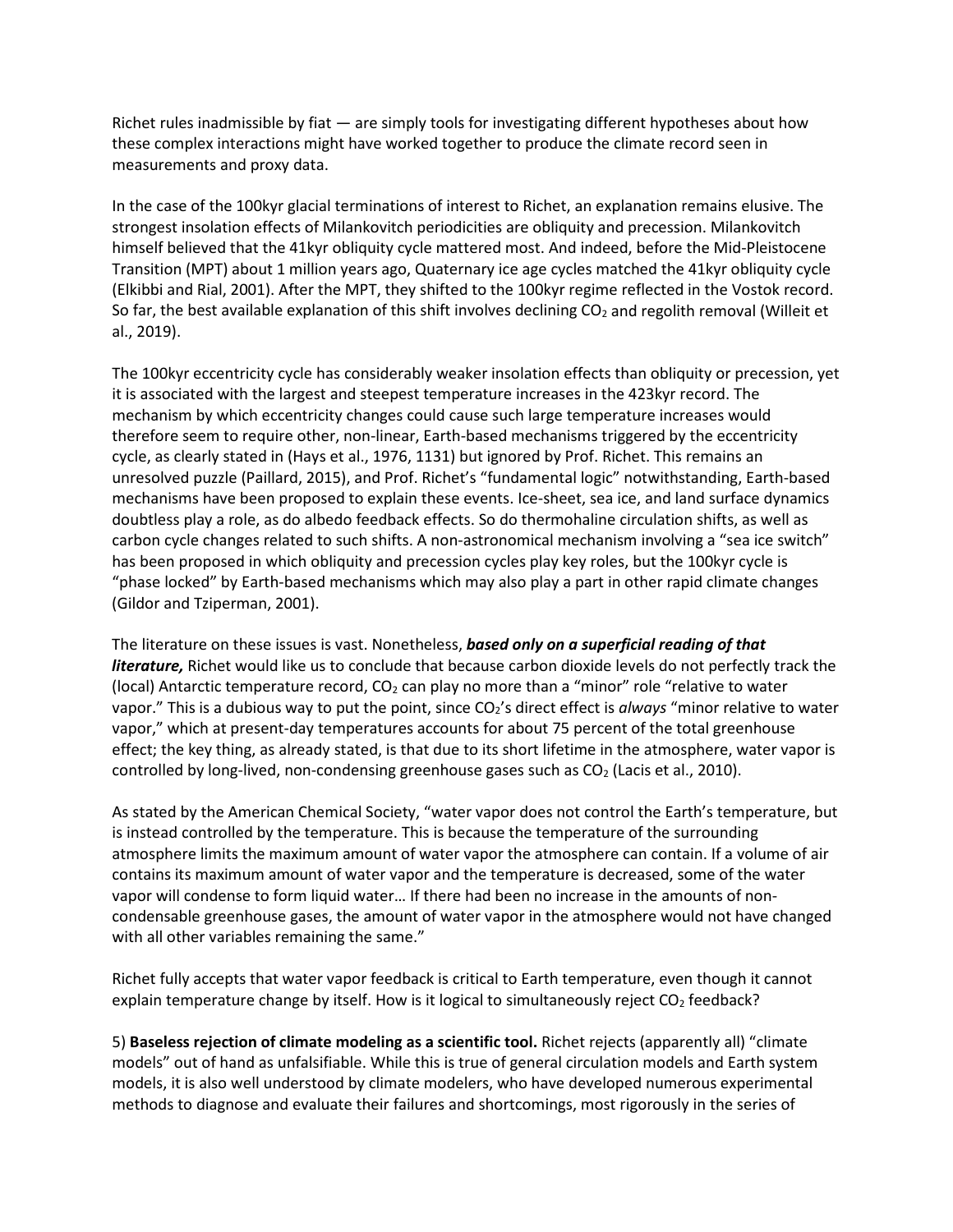Coupled Model Intercomparison Projects underway since 1989. He does not seem to know much about climate models, since he completely ignores simpler climate models (zero, one- and two-dimensional) that reach similar conclusions. Nor does he display any knowledge of how GCMs and Earth system models are tested or how they are constrained by empirical observations (Edwards, 2010).

Richet makes use of this out-of-hand rejection to avoid examining or responding to *all* studies, including paleoclimate studies, that use models to assess the relative importance of different factors. He argues that because the period of instrumental record (since roughly 1850) is brief relative to the Vostok record, it is impossible to tell whether the observed  $CO<sub>2</sub>$  rise  $-$  at least through the 1910s  $-$  is a cause of post-industrial global warming, or merely a random fluctuation. The claim is essentially that "a long record trumps a short one," even though uncertainties in the Vostok record are far larger than those of the instrumental period. He then questions (again in vague, unquantified terms) the idea that anthropogenic  $CO<sub>2</sub>$  emissions — already substantial by the 1910s, following over a century of rapidly growing coal- and oil-fired industrialization — have any effect on global temperature.

**This is misdirection.** It ignores the well-established physics of greenhouse gases. It ignores satellite measurements of the Earth radiation budget and of the radiative signatures of  $CO<sub>2</sub>$  and other GHGs (Evans, 2009). Multiple independent lines of evidence — not only models, but process understanding, instrumental measurements, and paleoclimate proxy data  $-$  converge on similar conclusions about  $CO<sub>2</sub>$ warming effects. Recent research constrains climate sensitivity to  $CO<sub>2</sub>$  doubling to the likely range of 2.6-3.9°K, less than half the width of previous estimates (1.5-4.5°K) — in a study that used GCMs only as checks, not as primary sources for the value of climate feedback variables (Sherwood et al., 2020). The IPCC WGI Sixth Assessment Report, due out on 9 August 2021, reaches similar conclusions, also informed by *but no longer based mainly on* climate models (Chapter 7).

These are, quite simply, unfounded and unscientific assertions. By Richet's argument, **all** complex modeling is unfalsifiable and unscientific – yet virtually all modern sciences make use of complex models. Climate scientists are well aware of the shortcomings of climate models, and frequently publish work evaluating them (AMIP, CMIP3, CMIP5, CMIP6). During the instrumental period, many more variables have been measured and their roles in climatic processes examined than can ever be measured in paleoclimate studies. Modeling is only one aspect of climate science; process understanding, instrumental measurements, and paleoclimate proxy data are others.

Further, the empirical data on which Richet himself relies (the Vostok record) are presented as bedrock, incontrovertible, unmediated evidence. Yet as in the case of virtually all long time-series data (Edwards, 2010), in fact the Vostok data were produced by applying various models to raw information, and they are subject to ongoing refinement and revision. For example, Petit et al. (Richet's primary data source) created an age model, GT4, to estimate the dating of their record, with considerable associated uncertainties: "accuracy of GT4 is always better than ±15 kyr, better than±10 kyr for most of the record, and better than ±5 kyr for the last 110 kyr" (Petit et al., 1999, 432).

Richet's entire presentation appears geared to support the following claim:

In the atmosphere, the maximum  $CO<sub>2</sub>$  concentration of 300 ppm found in the Vostok record was reached again in the 1910s. The main effect of such high concentrations was simply to increase considerably the subsequent  $CO<sub>2</sub>$  time lag behind the temperature leads, without significant effects on past climate. Hence, **it is doubtful** that any significant global warming could have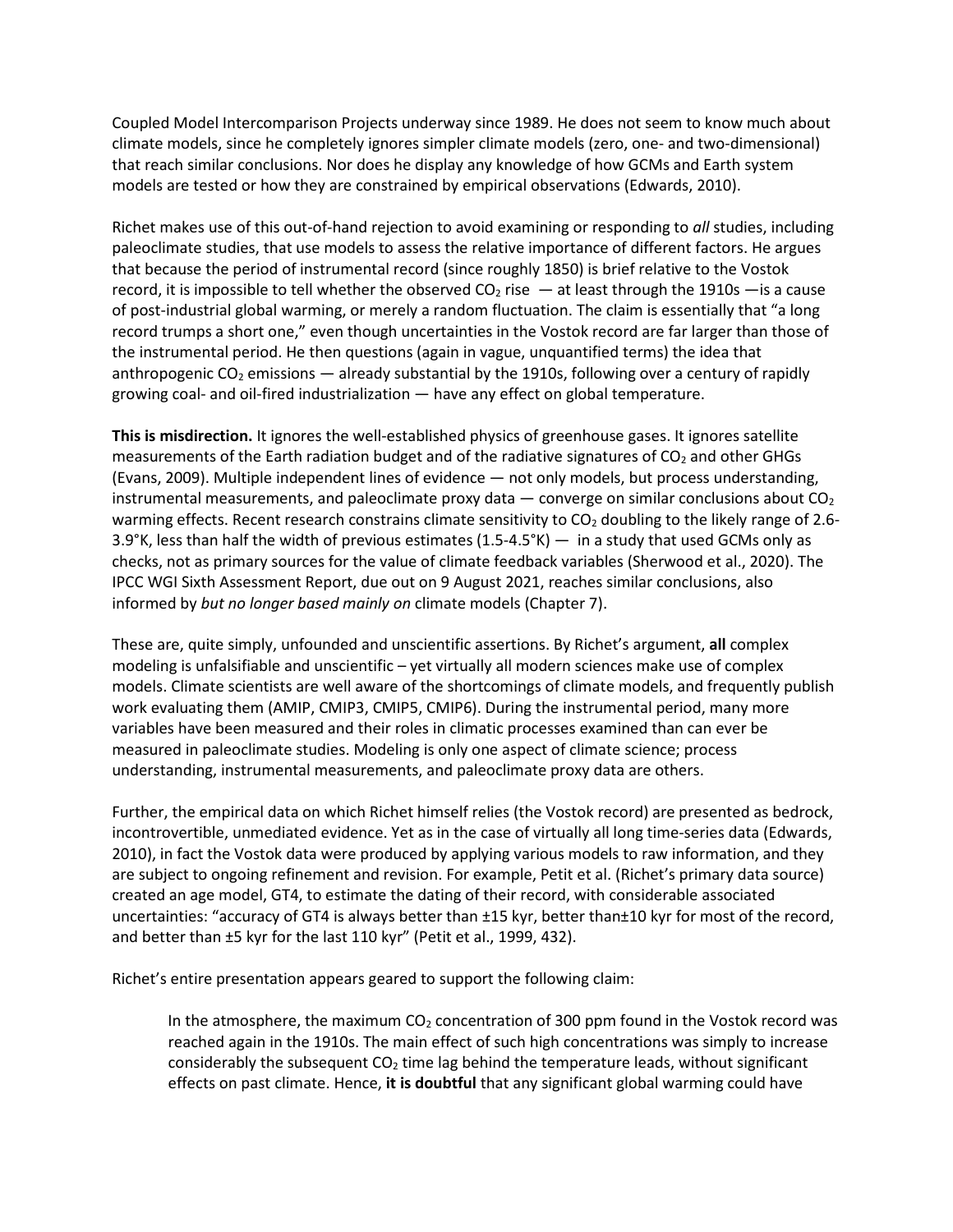been caused by human emissions during most of the 20th century as a result of the additional 50 ppm  $CO<sub>2</sub>$  increase observed until the 1980s.

The physics of greenhouse gases is one of the best-studied fields in modern science, but Prof. Richet would simply erase it all based on a simplistic reading of three global and one local variables in a single dataset.

Much is made here of Aristotle's version of Occam's razor: the principle that the simplest explanation is the best. Parsimony is a very useful heuristic, indeed, but it is essentially an aesthetic principle, not a logical or epistemological one. Further, it carries an indispensable *ceteris paribus* caveat: *all other things being equal,* the simplest explanation is to be preferred. In other words, in the case of two competing explanations that work *equally well* to explain *all known elements* of some causal process, the simpler one is to be preferred — but even under these conditions, nothing guarantees that the simpler explanation is actually correct or true. In the case of Prof. Richet's analysis, much of my preceding discussion shows that the *ceteris paribus* condition does not apply. All other things are NOT equal, and the simplicity of his explanation does not guarantee its truth.

The "epistemological weakness" Prof. Richet ascribes to climate models is in fact most apparent in his own analysis.

#### **References**

Anonymous. 1901. "Knut Ångström on Atmospheric Absorption." *Monthly Weather Review* 29 (6): 268.

Arrhenius, S. 1908. *Worlds in the Making: The Evolution of the Universe*. New York: Harper and Brothers.

- Berger, A., and M.-F. Loutre. 1991. "Insolation Values for the Climate of the Last 10 Million Years." *Quaternary Science Reviews* 10 (4): 297–317.
- Berger, A. L. 1978. "Long-Term Variations of Daily Insolation and Quaternary Climatic Changes." *Journal of the atmospheric sciences* 35 (12): 2362–67. doi:10.1175/1520-0469(1978)035<2362:LTVODI>2.0.CO;2
- Callendar, G. S. 1938. "The Artificial Production of Carbon Dioxide and Its Influence on Temperature." *Quarterly Journal of the Royal Meteorological Society* 64 (275): 223–40. doi:10.1002/qj.49706427503
- Callendar, G. S. 1949. "Can Carbon Dioxide Influence Climate?" *Weather* 4 (3): 310–14. doi:10.1002/j.1477- 8696.1949.tb00952.x
- Callendar, G. S. 1958. "On the Amount of Carbon Dioxide in the Atmosphere." *Tellus* 10 (2): 243–48. doi:10.1111/j.2153-3490.1958.tb02009.x
- Callendar, G. S. 1961. "Temperature Fluctuations and Trends Over the Earth." *Quarterly Journal of the Royal Meteorological Society* 87 (371): 1–12. doi:10.1002/qj.49708737102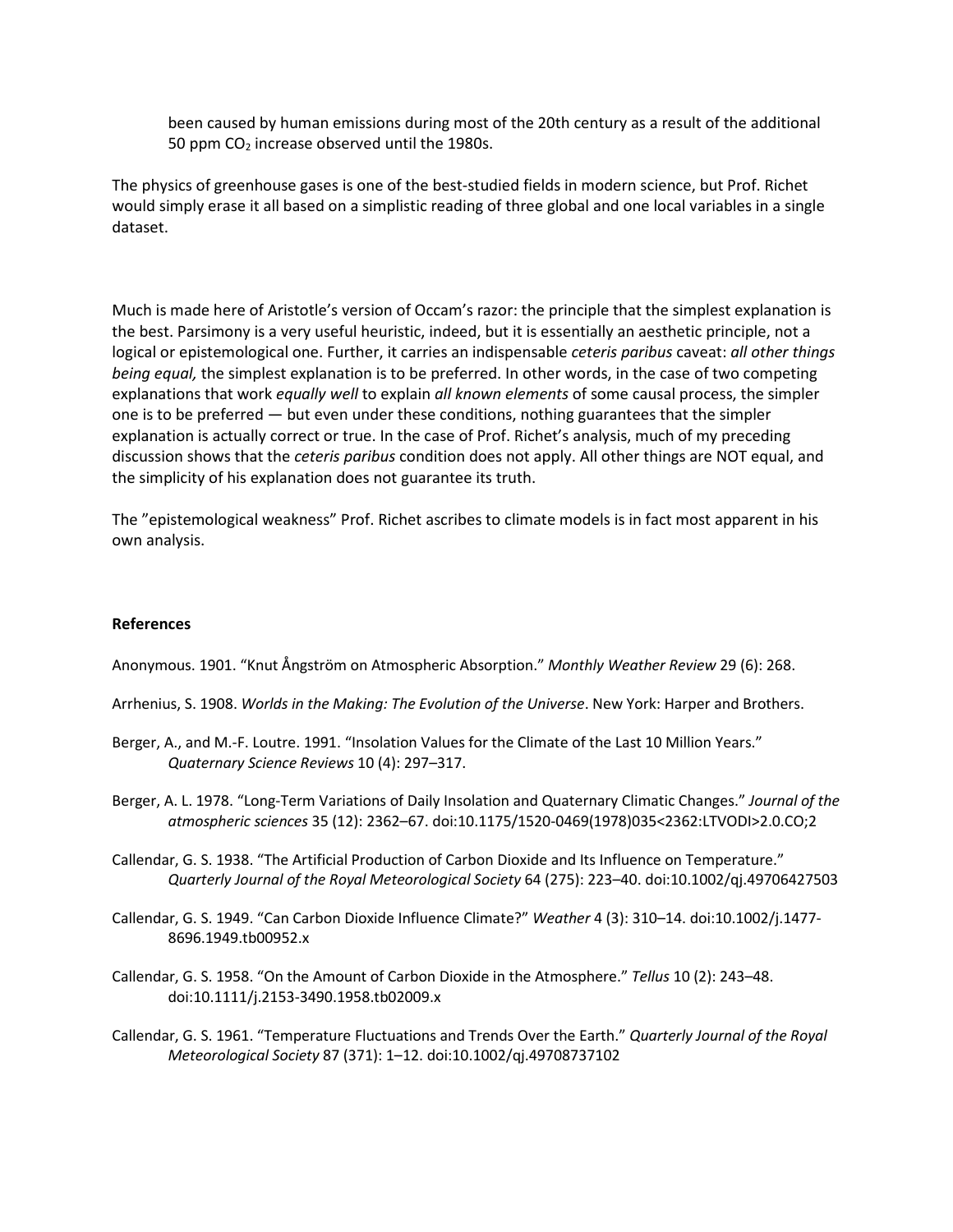- Callendar, G. S. 1939. "The Composition of the Atmosphere Through the Ages." *Meteorological Magazine* 74 33–39.
- Callendar, G. S. 1941. "Infra‐red Absorption By Carbon Dioxide, With Special Reference to Atmospheric Radiation." *Quarterly Journal of the Royal Meteorological Society* 67 (291): 263–75.
- Chamberlin, T. C. 1897. "A Group of Hypotheses Bearing on Climatic Changes." *Journal of Geology* 5 653–83. doi:10.1086/607921
- Chamberlin, T. C. 1898. "The Influence of Great Epochs of Limestone Formation Upon the Constitution of the Atmosphere." *Journal of Geology* 6 609–21. doi:10.1086/608185
- Croll, J. 1864. "Xiii. On the Physical Cause of the Change of Climate During Geological Epochs." *The London, Edinburgh, and Dublin Philosophical Magazine and Journal of Science* 28 (187): 121–37. doi:10.1080/14786446408643733
- Croll, J. 1885. *Climate and Time in Their Geological Relations*. Edinburgh: Adam and Charles Black.
- Edwards, P. N. 2010. *A Vast Machine: Computer Models, Climate Data, and the Politics of Global Warming*. Cambridge: MIT Press.
- Elkibbi, M., and J. A. Rial. 2001. "An Outsider's Review of the Astronomical Theory of the Climate: Is the Eccentricity-Driven Insolation the Main Driver of the Ice Ages." *Earth-Science Reviews* 56 (1-4): 161– 77.
- Evans, W. F. J. 2009. "Observations of Climate Radiative Forcing From Ground and Space." *Advances in Imaging* doi:10.1364/fts.2009.fwa4
- Fleming, J. R. 2007. *The Callendar Effect: The Life and Times of Guy Stewart Callendar (1898-1964), the Scientist Who Established the Carbon Dioxide Theory of Climate Change*. Boston: American Meteorological Society.
- Foote, E. 1856. "Circumstances Affecting the Heat of the Sun's Rays." *The American Journal of Science and Arts* 22 (66): 382–83.
- Gildor, H., and E. Tziperman. 2001. "A Sea Ice Climate Switch Mechanism for the 100‐kyr Glacial Cycles." *Journal of Geophysical Research: Oceans* 106 (C5): 9117–33.
- Hansen, J., M. Sato, P. Kharecha, D. Beerling, R. Berner, V. Masson-Delmotte, M. Pagani, M. Raymo, D. L. Royer, and J. C. Zachos. 2008. "Target Atmospheric CO2: Where Should Humanity Aim?" *The Open Atmospheric Science Journal* 2 217–31.
- Hansen, J. E., and M. Sato. 2012. "Paleoclimate Implications for Human-Made Climate Change." In *Climate Change: Inferences from Paleoclimate and Regional Aspects*, edited by A. Berger, F. Mesinger, and D. Šijački, 21–47. New York: Springer.
- Hawkins, E., and P. D. Jones. 2013. "On Increasing Global Temperatures: 75 Years After Callendar." *Quarterly Journal of the Royal Meteorological Society* 139 (677): 1961–63. doi:10.1002/qj.2178
- Hays, J. D., J. Imbrie, and N. J. Shackleton. 1976. "Variations in the Earth's Orbit: Pacemaker of the Ice Ages." *Science* 194 (4270): 1121–32. doi:10.1126/science.194.4270.1121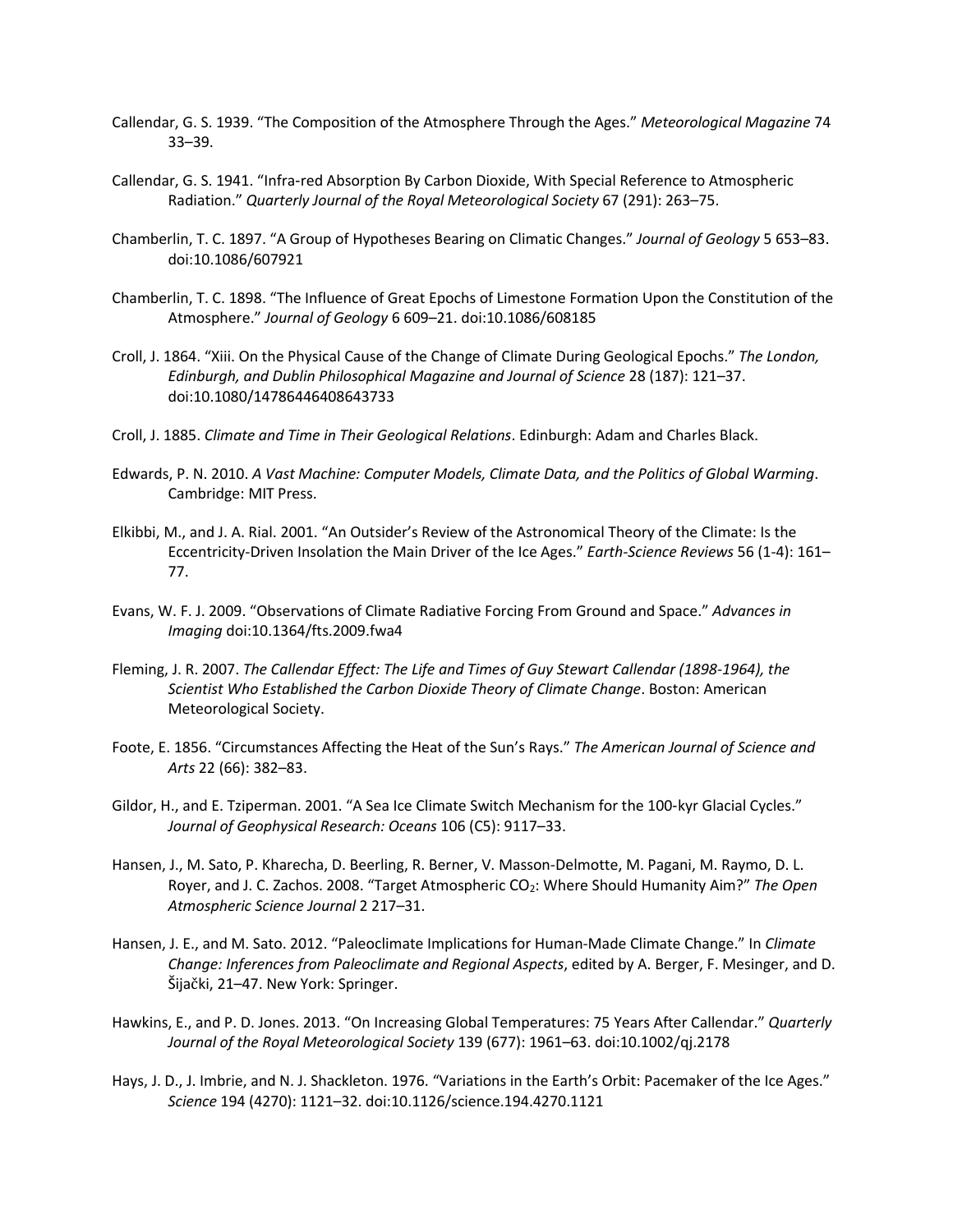- Herschel, J. F. W. 1832. "On the Astronomical Causes Which May Influence Geological Phaenomena." *Transactions of the Geological Society of London* s2-3 (2): 293–300. doi:10.1144/transgslb.3.2.293
- Hulburt, E. O. 1931. "The Temperature of the Lower Atmosphere of the Earth." *Physical Review* 38 (10): 1876–90. doi:10.1103/PhysRev.38.1876
- Imbrie, J. 1982. "Astronomical Theory of the Pleistocene Ice Ages: A Brief Historical Review." *Icarus* 50 (2-3): 408–22.
- Kuhn, T. S. 1962. *The Structure of Scientific Revolutions*. Chicago: University of Chicago.
- Kuhn, T. S. 1977. *The Essential Tension: Selected Studies in Scientific Tradition and Change*. University of Chicago Press.
- Lacis, A. A., G. A. Schmidt, D. Rind, and R. A. Ruedy. 2010. "Atmospheric CO<sub>2</sub>: Principal Control Knob Governing Earth's Temperature." *Science* 330 (6002): 356–59. doi:10.1126/science.1190653
- Laskar, J., P. Robutel, F. Joutel, M. Gastineau, A. C. M. Correia, and B. Levrard. 2004. "A Long-Term Numerical Solution for the Insolation Quantities of the Earth." *Astronomy & Astrophysics* 428 (1): 261–85.
- Malone, T. F. 1951. *Compendium of Meteorology*. American Meteorological Society.
- Merton, R. K. 1973. *The Sociology of Science: Theoretical and Empirical Investigations*. Chicago: University of Chicago Press.
- Milankovitch, M. 1920. *Théorie Mathématique des Phénomènes Thermiques Produits Par La Radiation Solaire*. Paris: Gauthier-Villars et Cie.
- Ortiz, J. D., and R. Jackson. 2020. "Understanding Eunice Foote's 1856 Experiments: Heat Absorption By Atmospheric Gases." *Notes and Records: the Royal Society Journal of the History of Science* doi:10.1098/rsnr.2020.0031
- Paillard, D. 2015. "Quaternary Glaciations: From Observations to Theories." *Quaternary Science Reviews* 107 11–24. doi:10.1016/j.quascirev.2014.10.002
- Petit, J.-R., J. Jouzel, D. Raynaud, N. I. Barkov, J.-M. Barnola, I. Basile, M. Bender, J. Chappellaz, M. Davis, and G. Delaygue. 1999. "Climate and Atmospheric History of the Past 420,000 Years From the Vostok Ice Core, Antarctica." *Nature* 399 (6735): 429–36.
- Shakun, J. D., P. U. Clark, F. He, S. A. Marcott, A. C. Mix, Z. Liu, B. Otto-Bliesner, A. Schmittner, and E. Bard. 2012. "Global Warming Preceded by Increasing Carbon Dioxide Concentrations During the Last Deglaciation." *Nature* 484 (7392): 49–54. doi:10.1038/nature10915
- Sherwood, S. C., M. J. Webb, J. D. Annan, K. C. Armour, P. M. Forster, J. C. Hargreaves, G. Hegerl, S. A. Klein, K. D. Marvel, E. J. Rohling, M. Watanabe, T. Andrews, P. Braconnot, C. S. Bretherton, G. L. Foster, Z. Hausfather, A. S. von der Heydt, R. Knutti, T. Mauritsen, J. R. Norris, C. Proistosescu, M. Rugenstein, G. A. Schmidt, K. B. Tokarska, and M. D. Zelinka. 2020. "An Assessment of Earth's Climate Sensitivity Using Multiple Lines of Evidence." *Reviews of Geophysics* 58 (4): e2019RG000678. doi:10.1029/2019RG000678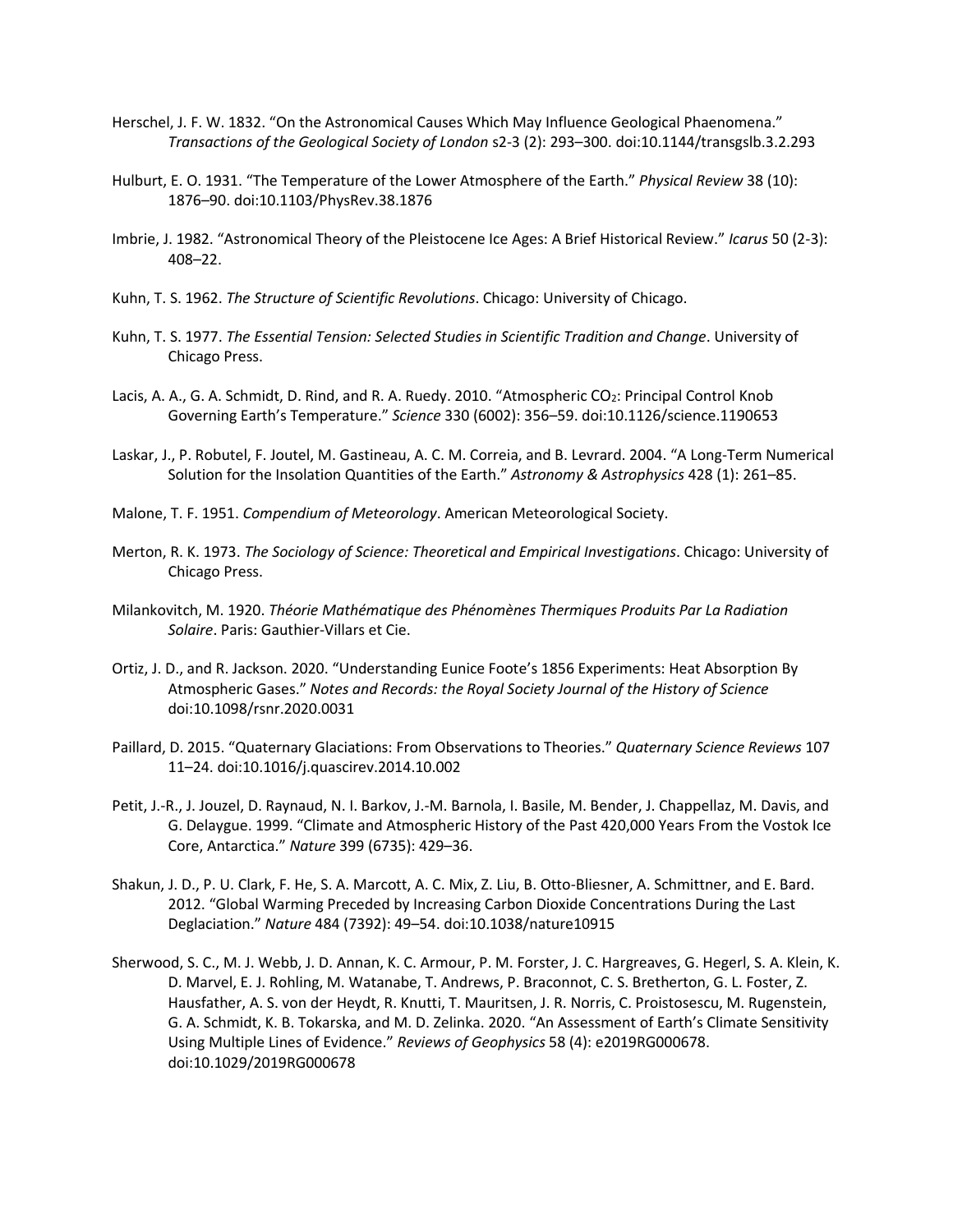Tyndall, J. 1861. "I. The Bakerian Lecture.−−on the Absorption and Radiation of Heat By Gases and Vapours, and on the Physical Connexion of Radiation, Absorption, and Conduction." *Philosophical Transactions of the Royal Society of London* 151 1–36. doi:10.1098/rstl.1861.0001

Weart, S. R. 2003. *The Discovery of Global Warming*. Cambridge, MA: Harvard University Press.

Willeit, M., A. Ganopolski, R. Calov, and V. Brovkin. 2019. "Mid-Pleistocene Transition in Glacial Cycles Explained by Declining CO2 and Regolith Removal." *Science Advances* 5 (4): eaav7337. doi:10.1126/sciadv.aav7337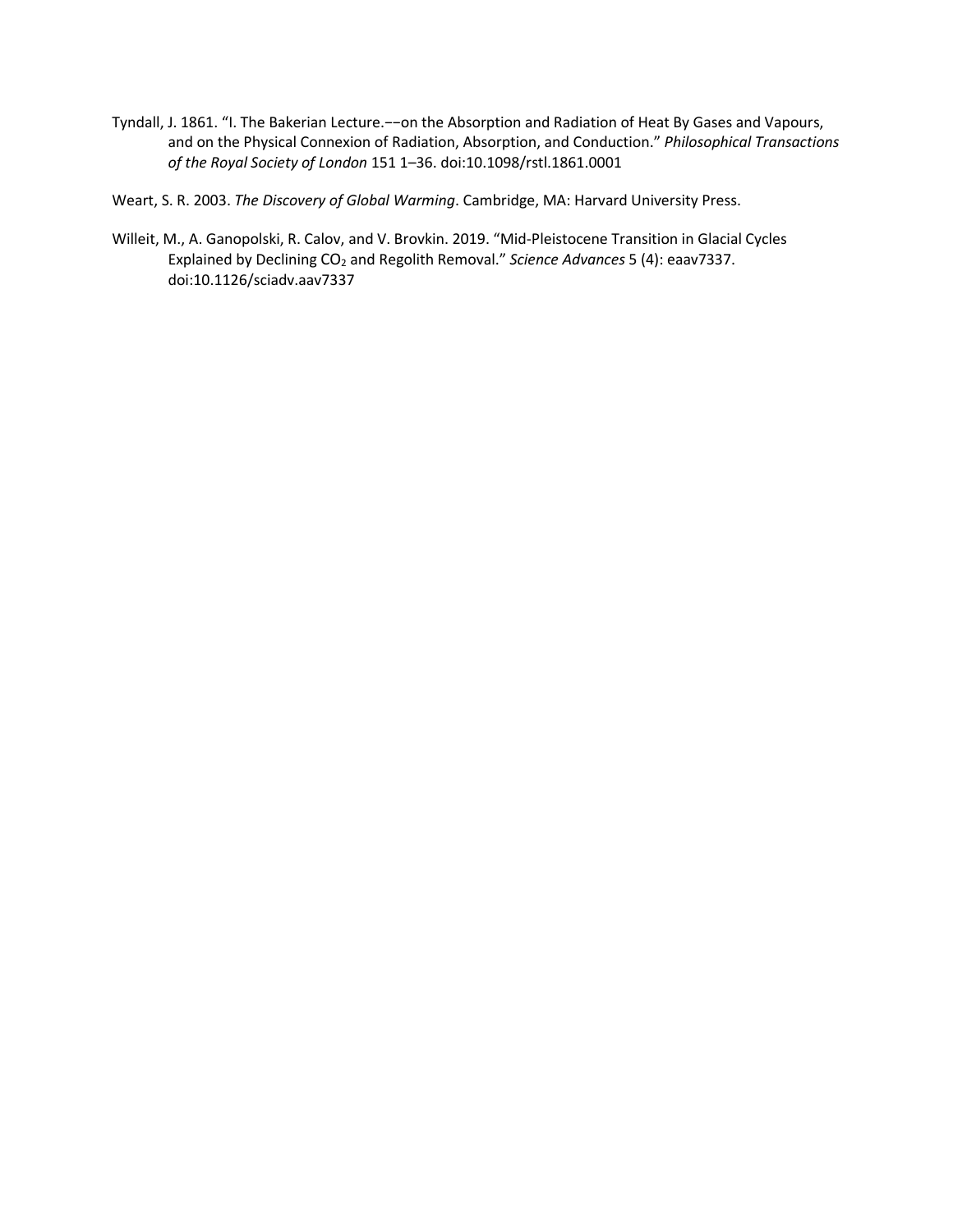#### Post-publication review of

The temperature-CO2 climate connection: an epistemological reappraisal of ice-core messages

by Pascal Richet

I have been invited to carry out a post-publication review of this paper. I should declare that I have not been involved in any way in the process that lead to the publication of this paper, nor have I seen previous reviews. Therefore, my judgement is based only on the published text.

First, some formalities. I note that HGSS has published this paper in a remarkably rapid way. From submission to revision less than two months have passed. This period includes screening the paper, assigning reviewers, receiving and summarizing reports, taking an editorial decision including requesting revisions, and preparation of a revised version by the author. All this in just 8 weeks? Only three weeks later, the paper was accepted suggesting neither a second round of review nor a thorough revision. From the Review Statement at the end of the paper I note that four reviewers have provided reports. Two of these reviewers are either biased or not experts in the two fields this paper addresses (ice core science and climate modelling). The first (Lindzen) has a long and documented history of unsupported views on the influence of humans on the climate system, the carbon cycle, the physics of the greenhouse effect, and global climate feedbacks, and has never worked on ice cores. The second (Hovland) is a deep sea geologist with peer-reviewed articles mostly dealing with deep sea floor characterisation, apparently not an expert on CO2-climate connections, climate models or ice cores. The other two reviewers remained anonymous. Evidently, the fast turnover of this manuscript with four reviewers indicates that the reviews were either insubstantial or were essentially ignored. In my view, as substantiated below, this paper does by far not, in my view, reach the quality for publication in a peer-reviewed journal of Copernicus. An editorial action seems necessary and urgent to safeguard the integrity of this journal, and of Copernicus at large.

#### **Major Comments:**

1) In this paper the author makes two fundamental claims: i) variations in the atmospheric concentration of CO2 have a negligible effect on global climate, and ii) climate models are insufficient tools to understand the climate system. These two claims are made on the basis of a combination of a few considerations of eminent philosophers, one paleoclimate record, and unsubstantiated statements on climate modelling.

Clearly, the two claims can and have been made in the past. But in order to be convincing and becoming a valuable contribution to the scientific progressin this area, the scientific standards must be maintained and the burden of proof is extremely high. Neither is the case for this paper. Usually, Popper is invoked in this context, but the subject of investigation is not a problem of pure mathematics or logics but a complex dynamical system that requires thee elements: observations, theoretical understanding, and a hierarchy of models. These three elements have established the pillars of climate science of the past 60 years. The author's understanding of paleoclimate archives (in particular ice cores and their many environmental indicators), understanding of climate theory (in particular the greenhouse effect, both natural and anthropogenic), understanding of climate models (in particular model development, assessment,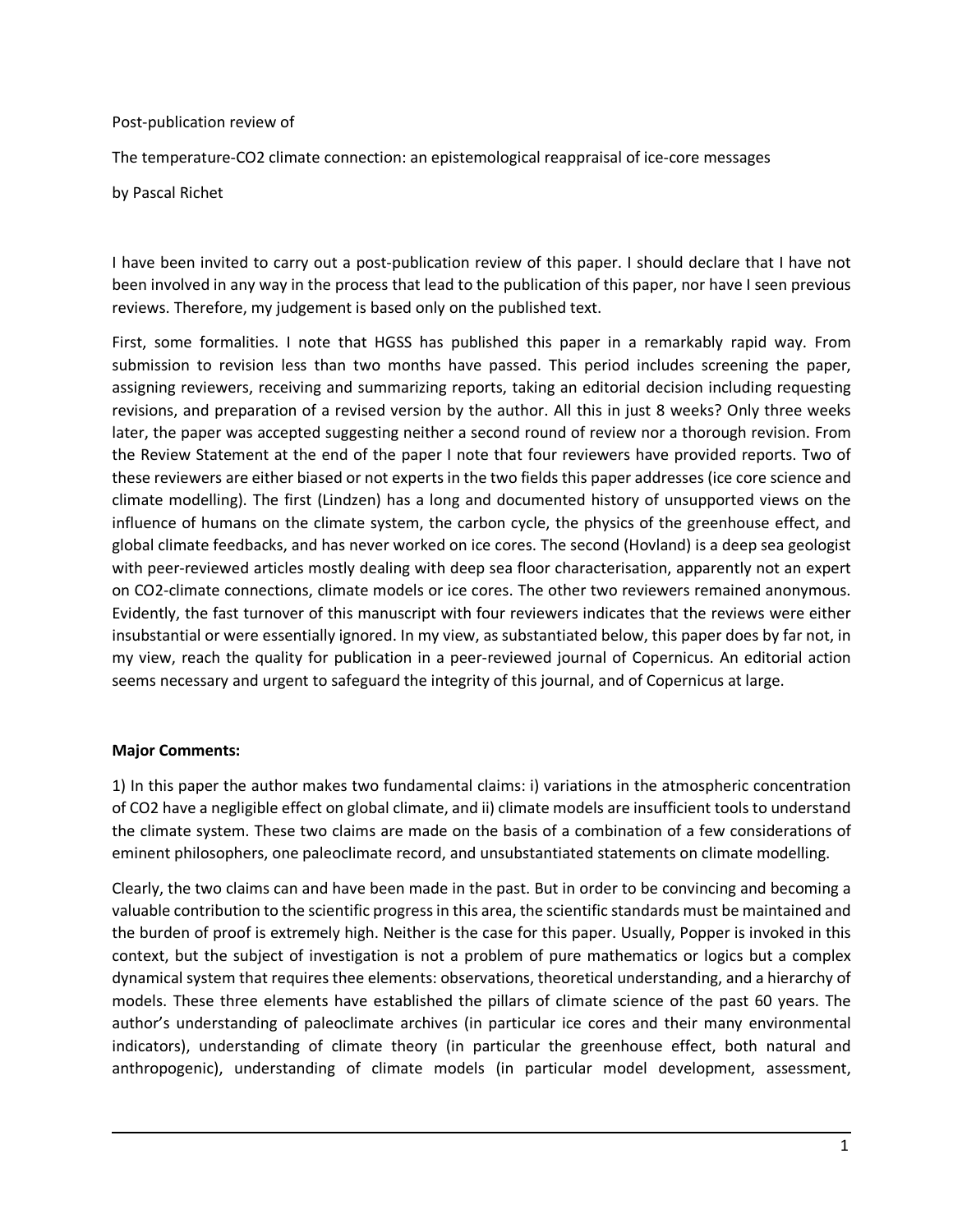application, and model hierarchy) is demonstrably insufficient, or outright flawed to make the above sweeping claims.

2) The author almost completely ignores 20 years of ice core research which has yielded many independent lines of evidence for CO2 and other greenhouse gas concentrations of the past and temperature reconstructions. Restricting the discussion to the CO2 and Antarctic temperature records from one single core, the Vostok ice core published in 1999, seriously limits, or invalidates, the conclusions put forward in this paper.

3) The author almost completely ignores 30 years of climate science, particularly as concerns observations during the instrumental era in the atmosphere, the ocean, the cryosphere, and on land. These observations constitute a fundamental part of the foundation on which statements about the dominant drivers of observed changes in the climate system rest. Limiting reference to observed changes in the vertical temperature profile of the atmosphere to argue that current models do not perfectly reproduce this, is inevitably insufficient to categorically refute their validity or physical realism.

4) The author almost completely ignores 20+ years of science that lead to the current generation of comprehensive climate models. Such climate models are numerical representations of well-known physical processes (e.g., the flows of air and water in the atmosphere and oceans, transfer of radiation in the atmosphere, heat, momentum and substance transfer between atmosphere, ocean and land, phase changes of sea ice, and many more), plus representations of small-scale processes such as the formation of clouds. While models are certainly not perfect, and never will be, the most highly resolved members of these models generate large-scale atmospheric and oceanic circulation systems that now are hardly distinguishable from satellite images. This demonstrates that such models do have predictive capabilities. Weather forecast is a point in case, as are climate hindcasts of the 20<sup>th</sup> century climate development scrutinized in many international coordinated efforts through UN WMO's projects. For physical reasons predictability does not currently extend beyond about 10 days for known reasons. However, this does not preclude reasonable estimates of many large-scale quantities and statistics of weather elements for the coming decades and centuries based on scenarios, owing to the strong constraint of planetary energy balance. This is why the less complex, less highly resolved, and less complete ancestors of today's climate models have already projected quite accurately the warming in response to continuing CO2 emissions more than 30 years ago and that is now observed (see the First Assessment Report of the IPCC and successive assessments).

5) The author completely ignores 40+ years of carbon cycle research which has by now provided a very detailed understanding of the Earth System components that are important drivers of changes in atmospheric CO2 changes on various time scales. For example, the terrestrial biosphere, as well as the Southern Ocean, particularly the deep part, are both substantial carbon reservoirs that are fully implied in the glacial-interglacial variations. These range from interannual to decadal, centennial and millennial to ice age cycles. This body of knowledge is essential to make meaningful statements about possible links between CO2 and climate as seen from the ice cores. This science also makes evident, that the self-imposed limitation to one single, low-resolution and low precision record, the Vostok record, deprives the author of making the type of conclusions put forward in this paper.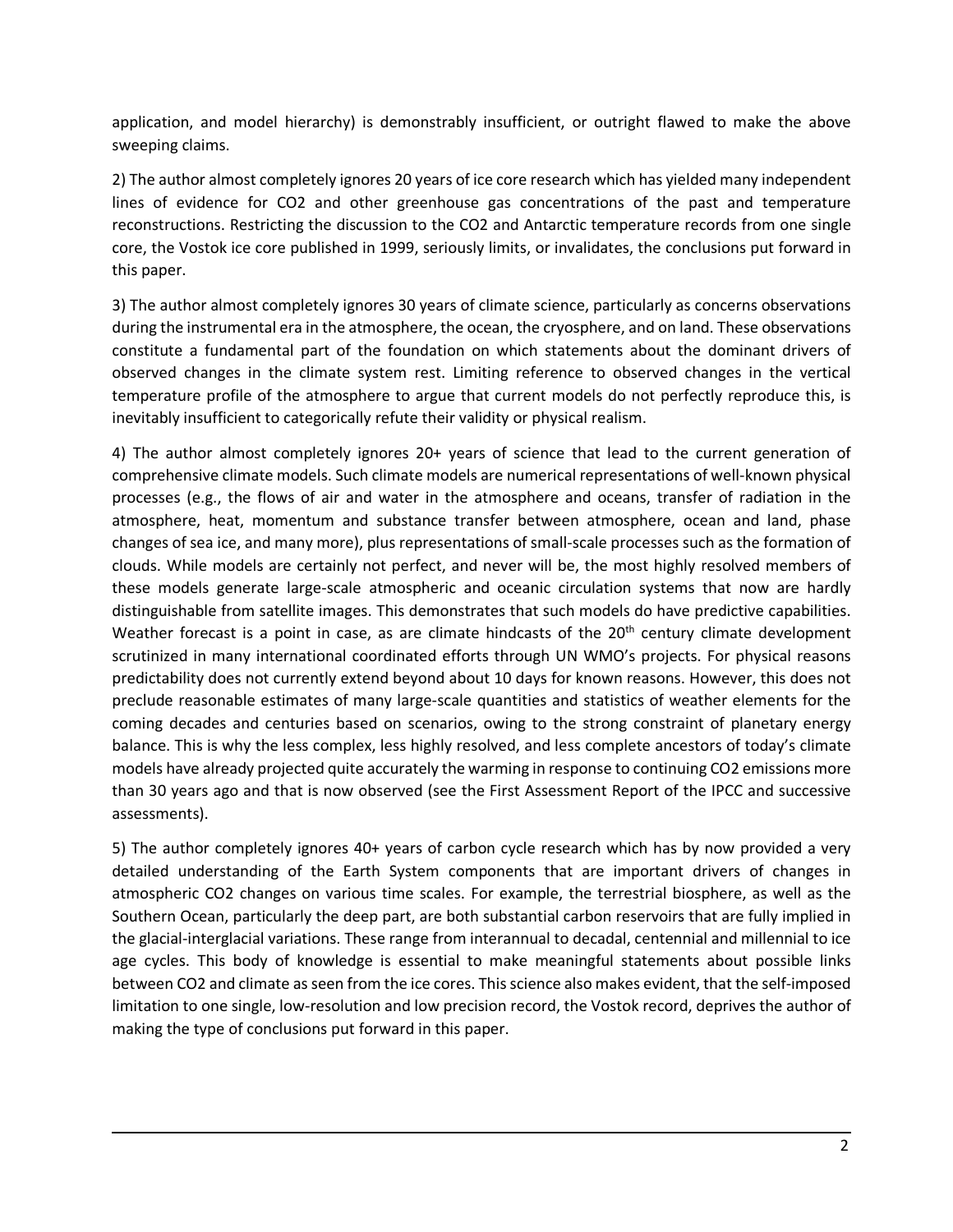6) The author lacks a deeper understanding of one of the key variables that this study focuses on. The information from the Antarctic ice core is NOT global mean temperature, but it is Antarctic temperature at the location of snow accumulation. While this is acknowledged at the beginning of the paper, this important point gets lost in the following. A recurring argument is a purported 7 kyr lag of CO2 with respect to temperature. This lag is apparently extracted from figure 1 on the basis of a "width-at-half-maximum" determination. The analysis does not stand the least test of rigor as inspection of Figure 1 makes evident. Since this signal is far from harmonic or pulse-like, the notion of "half maximum" becomes highly subjective. The author does not even bother to discuss this issue nor to estimate an uncertainty on such estimates. Therefore, any statement that is based on the claimed 7 kyr lag, is questionable unless a careful analysis, not only on Vostok data but on ALL available Antarctic ice cores, is carried out.

6) The author seems to lack an understanding of some of the most basic climate system processes. For example, the author is apparently unaware of the role of albedo and dust during glacial-interglacial cycles (energy balance of the Earth), unaware of the ocean as a reservoir of heat and carbon (understanding leads and lags of temperature and CO2), ignorant of the role of the water cycle (transport of the isotopic signal to Antarctica), unaware of internal processes of the climate system ice sheet flow and ice-ocean interactions (modification of individual Milankovic cycles with respect to length and amplitude), unaware of sea level changes (as a global synchronizer), not knowledgeable on circulation changes in the atmosphere and ocean (modifying heat transport and generating interhemispheric connections), etc., etc. However, this knowledge would be a prerequisite to declare the current understanding of the climate system and the response to increasing levels of greenhouse gases "one of the great controversies that have punctuated the march of Earth sciences".

7) The author uses several references that are out of context, pseudo-scientific, incorrect, not peerreviewed, mis-interpreted or irrelevant for the argument, to underpin affirmations that would otherwise not be tenable. This can be considered as purposefully misleading the reader who would accept such underpinning on the basis of trust. The average reader will not delve into the individual references to assess, one by one, whether the citation is appropriate at this place, whether it has the expected quality, and whether it actually supports the argument made. Examples of references that fall into at least one of the above mentioned categories are Allmendinger (2017), Blaauw (2017), Chiligar et al (2008), Delgado-Bonal (2017), Frank (2019), Herzberg et al. (2017), Hertzberg and Schreuder (2016), Humlum et al (2013), Kukla and Matthews (1972), Lewis and Curry (2018), Lindzen (1997), Mitchell et al (2020), Nikolov et al., (2017), Petit (2013), Soon (2007), Van Wijngaarden and Happer (2020).

8) The is a fundamental flaw in the chain of arguments presented by the author. The author implicitly assumes that CO2 is ALWAYS a driver in the climate system. This assumption is used to apply Aristoteles' argument of cause and effect when a lag for CO2 relative to temperature is found, and the author concludes that therefore, CO2 CANNOT be a driver. This reasoning is completely wrong. As an infra-red absorbing molecule CO2 can operate both as a driver and a feedback in the climate system, the latter due to the global carbon cycle. A key process that is responsible to CO2 taking a strong role a driver is that the molecule is added to the climate system in great quantities through the burning fossil fuels. Hence new responses are generated in the climate system that are superimposed on the still ongoing processes that produce a CO2 feedback.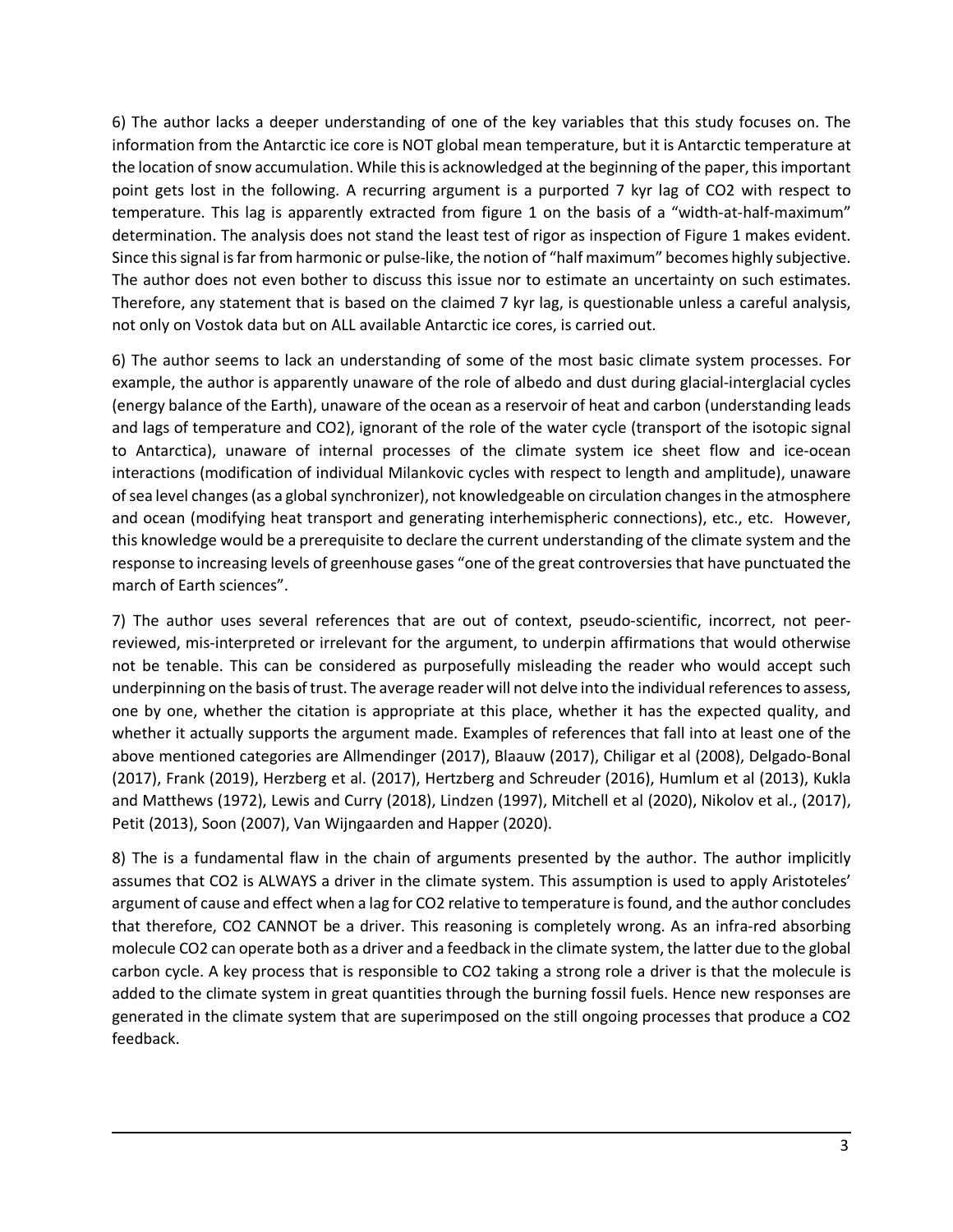10) This reviewer is not a philosopher nor have I experience in epistemology. However, I can judge whether a specific statement by a most respected authority some centuries ago would be today a justified argument for affirmations and conclusions in this paper. I find that none of these authority-commanding quotes are actually applicable to the questions at hand. One could actually consider these quotes, and references in Comment 7 above, as inappropriate references generating an illusion of erudition and scientific approach. Examples are Aristoteles on p. 102, to falsely support the claim that CO2 cannot both driver of climate change and driven by climate change (see comment 8), or Popper, whose insightful statement is inappropriately applied, or Aristoteles again on the complexity of an argument when the author does not offer a simpler explanation of all evidence so far accumulated by climate science. Or Macrobius' statement that is applied to a time where climate science combines observations, paleoclimate reconstructions and model simulations, all multiple lines of independent evidence, again a quote stemming from a time when the modern scientific tools were not yet developed. The paper closes by a quote from Buffon: "… to distinguish well between what there is of the real in a subject from that which we add to it arbitrarily as we consider it: to recognize clearly which properties belong to the subject and which properties belong to the subject and which properties we only imagine it to have." Nothing could be more appropriate as this statement fully applies to the author's flawed exposition.

### **Specific Comments:**

1) The statement that anthropogenic and natural gases cannot be distinguished is plain wrong. Both for CO2 and CH4 the isotopic signature of the anthropogenic signal is measured and permits an independent quantitative estimate of the anthropogenic emissions (Suess effect).

2) Referring to Broecker (1975) when estimating climate sensitivity amounts to ignoring 46 years of research on this topic drawing information from observations, paleoclimate archives and climate modeling (e.g., Sherwood et al., 2020).

3) Vostok is not the "Rosetta stone of climatology". No serious colleague would claim that, although it has been a most influential study whose effect cannot be underestimated. However, the complex Earth system and its past natural variations provide a context for the changes today only if the environmental record is analysed comprehensively. That is, marine sediments, lake sediments, tree rings, speleothems, polar and high-altitude ice cores, all must be considered. A paper, not referred to by the author, but centrally relevant is Shakun et al (2012), who estimate changes of the global mean temperature and its temporal relation to CO2 concentration is not only based on one ice core but on a collection of information from different archives. The conclusion of this study is not consistent with the claims made in this paper.

4) The paragraph preceding the statement "It is in this way that the modern anthropogenic increases ..." indicates that the author is unaware of the physical processes of the natural and enhanced greenhouse effect.

5) The author seems unaware of the past 10+ years of international projects that have assessed the performance of climate models in simulations of past climate states and comparison with the evolving knowledge from paleoclimate archives.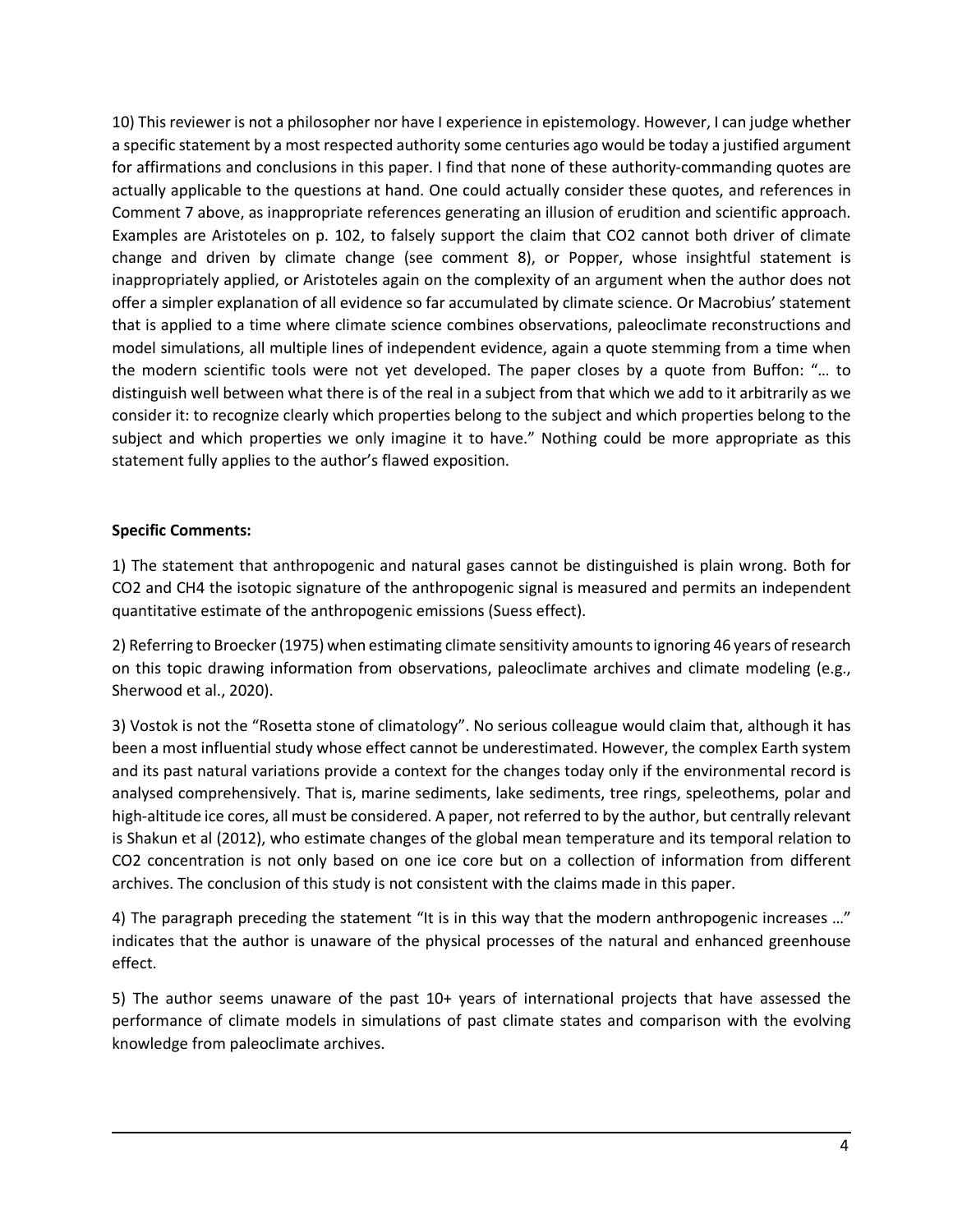6) The statement "... one can then neglect climate variations caused such by factors such as changes in solar activity …" is factually wrong as ice sheet dynamics, atmospheric dust load and ocean heat content and circulation status are precisely those processes that are need to understand the ice core records (plural).

7) To assess the ice core data by "… pure logic and thus on the fundamentals of scientific reasoning …" is factually wrong as an assessment of this paleoclimate archive requires the best possible measurements, and understanding of the processes of archiving (for example the bubble formation and the transport of gases in the firn), as well as the large-scale climate processes (e.g., the water transport providing the stable isotope signal in the ice cores).

8) The statement on the "… minor greenhouse effect of atmospheric CO2 compared with that of water vapor" is wrong as water vapor is considered to be internal to the climate system and approximately doubling the response due to other forcings (irrespective of its origin, e.g. solar, volcanic or greenhouse gases). Without the variations in CO2 and CH4 the glacial-interglacial temperature changes in the atmosphere and the ocean cannot be explained quantitatively, i.e. albedo, dust and clouds are not sufficient.

9) The author is not correct when he claims that the "… lower resolution prevents further information …" and thus ignores results from the EDC core.

10) The Gest et al study has not been accepted in final form. The published paper on the same topic is Beeman et al. (2019).

11) The statement "Even for CO2, however, diffusion appears to have been generally unproblematic …" reveals a fundamental lack of understanding of polar ice cores as a paleoclimate archive (e.g. WAIS Divide Members, 2015).

### **Comments on specific sections:**

### **1) section 3.2: Geochemical inferences**

i) wrong. None of the glacial-interglacial signals in the polar ice cores shows perfect periodicity.

ii) vague to wrong. No mention of albedo and dust as most important additional drivers.

iii) wrong. Ignores the role of the ocean heat reservoir.

iv) wrong. The climate system is not linear, long recognized by the saw-tooth shape of the ice age cycles. Building an ice sheets takes approximately 10 times longer than melting it.

v) incomplete. The most important process influencing concentrations of carbonate species CO3=, HCO3 is the ocean's acidity.

vi) wrong. Toba has been found in ice cores from Greenland and Antarctica (e.g. Svensson et al., 2013).

vii) trivial statement, and misleading. Only considering Vostok does not provide a currently uptodate view of the "variety of intensities and timescales".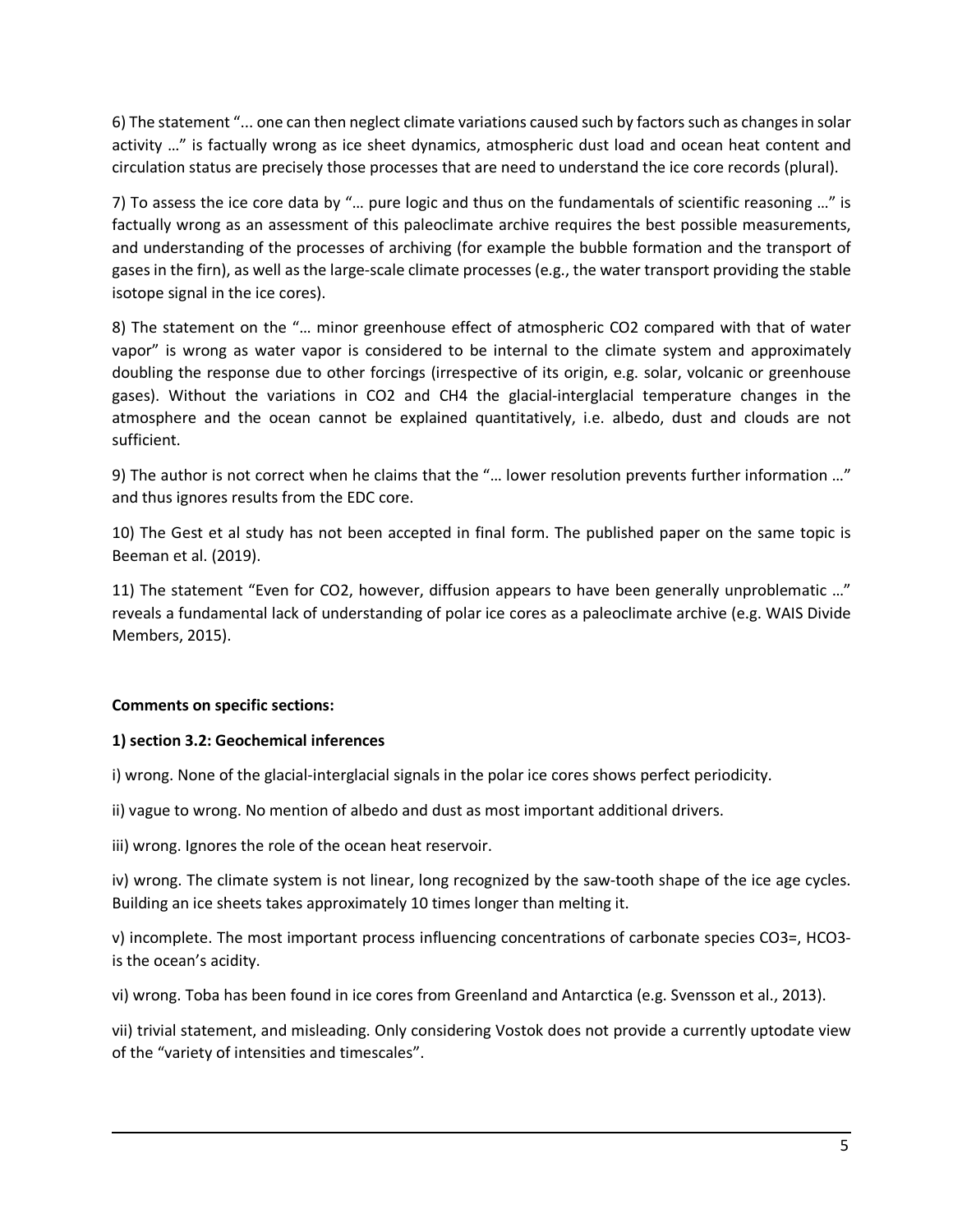viii) reasoning not clear and incomplete if the EDC ice core is not considered.

### **2) section 4.1: The atmospheric CO2 concentration: a plain temperature effect?**

The author claims a close coupling between CO2 and temperature during the ice age cycles by noting that the observed increase of temperature and CO2 from 1980 to 2011, and thereby turning upside down the physics. The Humlum et al (2013) study is quoted, a study has been shown to be plainly wrong (see comment articles it generated).

The reasoning in the last para on page 101 is wrong because it is assumed that no other processes than Antarctic temperature changes are responsible for CO2 variations (see comment 6). The width at half amplitude is completely arbitrary and not a robust method to define "amplitude" on this record.

### **3) Section 4.2: The CO2 feedback**

This section evidences a complete lack of knowledge of the processes that can influence atmospheric CO2 concentration on the glacial-interglacial time scale. Instead of consulting what is known about the global carbon cycle (e.g., Fischer et al., 2010) the author ruminates about peak shape, synchroneity and higher complexity of the temperature record than the CO2 record. All these arguments lack any quantitative information, nor do they consider physical-biogeochemical processes that are well known. The exposition does not meet the scientific standard and rigor of an article in a peer-reviewed journal. The contorted reasoning becomes further evident when CO2 and CH4 variations are compared through "peak widths". And finally, radiative forcing information in W/m2, seems unknown to the author.

## **4) Section 5.1: The CO2 conundrum**

This section presents a sequence of wrong statements and exhibits a complete lack of understanding of modelling climate change. The author claims, invoking Popper, that "responses [of the climate system] under widely different conditions" cannot be checked. This is categorically wrong. It is the very purpose of modern paleoclimate research to quantify "widely different conditions" of the Earth system in the past, e.g. in the past millennium, the Holocene, the last glacial maximum, abrupt climate change, past interglacials, the PETM, etc. etc. Therefore, there are plenty of realizations of natural climate states that can, and have been, explored by a hierarchy of models.

It is factually wrong that the ca. 100 ppm CO2 changes between the glacial maximum and an interglacial warm period had no effect. The combined radiative forcing of greenhouse gas variations has been determined based on an analysis of polar ice cores (Schilt et al., 2010) demonstrating in numbers that the forcing has been substantial.

The author argues that "greenhouse gases can affect climate only via thermal changes" and uses entropy as an argument. This statement is plainly wrong as it ignores the transfer of radiation through the Earth atmosphere and its interaction, at any height of the atmosphere with the different infrared-absorbing molecules in the air. The "heat engine" of the Earth is completely consistent with the basics of thermodynamics including entropy (Peixoto and Oort, 1992, or Gibbins and Haigh, 2020), and so the author's argument about entropy is mute.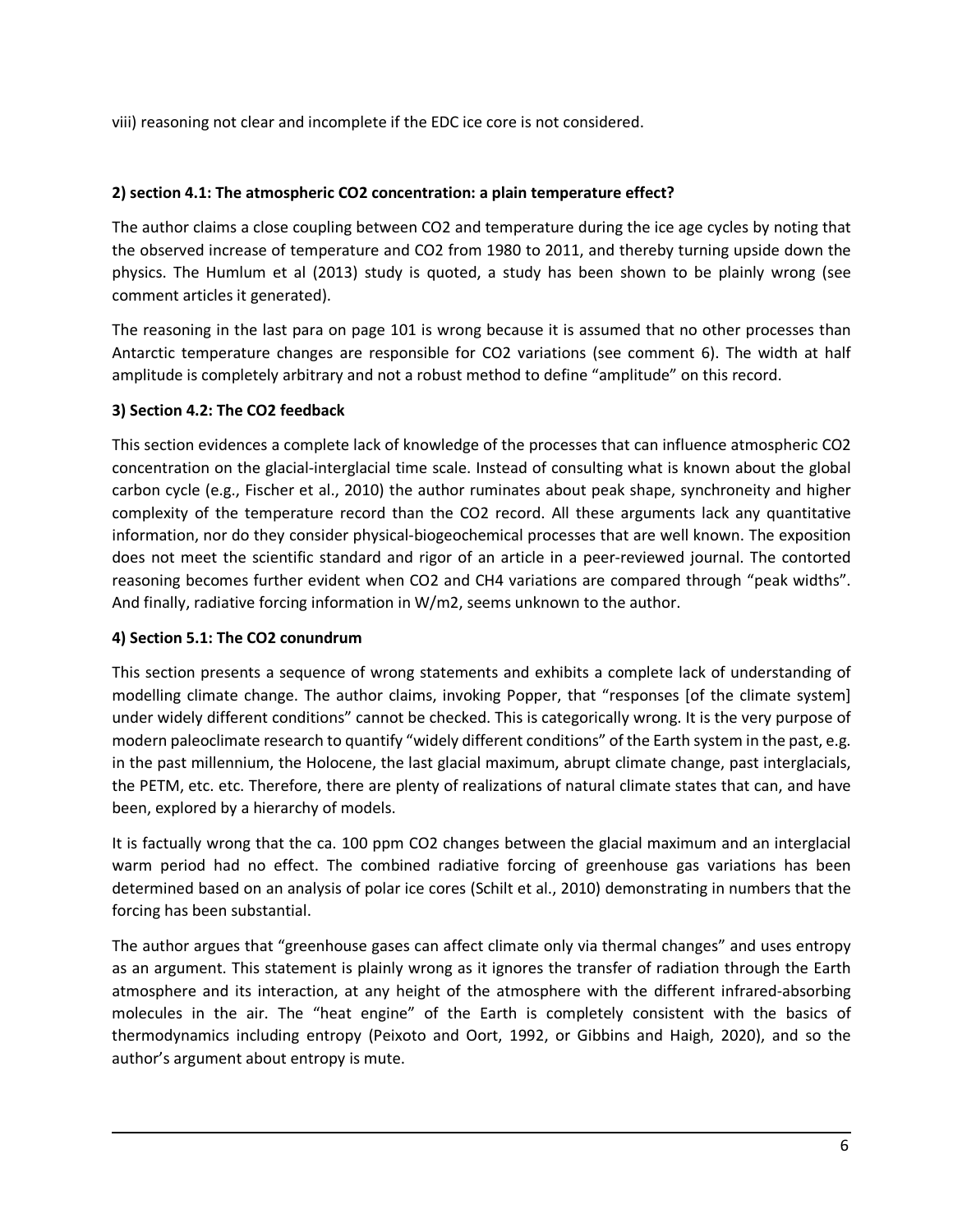The statement "it is doubtful that any significant global warming could have been caused by …." is not substantiated physically but simply underpinned by claiming a "lack of evidence for feedback [] by the CH4 record". The author seems to be unaware that the 20<sup>th</sup> century is an period of unprecedented releases of CO2 and CH4 to the atmosphere through the burning of fossil fuels and food production. The chain of arguments is embarrassingly flawed, and this reviewer remains doubtful that this part has been read by the previous reviewers or the editor.

Surely, no serious climate scientist claims that the climate would "evolve in a smooth manner", as the nonlinear equations are precisely those that are numerically solved in global climate models. While this reviewer does not capture the point the author intends to make in the last paragraph of this section, it is clear that the author appears not to understand the different sources and sinks of CH4 in the climate system (tropical, boreal, stratosphere).

### **5) Section 5.2: The threat of circular reasoning:**

The first paragraph is based on an interview by Petit, and cites the view that the "the importance of the Vostok results has, thus, been central in the current debate…". This author attempts to rewrite the history of climate science by using this quote, and by ignoring thousands of studies since the publication of Petit et al. (1999). Petit et al. is undoubtedly a historic paper, but the scientific progress since then cannot be ignored. The last sentence of the second paragraph is completely unfounded, polemic, and is an embarrassment for the journal in which it is printed.

In the paragraph beginning with "There is, additionally, a great epistemological weakness …" the author reveals his blunt ignorance of climate models. He also ehibits his flawed logical thinking why climate models cannot be used to estimate the effect of increasing greenhouse gas concentrations in the atmosphere. He claims that 150 years of "direct or indirect observations" [not clear what the latter is, actually] are not sufficient to understand the climate system. In fact, the remarkable physical understanding, revealed by the increasing realism of coupled atmosphere-ocean general circulation models has apparently escaped the author. The only support for this claim is the analogy of ripples at the ocean surface and tides. Fact is that understanding ripples at the surface of the ocean does not require quantification of the gravitational action of Moon and Sun while that of tides would not need consideration of capillary forces. Either physical phenomenon can be sufficiently accurately described by models. The same situation holds in the climate system. Comprehensive climate models are powerful tools to quantitatively understand the current 150 years of observed changes in the climate system. A reduced-complexity model, also based on physicalbiogeochemical principles, is a powerful tool to understand the transition from the last ice age to the current Holocene. This also invalidates the author's claim that "climate models suffer from the circular nature of the reasoning", and the analogy with the magnetic north pole (figure 3) is simply absurd.

## **6) Section 5.3: Earth sciences – a pitfall factory**

The first two paragraphs are an interesting read but not relevant to the discussion. In the third, the author quotes a few papers that fall into one or more of the categories mentioned in Comment 7. The fourth paragraph makes several affirmations, all of which are flawed or not supported by the cited literature: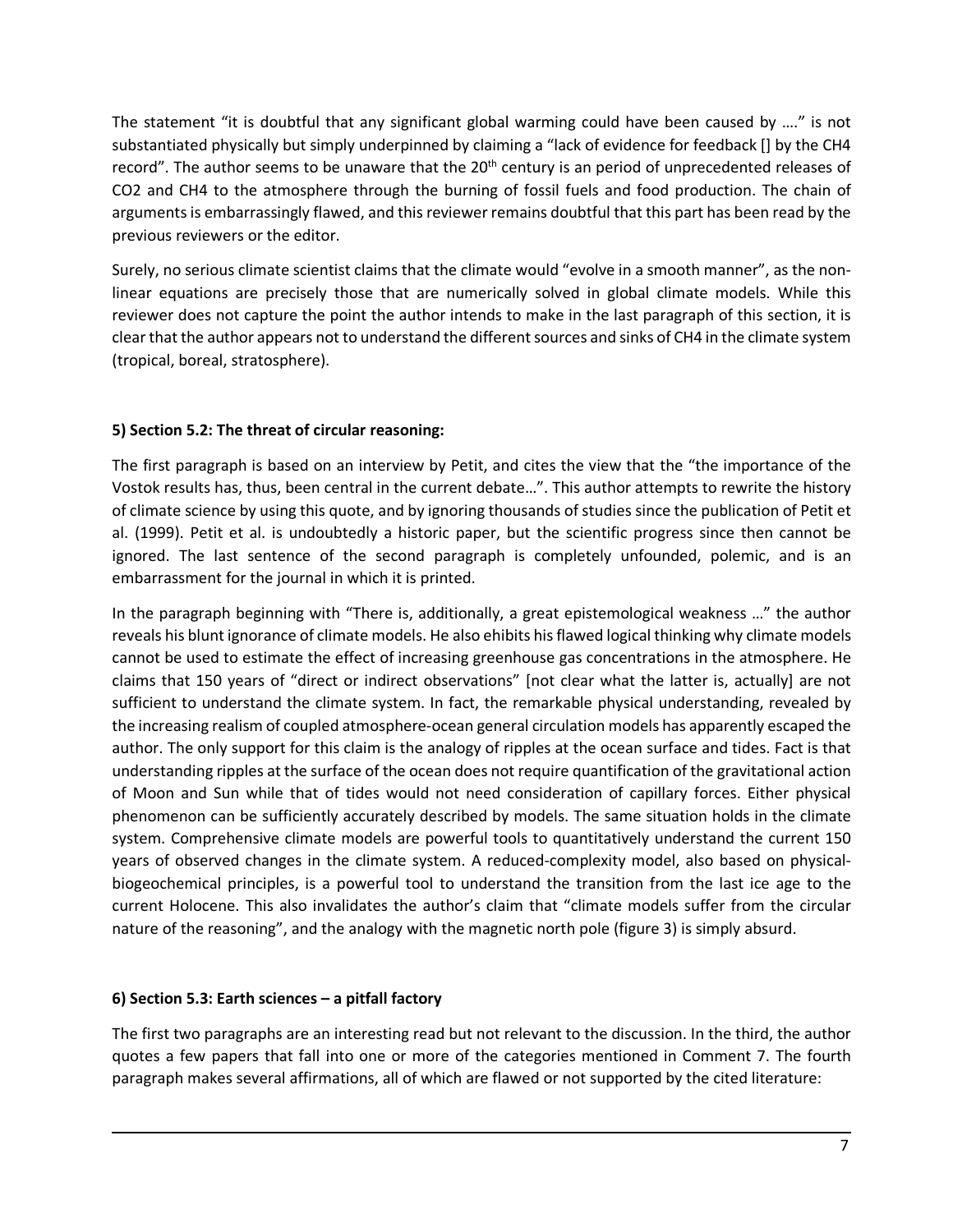i) ignoring that the purported lag is not constant (e.g., Shakun et al., 2012), and that CO2 can be both a feedback and a driver.

ii) The Soon (2007) study has no scientific merit. It has used the same single ice core for the lead-lag argument. *Local* radiative forcing at short waves (insolation at a specific latitude) is directly compared with *global* radiative forcing at long waves (greenhouse gases), a mistake that is often made when arguing that the effect of greenhouse gases is negligible.

iii) wrong statement. Only support is an unpublished manuscript.

iv) statement "… have been strongly called into question" factually correct but the calling into question has been made based on biased or erroneous publications.

v) the paper by Delgado-Bonal deals with entirely different issues on entropy. It mentions climate only in passing and presents no relevant analysis (see comment on section 5.2).

vi) statement "… overall picture …" completely vague, and references are given to papers that are biased or erroneous.

### **7) Section 5.4: Towards a new ice age?**

This is an interesting topic and would make a good example of how climate science evolved addressing a specific issue of important future relevance. Unfortunately, due to the very biased and inadequate literature, it misses this opportunity. The for this argument comprises a reference 1979 (a great book), a meeting report (from 1979), and a scientific paper published in 1970. Since then many important papers have enabled a quantitative understanding of this interesting topic (e.g., see IPCC AR5, section 5.8.3, Berger et al., 2016). Again, ignoring more than 30 years of science in this field is not a scientific basis for drawing conclusions.

#### **Overall conclusion of the post-publication review**

As substantiated in detail above, this paper does not achieve the minimum level of scientific quality that would be required for a publication in a peer-reviewed international journal. Therefore, I recommend a clear and transparent editorial action in order to re-establish the credibility of this journal and safeguard its integrity as a member of the Copernicus family of journals serving the scientific community.

<end of review>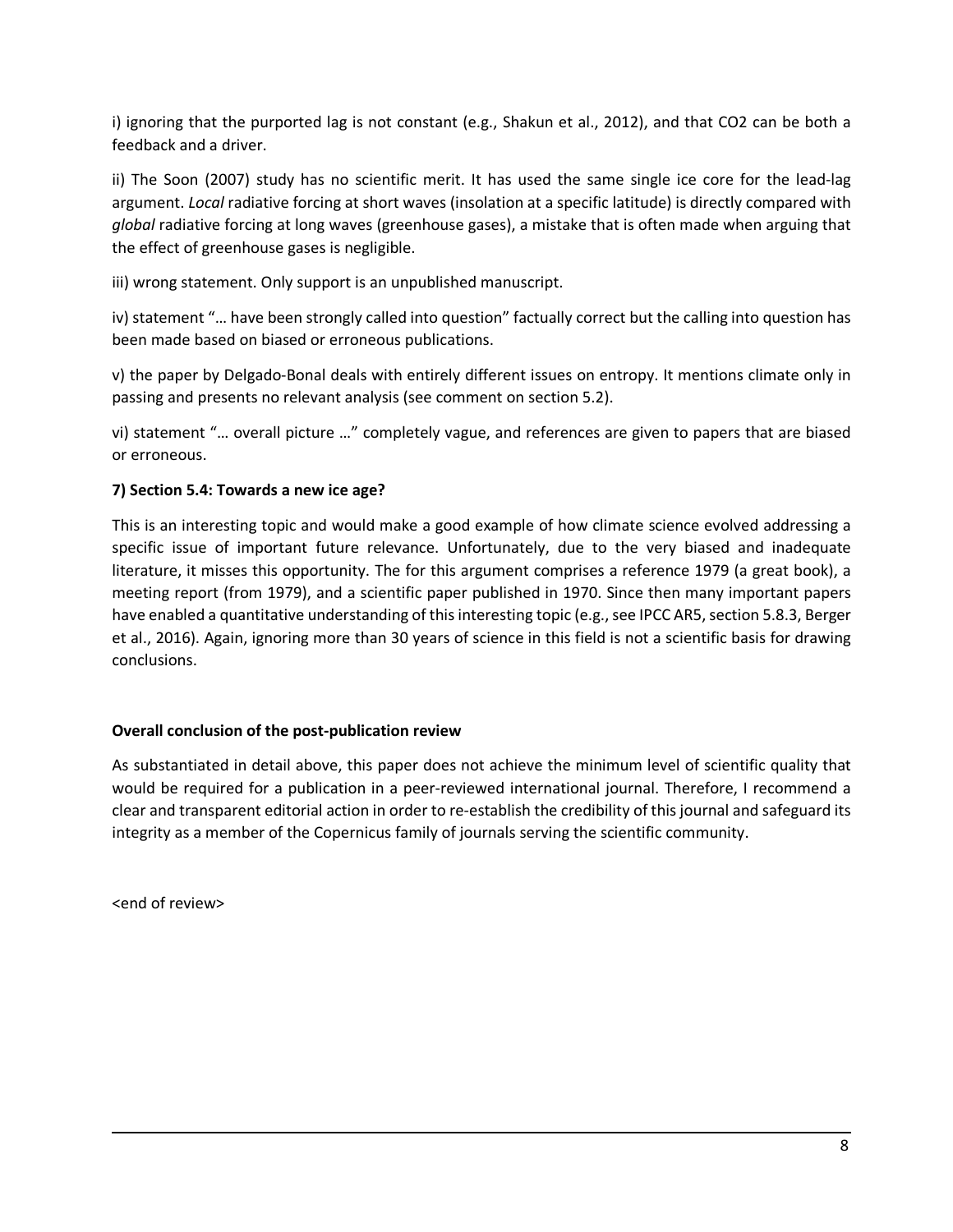Although post-published peer review is special, there is no specific instruction from the publisher side. Thus, here, I have written a referee comment as if this paper was a preprint. My research area is mainly geochemistry and plaeoclimatology (including ice core studies). The following comment is the same format typically used in other Copernicus journals (eg, Climate of the Past or Cryosphere).

#### **General comments:**

This manuscript discusses the impact of a  $CO<sub>2</sub>$  on climate change based on  $CO<sub>2</sub>$ and temperature data from an Antarctic ice core. Although this MS was submitted to a Journal for *History of Geo- and Space sciences*, most of the discussion is focused on the relationship between ice core  $CO<sub>2</sub>$  and temperature. I think that deeper discussion of ice core research from the viewpoint of history of science is needed. For geochemical viewpoint, there are misunderstandings about the interpretation of the ice core temperature record. The author's discussion is mostly based on a qualitative (not quantitative) analysis of the published ice core data. In addition, recent studies were not properly cited and discussed. Please see the comments below. Overall, I do not think that this manuscript is suitable for publication in *History of Geo- and Space Sciences.*

#### **Major comments**

#### (1) Temperature- $CO<sub>2</sub>$  relationship

P98 L32-L41 "…*marked time lags observed between temperature and CO2 variations…., such analyses have not been pursued in any detail….Hence, the first goal of this study is to analyze the nature of these relationships to ascertain*…"

In Section 4. (e.g., P102 Section 4.2 L1-5. "*The simple temperature-CO2 relationship described in the previous section is not commonly considered, however, because it ignores greenhouse effect.* "

These sentences are not true. Some papers published in major journals discussed the mismatch and/or the lag between  $CO<sub>2</sub>$  and Antarctic temperature. See references below, for example. Regarding the interpretation of temperature records derived from Antarctic ice cores, there are least two important points: (i) the reconstructed temperature reflects NOT "global" temperature but "Antarctic" temperature. Thus, difference between Antarctic regional climate and global temperature should be considered. (ii) validity of temperature reconstruction is still under debates.

For the first point, Shakun (2012) discussed the regional differences in temperature. Uemura et al. (2018) explained the systematic difference between Antarctic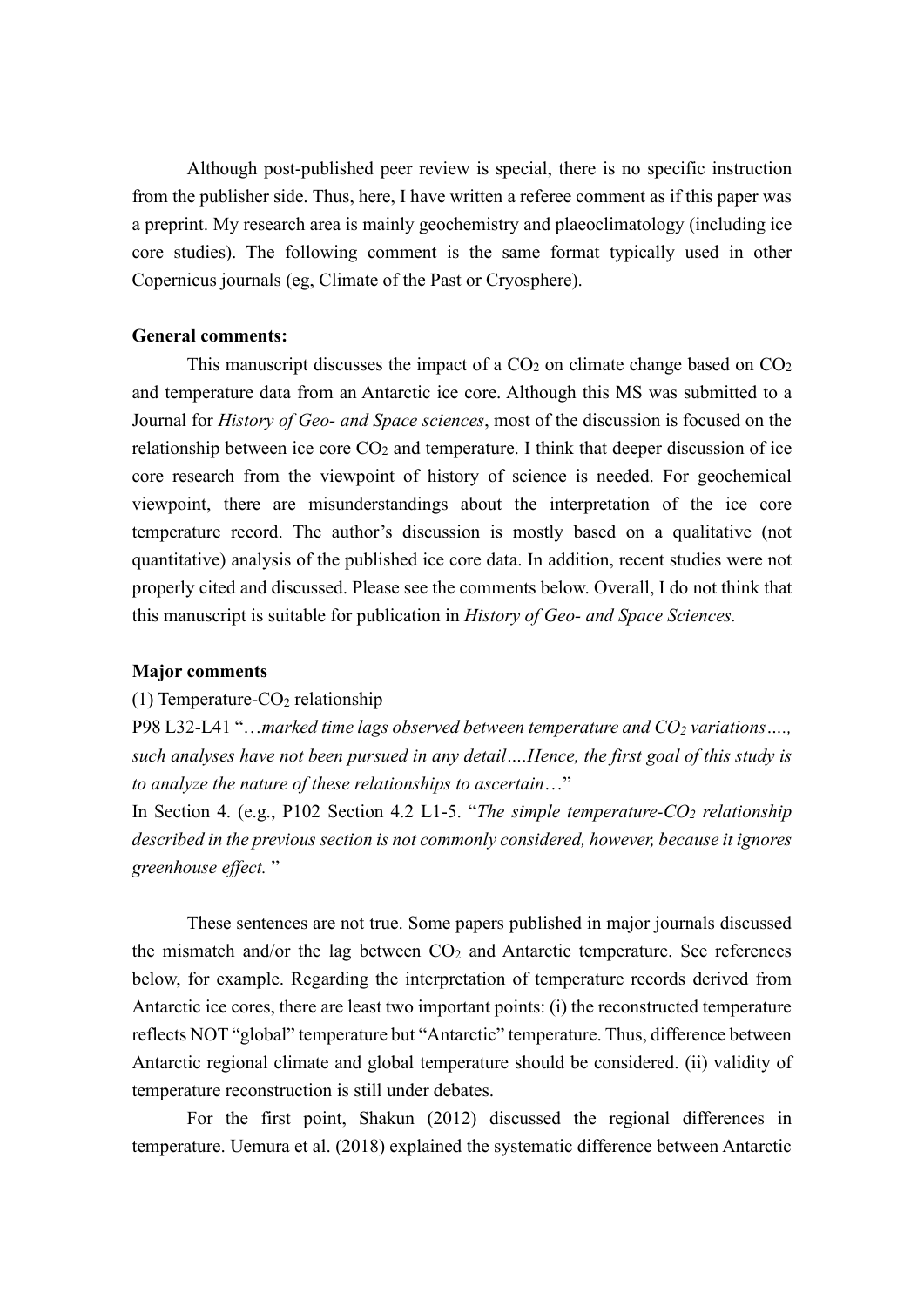Temperature and  $CO<sub>2</sub>$ . They concluded that the Antarctic temperature is affected by the changes in local insolation induced by obliquity. In addition, local Antarctic temperature affected by changes in elevations of ice sheet. This topic is also discussed in many papers (e.g., Werner et al. (2018) and Buizert et al. (2021). For the second point, there is considerable uncertainty for temperature reconstruction based on isotope composition of ice (e.g., Erb et al. 2018). A recent analysis based on multiple ice cores shows significant discrepancy between temperature reconstructions (Buizert et al., 2021).

The author should follow these studies and references therein.

References:

- Buizert et al., Antarctic surface temperature and elevation during the Last Glacial Maximum, Science (2021): 372, 6546, pp. 1097-1101 DOI: 10.1126/science.abd2897
- Erb et al., Model evidence for a seasonal bias in Antarctic ice cores, NATURE COMMUNICATIONS, (2018) DOI: 10.1038/s41467-018-03800-0
- Uemura et al., Asynchrony between Antarctic temperature and  $CO<sub>2</sub>$  associated with obliquity over the past 720,000 years, NATURE COMMUNICATIONS (2018) DOI: 10.1038/s41467-018-03328-3
- Hasenclever et al. Sea level fall during glaciation stabilized atmospheric  $CO<sub>2</sub>$  by enhanced volcanic degassing. NATURE COMMUNICATIONS (2017) DOI: 10.1038/ncomms15867
- Shakun et al., Global warming preceded by increasing carbon dioxide concentrations during the last deglaciation, Nature (2012) 484, 49–54, https://doi.org/10.1038/nature10915
- Werner et al., Reconciling glacial Antarctic water stable isotopes with ice sheet topography and the isotopic paleothermometer, NATURE COMMUNICATIONS | (2018) DOI: 10.1038/s41467-018-05430-y

(2) Abstract L1-3 "*…epistemological examination of the geochemical analyses performed on the Vostok ice cores invalidates the marked greenhouse effect on past climate usually assigned to CO2 and CH4*."

This sentence (and related discussions) can be read as if the "epistemological examination" of this paper made a new discovery. But it is not correct.

The main driver of glacial-interglacial cycles is changes in ice volume driven by changes in distribution of incoming solar energy. Compared to this, the effect of carbon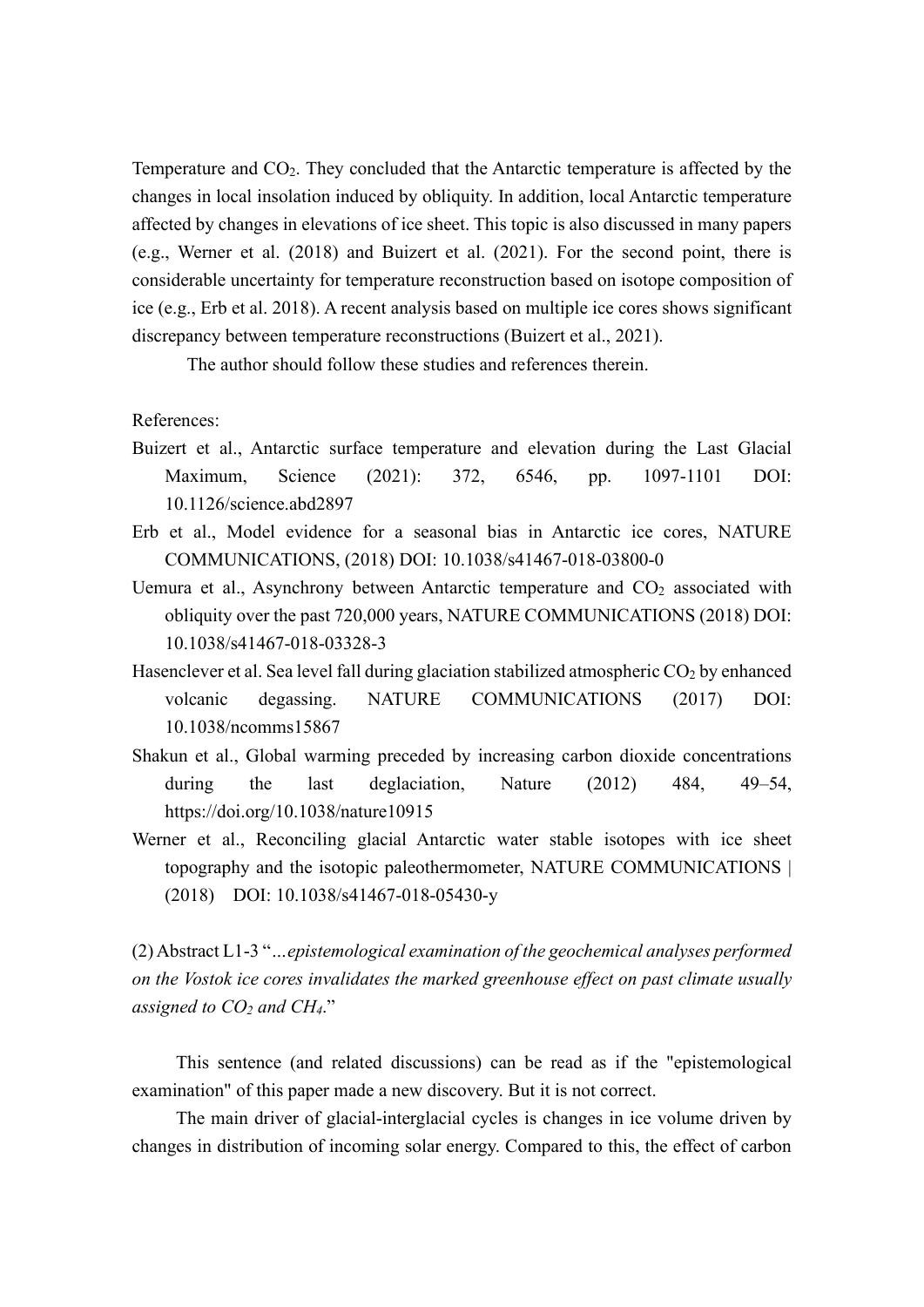dioxide is small. For example, Köhler et al. (2010) estimated the radiative forcings at LGM: surface albedo changes over land cryosphere  $(-4.5 \text{ Wm}^2)$ , sea ice  $(-2.1 \text{ Wm}^2)$  and vegetation (-1.1  $Wm^{-2}$ ), green house effect from CO<sub>2</sub>, CH<sub>4</sub> and N<sub>2</sub>O (-2.8  $Wm^{-2}$ ), and atmospheric albedo effect caused by dust loading (-1.9 Wm<sup>-2</sup>). You may visually recognize the temperature changes driven by Greenhouse gases and ice volume in Fig.2 in Erb et al. (2018). Although these estimate for radiative forcing, especially for dust and vegetation, involves uncertainties, the  $CO<sub>2</sub>$  is not the primary driver of glacial-interglacial cycle but one of the important factors. Therefore, the mismatch between Antarctic temperature (which is different from global temperature; see the comment above) and CO2 concentration itself is not surprising. It does NOT invalidate the greenhouse effect.

Importantly, paleoclimate sensitivity estimates based on these understandings are generally consistent with IPCC estimates for climate sensitivity (e.g., PALEOSENSE project, 2012). I guess that the author misunderstands a difference between climate sensitivity for paleoclimate and ongoing climate changes (please see, PALEOSENSE project, 2012).

#### References:

- Köhler et al., What caused Earth's temperature variations during the last 800,000 years? Data-based evidence on radiative forcing and constraints on climate sensitivity, Quaternary Science Reviews (2010), 29, 1–2, 129-145, doi:10.1016/j.quascirev.2009.09.026
- PALAEOSENS Project Members, Making sense of palaeoclimate sensitivity, Nature (2012) 4 9 1, 6 8 3, doi:10.1038/nature11574

(3) Some references are unreliable or inappropriate.

Two references (Allmendinger 2017 and Nikolov and Zeller 2017) are published in Environ. Polllut. Climate Change. "*Environment Pollution and Climate Change"* is published OMICS Publishing Group, which is suspected of being a Predatory Publishing. In fact, Nikolov and Zeller (2017) is based on a "finding" of Volokin and Rellez (2014). "Volokin and Rellez" are names spelled backwards "Nikolov and Zeller". I found a related news article.

[https://www.washingtonpost.com/news/morning-mix/wp/2016/09/19/scientists](https://www.washingtonpost.com/news/morning-mix/wp/2016/09/19/scientists-published-climate-research-under-fake-names-then-they-were-caught/)[published-climate-research-under-fake-names-then-they-were-caught/](https://www.washingtonpost.com/news/morning-mix/wp/2016/09/19/scientists-published-climate-research-under-fake-names-then-they-were-caught/)

Petit (2013) is just an interview article in a French website. Without special reasons, this is not suitable for a reference of peer review journal.